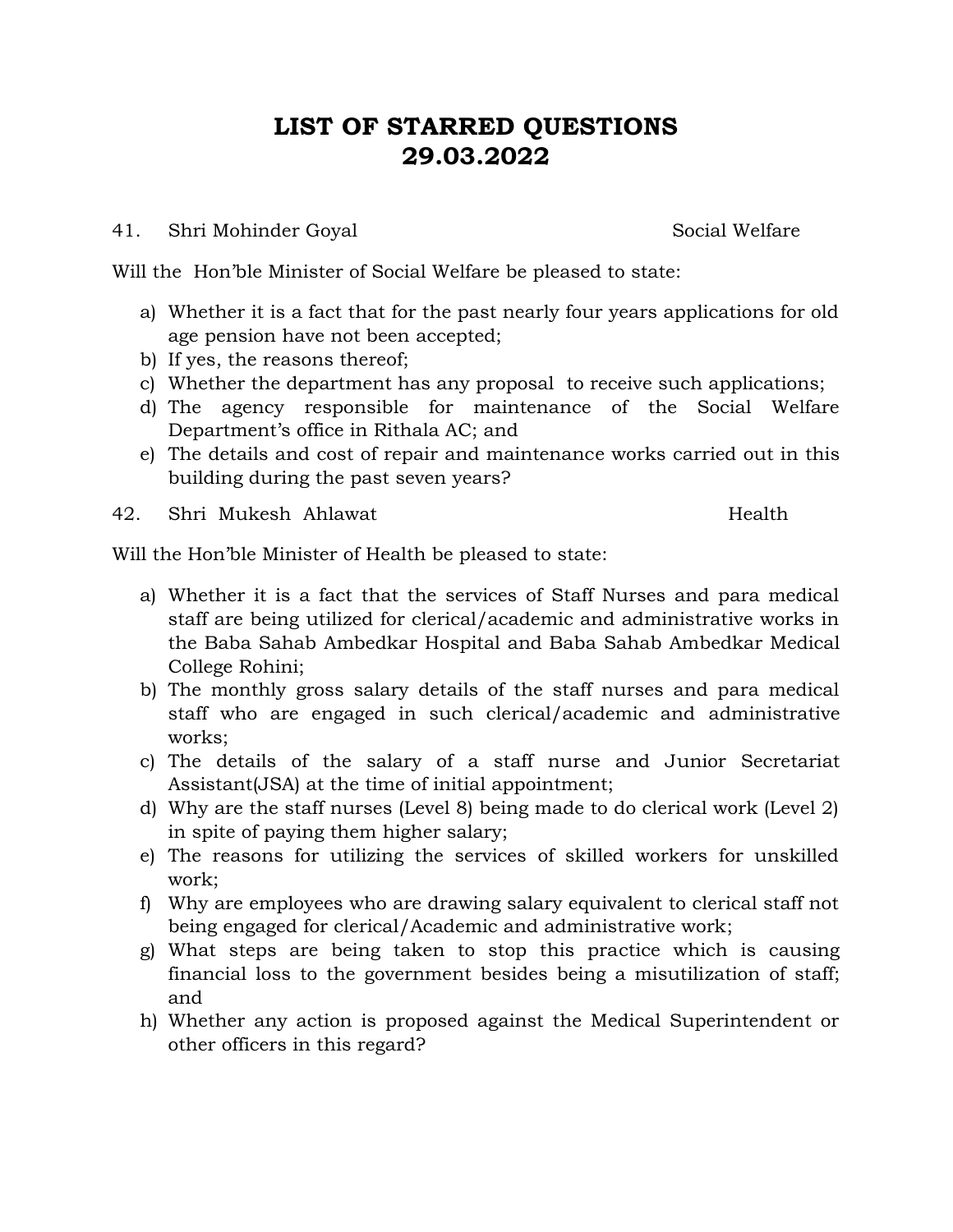43. Smt. Bandana Kumari Transport

Will the Hon'ble Minister of Transport be pleased to state:

a) Whether it is a fact that the bus drivers are not maintaining traffic discipline like lane driving, stopping at designated bus stops etc., thereby causing traffic jams and other problems to the public;

b) Action being taken to ensure that the bus drivers follow the traffic rules properly;

c) Steps being taken to ensure that the public is informed about the status of running of bus, bus routes, timing etc which is not available at present;

d) Whether it is a fact that vide letter dated 10.01.2022 in response to my letter dated 30.12.2021, it was informed that DDA land was available for bus terminal in Shalimar Bagh AC;

e) Details of follow up action taken in this regard; and

f) Details of EV charging stations proposed in the Shalimar Bagh AC?

## 44. Shri Praveen Kumar Home

Will the Hon'ble Minister of Home be pleased to state:

- a) Steps being taken to prevent incidents of crime such as firing, drugs etc. in the Jangpura AC;
- b) Whether it is a fact that in the matter of FIR No.0129/0130//0131-2018 of EOW, the Hon'ble High Court had directed that the investigation should be completed within 8 weeks;
- c) Whether some papers were to be sent to FSL for report in this matter;
- d) If so,, the action taken in this regard?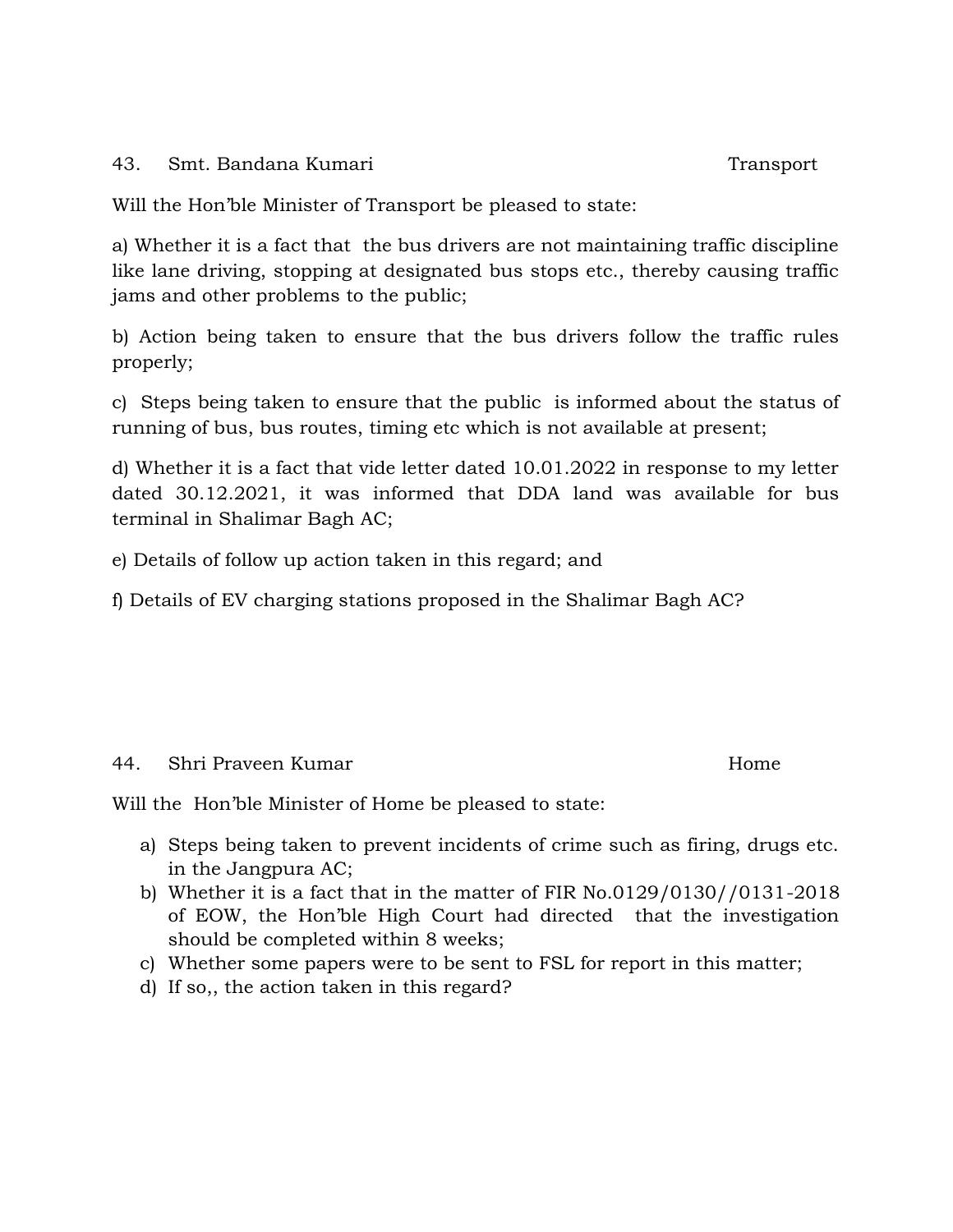#### 45. Shri Ajay Dutt Industries

Will the Hon'ble Minister of Industries be pleased to state:

- a) Details of Industrial Areas falling under the Ambedkar Nagar AC along with the details of the activities for which these Industrial Areas were set up;
- b) Details of the Industrial Sheds in the Ambedkar Nagar AC; and
- c) Details of the persons to whom it has been allotted and for the purpose for which these were allotted?

### 46. Shri Prakash Jarwal Industries

Will the Hon'ble Minister of Industries be pleased to state:

- a) Details of the projects sanctioned/work orders issued by DSIIDC since 2017 in Deoli AC;
- b) Order wise details of payments released against the work orders issued by DSIIDC since 2017 in Deoli AC;
- c) Details of ongoing projects of DSIIDC in Deoli AC; and
- d) Details of proposed projects of DSIIDC in Deoli AC?

## 47. Shri Anil Bajpai Social Welfare

Will the Hon'ble Minister of Social Welfare be pleased to state:

- a) Constituency wise details of the beneficiaries who are receiving Old Age Pension, Disability Pension and Widow Pension in Delhi ; and
- b) Constituency wise details of pensions which were stopped by the Social Welfare Department?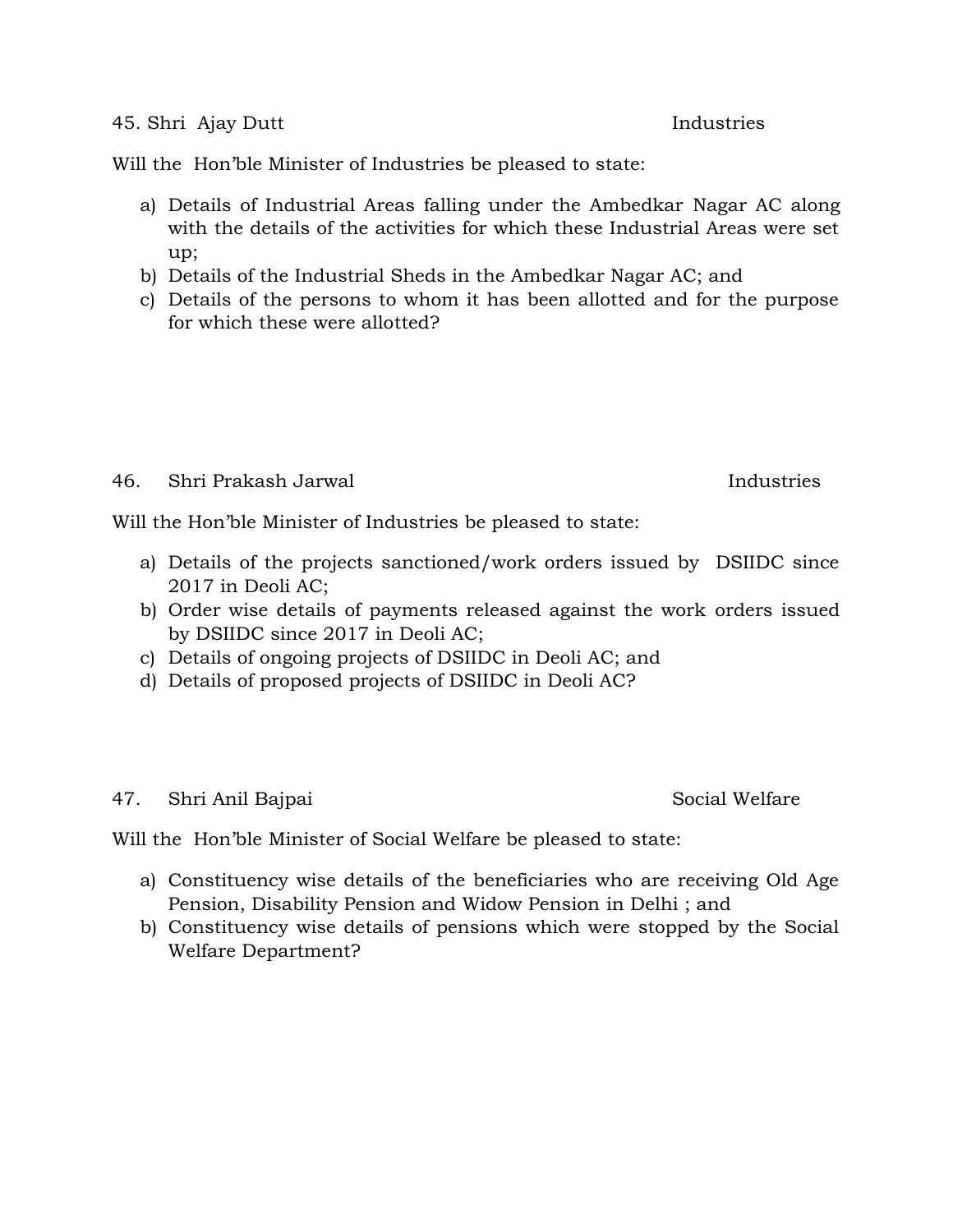#### 48. Shri Jitender Mahajan Health

Will the Hon'ble Minister of Health be pleased to state:

- a) Number of patients who died after Stents were implanted in CCU of Rajiv Gandhi Hospital during the past two years;
- b) The procedure adopted for purchase of Stents;
- c) The number of patients who were received Stent implants free of cost and the criteria on the basis of which free stents are implanted and procedure thereof;
- d) Whether any Enquiry Committee had been constituted to enquire about the deaths in CCU of Rajiv Gandhi Hospital;
- e) If yes, the details of the Report;
- f) Whether it is a fact that as per a RTI reply during second wave of corona 1548 patients were admitted in Rajiv Gandhi Hospital out of which 556 succumbed during the treatment, 886 were discharged and no information was available about 96 patients;
- g) If yes the details of the action taken in this regard;
- h) Whether it is also a fact that 44% of patients died in GTB Hospital and records of 997 patients were not available;
- i) If yes the details of the action taken in this regard; and
- j) Whether it is proposed to make the daily health bulletin more transparent by giving details of the hospital wise covid patients also besides the total number of patients?

## 49. Shri Naresh Balyan Central Jail

Will the Hon'ble Minister of Home be pleased to state:

- a) Whether it is a fact that Cameras, Jammer and Body Scanner are proposed to be installed in the Jails;
- b) If yes the details of the quantity and location where these are installed till date;
- c) Whether there is any proposal to increase the number of these equipment; and
- d) If yes the details thereof?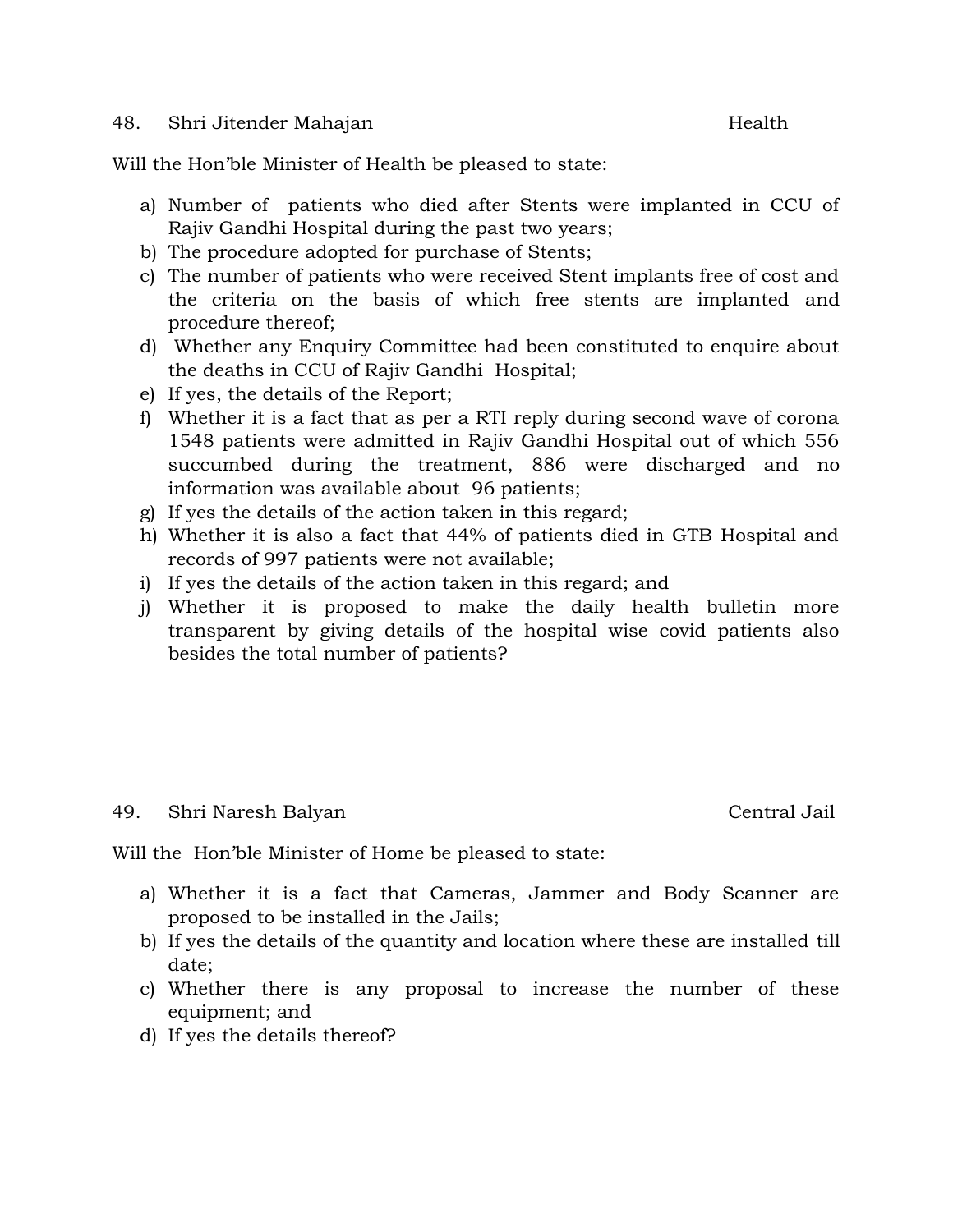#### 50. Shri Shiv Charan Goel **Land & Building**

Will the Hon'ble Deputy Chief Minister be pleased to state:

- a) Whether it is a fact that vast land belonging to DDA is lying vacant near Reshma Camp 2/22 opposite WHS Timber Market, Kirti Nagar;
- b) If yes the area of this land;
- c) Whether there is any proposal to utilize this land for construction of any project; and
- d) If yes, the details thereof?

## 51. Shri Vishesh Ravi Transport

Will the Hon'ble Minister of Transport be pleased to state:

- a) Whether there is any bus service between Karol Bagh and IGI Terminal; and
- b) If yes, the list of the buses alongwith their plying frequency?

## 52. Shri Somnath Bharti Health

Will the Hon'ble Minister of Health be pleased to state:

- a) Details of functioning and proposed mohalla clinics in Malviya Nagar AC along with details of the laboratory tests availed in these clinics since they became operational;
- b) Preparatory steps taken to ensure adequate supply of oxygen in Delhi Hospitals;
- c) Details of quarantine period prescribed for a corona positive patient along with relevant documents;
- d) Action taken on my request to issue Disability Certificates from Pandit Madan Mohan Malviya Hospital to the whole of Malviya Nagar AC instead of restricting it to the areas mapped to a particular hospital; and
- e) Action taken on my request to upgrade the PtMadan Mohan Malviya Hospital to a full fledged hospital in all respects?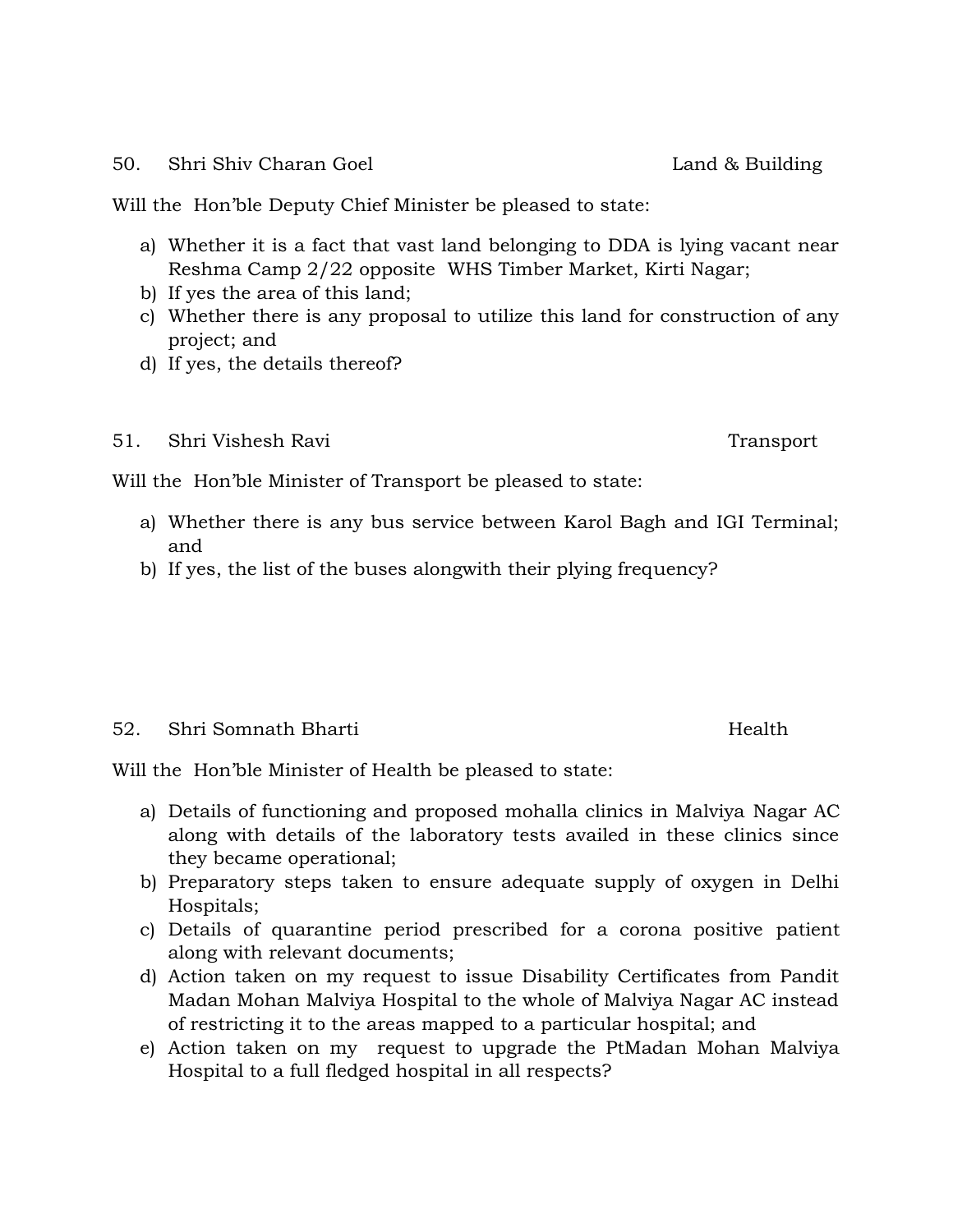#### 53. Shri Surendra Kumar Health

Will the Hon'ble Minister of Health be pleased to state:

- a) Details of mohalla clinics proposed to be constructed in AC-68 Gokalpur;
- b) Details of existing mohalla clinics in AC 68 Gokalpur and their locations;
- c) Whether there is any proposal to open new polyclinics in AC-68 Gokalpur in view of the problems faced by the public; and
- d) If yes, the details thereof?

## 54. Shri Raaj Kumar Anand Social Welfare

Will the Hon'ble Minister of Social Welfare be pleased to state:

- a) By when the Financial Assistance Scheme for Old Age persons be launched by the government again
- b) The details of the number of applicants proposed per assembly constituency; and
- c) Whether there is any special proposal for those Assembly Constituencies where there is a larger number of EWS-BPL population?

## 55. Shri Ramvir Singh Bidhuri **Health**

Will the Hon'ble Minister of Health be pleased to state:

- a) Details of the number of patients who died in Rajiv Gandhi Super Specialty Hospital after implant of Stents;
- b) Whether it is a fact that the health services in this hospital was stopped for some time as a result of these deaths;
- c) If yes, the number of days for which the services were stopped;
- d) Whether any Enquiry Committee was formed to investigate these deaths
- e) If yes, the details of the Report and the deficiencies pointed out by the Committee;
- f) Steps being taken to overcome these deficiencies?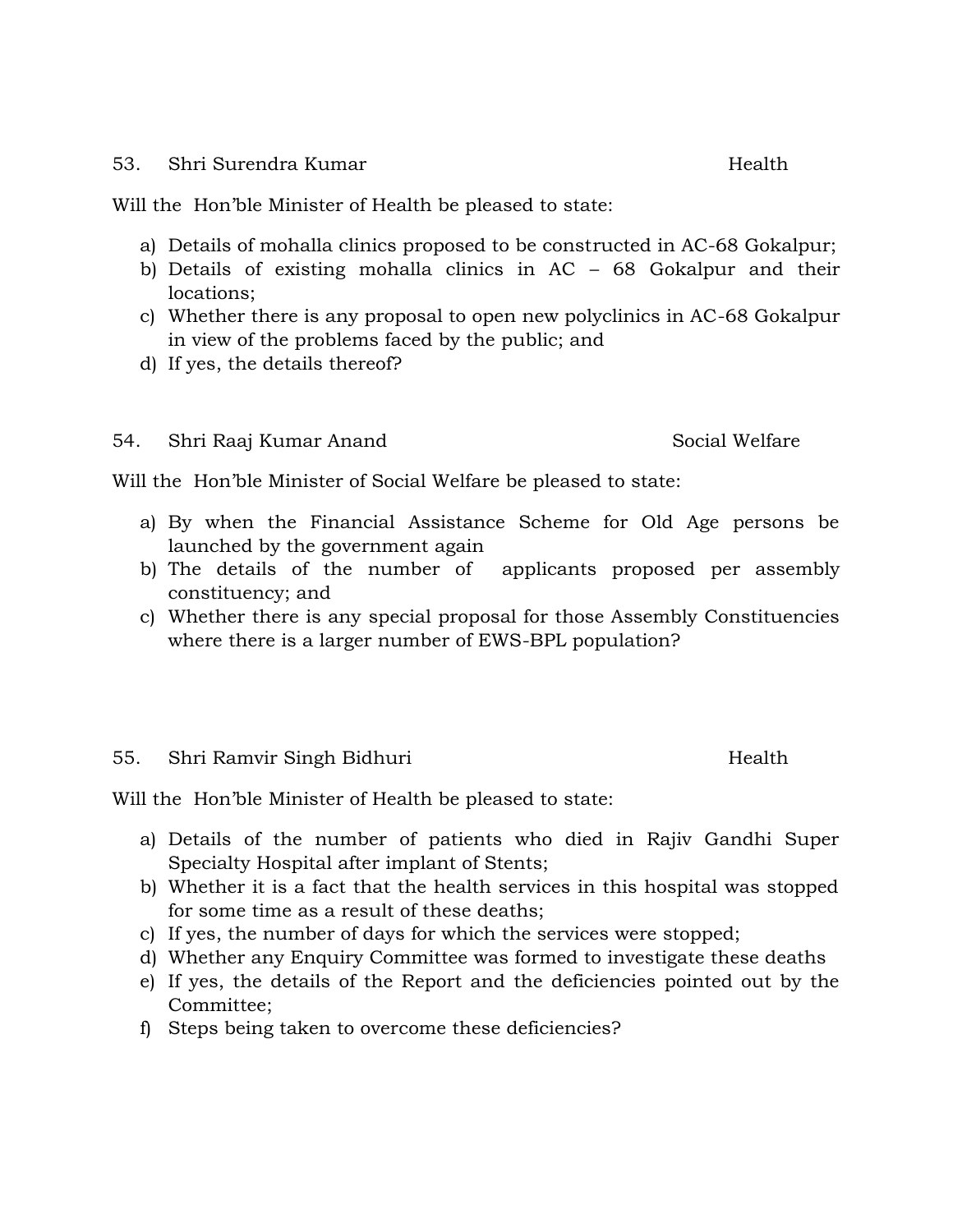#### 56. Shri Jarnail Singh Health

Will the Hon'ble Minister of Health be pleased to state:

- a) The number of Aam Aadmi Polyclinics functional in delhi;
- b) The number of Aam Aadmi Polyclinics proposed to be opened in 2021- 2022;
- c) Details of the locations of these proposed polyclinics;
- d) The criteria for determining the requirement of Aam Aadmi Polyclinics in any Assembly constituency or Municipal wards;
- e) Details of the illness for which a patient can get treatment in these Polyclines; and
- f) Details of the health services available in these Polyclinics?
- 57. Shri Saurabh Bharadwaj Power Power

Will the Hon'ble Minister of Power be pleased to state:

- a) The list of all addresses that have been booked by SDMC for violation of building bye laws etc and communicated to BSES for the time period 01 Jan 2016 to 28 Feb 2022;
- b) The list of all addresses where the buildings has been sealed by SDMC and BSES has been communicated to disconnect electricity for the period 01 Jan 2016 to 28 Feb 2022;
- c) The current status of electricity connections of all the above mentioned addresses;
- d) Whether it is a fact that connections have been provided to some of the above addresses by making minor changes in the original addresses (For example H.No. 530 is booked but connection is shown as given to H.No 530A or 530/2);
- e) List of all addresses who have been denied electricity connection due to height of the buildings by BSES across Delhi for the period 01 Jan 2016 to 28 Feb 2022;
- f) Details of the present status of connections in the above mentioned addresses;
- g) Details of all complaints received by BSES regarding bribery and corruption for the period 01 Jan 2016 to 28 Feb 2022 along with the copies of the complaints;
- h) Details of the action taken on the above complaints; and
- i) Details of the employees against whom action have been taken for bribery or corruption for the period 01 Jan 2016 to 28 Feb 2022?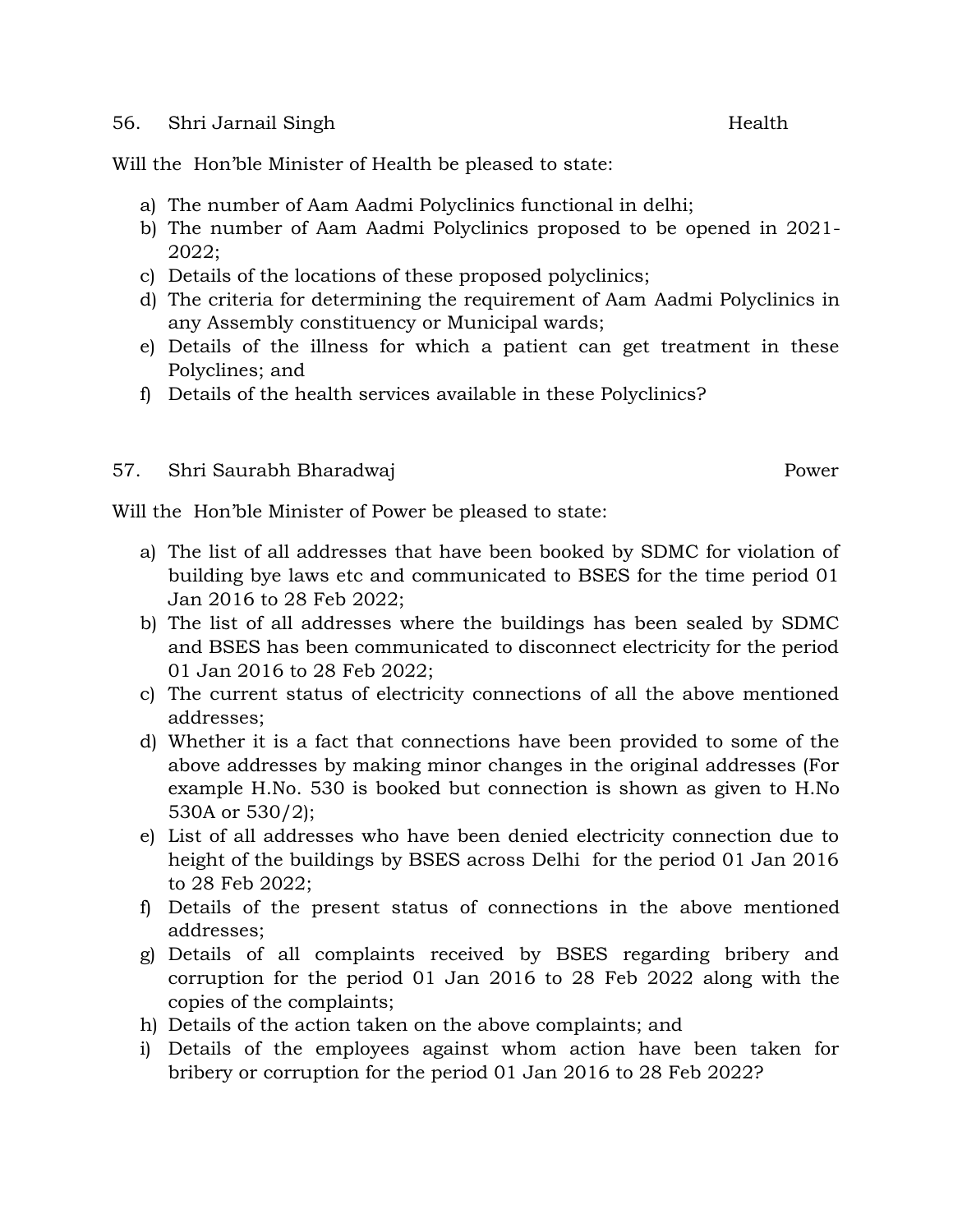#### 58. Shri Som Dutt Nealth

Will the Hon'ble Minister of Health be pleased to state:

- a) Whether it is a fact that the cash less health facility provided to retired employees of the Delhi government has been stopped on the directions of the Delhi Government;
- b) If yes, the reasons thereof;
- c) If not, the reasons for the empanelled hospitals denying cash less facilities to the pensioners of Delhi Government;
- d) Action taken or proposed to be taken against the Hospitals which are denying to extend cash less facilities;
- e) By when will the cash less facility be again started for the retired employees;
- f) Steps being taken to improve the health facilities for the Delhi government employees and pensioners;
- g) Whether it is a fact that proper treatment is not being extended to employees of the Delhi Government by these empanelled hospitals even in case of emergencies; and
- h) Details of the steps being taken to ensure that the empanelled hospitals strictly adhere to the guidelines issued by the Government from time to time?

## 59. Ms. Bhawna Gaur Philipps and the South Power

Will the Hon'ble Minister of Power be pleased to state:

- a) Whether there is any proposal to remove the High Tension wires from the unauthorized colonies of MadhuVihar, Rajapuri and Vishwas Park in Palam AC;
- b) If yes, the time by when this work will commence;
- c) Whether there is any proposal to remove the cable TV, internet, broadband and telephone cables from the electricity poles and laying them underground ;
- d) If yes, the steps taken in this regard; and
- e) If not the reasons thereof?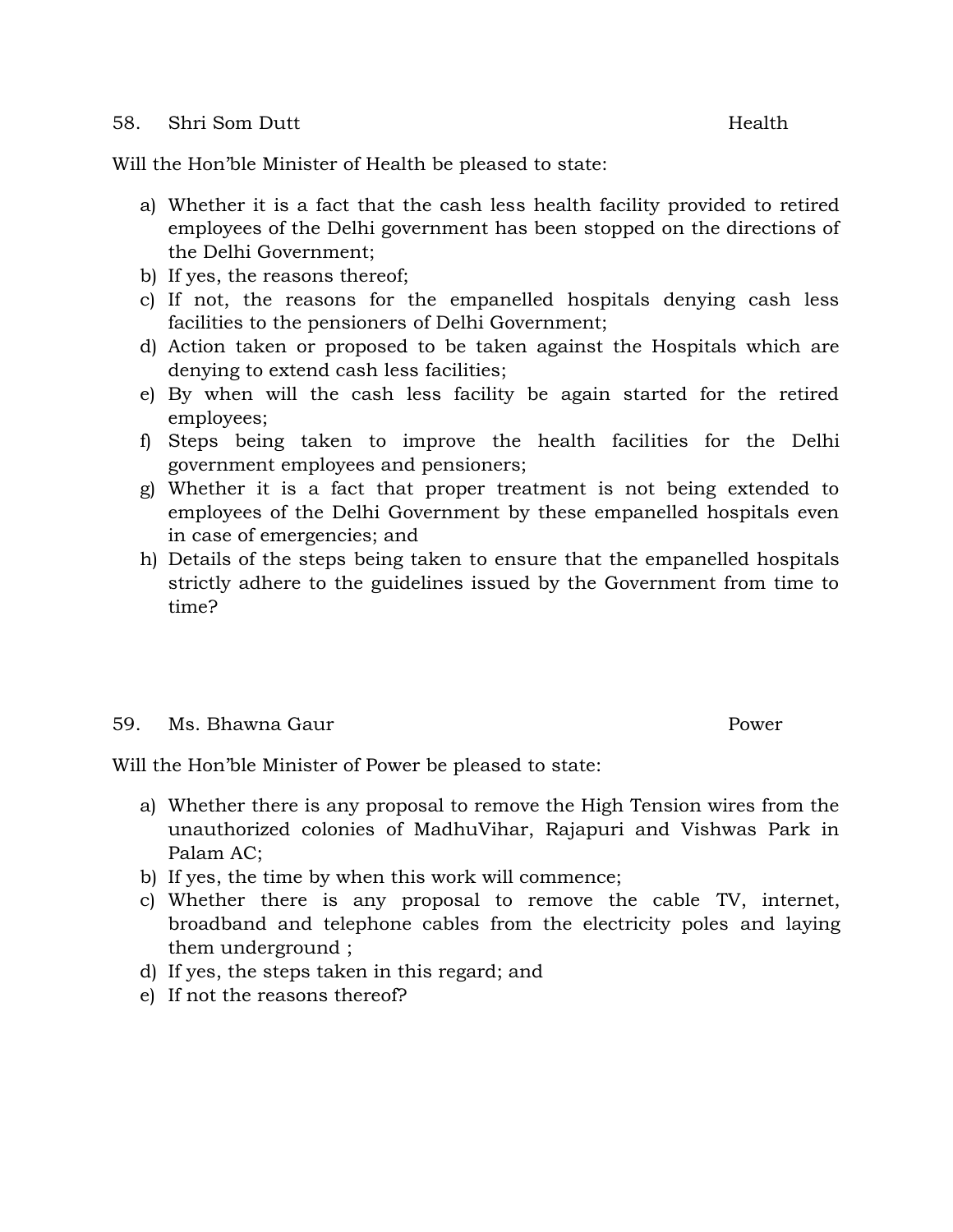60. Smt. Rajkumari Dhillon Health

Will the Hon'ble Minister of Health be pleased to state:

- a) Whether it is a fact that a Resolution has been passed to open a Medical College in the Deen Dayal Upadhyaya Hospital;
- b) If yes, by when will this work commence;
- c) Whether any steps are proposed to be taken to repair and renovate the DDU Hospital buildings which are in a very poor condition;
- d) If not, the reasons;
- e) Whether there is any proposal to increase the capacity of beds in this hospital;
- f) If yes, the details thereof; and
- g) If not, the reasons for the same?

**RAJ KUMAR SECRETARY**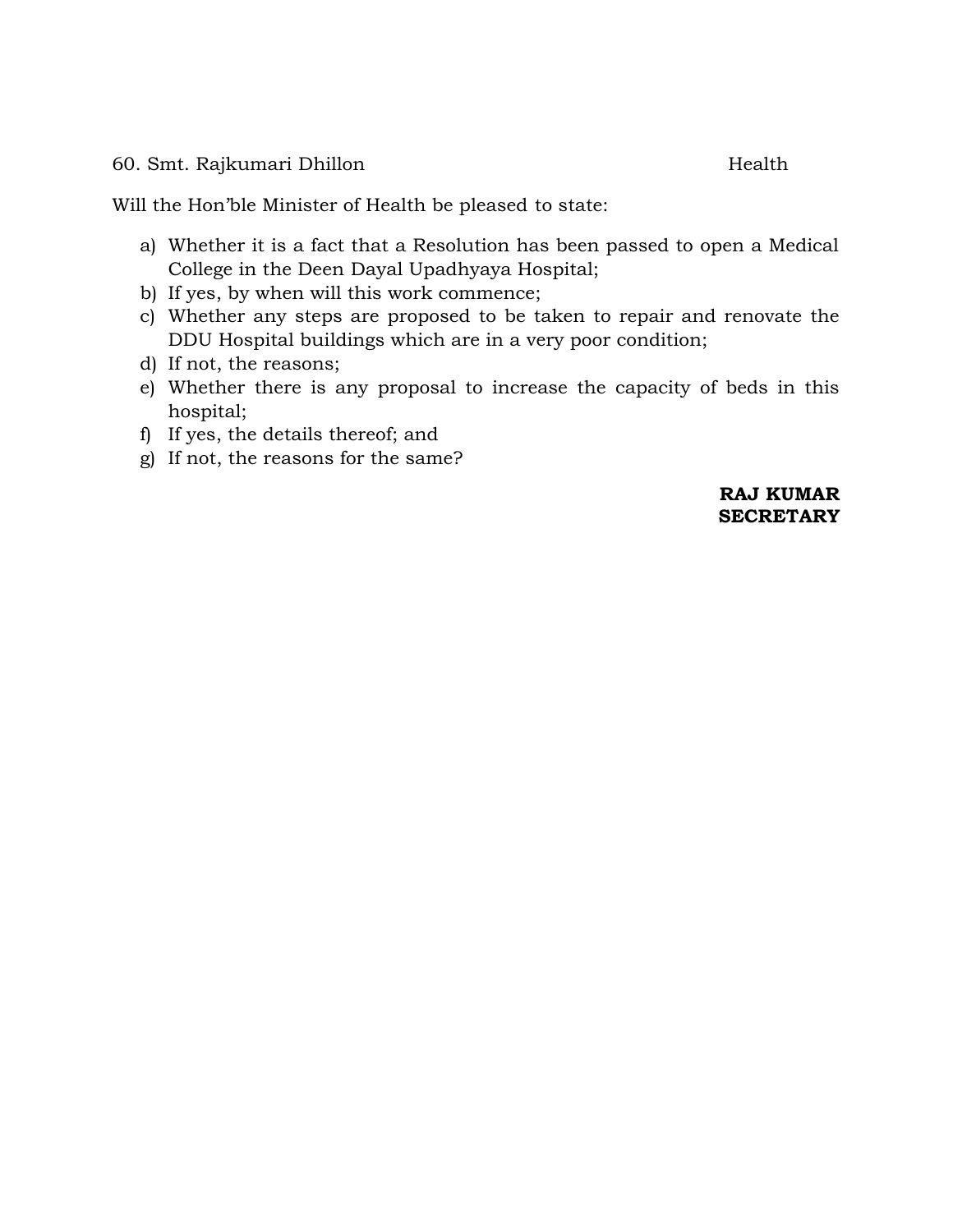# दिल्ली विधान सभा तारांकित प्रश्नों की सूची 29 मार्च, 2022

### 41. श्री मोहिंदर गोयल

#### समाज कल्याण

- क्या माननीय समाज कल्याण मंत्री बताने की कृपा करेंगे कि:
- क) क्या यह सत्य है कि पिछले लगभग चार वर्षों से वृद्धावस्था पेंशन के आवेदन स्वीकार नहीं किए गए $\dot{\vec{B}}$
- ख) यदि हाँ, तो इसके क्या कारण हैं;
- ग) क्या विभाग के पास ऐसे आवेदनों को स्वीकार किए जाने हेतु कोई प्रस्ताव है;
- घ) रिठाला विधानसभा क्षेत्र में समाज कल्याण कार्यालय के रख-रखाव के लिए उत्तरदायी एजेंसी का नाम: और
- ङ) उक्त भवन में विगत सात वर्षों के दौरान मरम्मत और रख-रखाव पर आए खर्च का विवरण?

#### 42. श्री मुकेश अहलावत

#### स्वास्थ्य

क्या) माननीय स्वास्थ्य मंत्री बताने की कृपा करेंगे कि:

- क) क्या यह सत्य है कि बाबा साहब अंबेडकर अस्पताल व बाबा साहब अंबेडकर मेडीकल कॉलेज, रोहिणी में स्टाफ नर्स और पैरा मैडीकल स्टाफ की सेवाओं का उपयोग क्लेरिकल /एकैडमिक व प्रशासनिक कार्यो के लिए किया जा रहा है:
- इस प्रकार की क्लेरिकल, एकैडमिक व प्रशासनिक सेवाएँ में लगाए गए स्टाफ नर्स व पैरा ख) मैडीकल स्टाफ को दिए जाने वाले मासिक वेतन का विवरण:
- आरंभिक नियुक्ति के समय स्टाफ नर्स व कनिष्ठ सचिवालय सहायक (जेएसए) के वेतन का ग) विवरण:
- स्टाफ नर्स (स्तर–8) से क्लेरिकल कार्य (स्तर 2) क्यों कराया जा रहा है, जबकि उन्हें अधिक घ) वेतन दिया जाता है:
- कुशल कर्मचारियों से अकुशल कर्मचारियों की सेवाएँ लिए जाने के कारण; ङ)
- च) जिन कर्मचारियों को क्लेरिकल स्टाफ के बराबर वेतन दिया जाता है उन्हें क्लेरिकल / एकैडमिक व प्रशासनिक कार्यों में क्यों नहीं लगाया जाता;
- इस प्रथा को रोकने का के लिए क्या कदम उठाए जा रहे हैं जिससे सरकार को वित्तीय घाटा छ) भी होता है और स्टाफ का दुरुपयोग भी होता है; और
- ज) क्या इस संबंध में चिकित्सा अधीक्षक अथवा अन्य अधिकारियों के विरुद्ध कोई कार्रवाई प्रस्तावित है?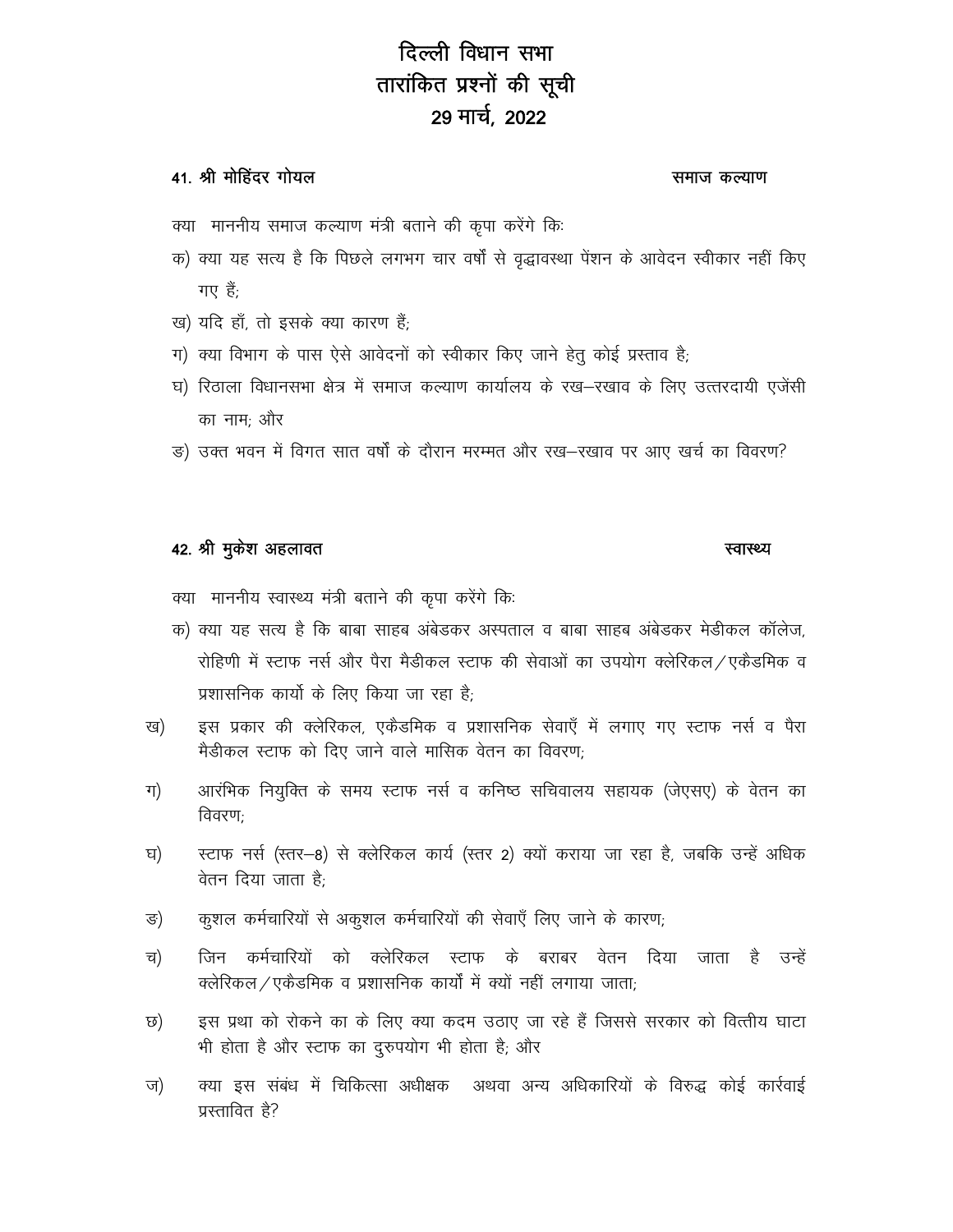परिवहन

क्या माननीय परिवहन मंत्री बताने की कृपा करेंगे कि:

- क) क्या यह सत्य है कि बस चालक लेन ड्राइविंग, निर्धारित बस स्टॉप पर रोकना आदि जैसे यातायात संबंधी अनुशासन का पालन नहीं करते हैं, जिससे जनता को ट्रैफिक जाम व अन्य समस्याओं का सामना करना पड़ता है:
- ख) बस चालक नियमों का ठीक से पालन करें, इसके लिए क्या कार्रवाई की जा रही है;
- ग) जनता को बसों के परिचालन, बस रूटों, उनकी समय–सारिणी आदि से अवगत कराने के लिए क्या कदम उठाए जा रहे है, जो अभी तक उपलब्ध नहीं है;
- घ) क्या यह सत्य है कि मेरे पत्र दिनांक 30.12.2021 के उत्तर में पत्र दिनांक 10.1.2022 के द्वारा यह सूचित किया गया था कि शालीमार बाग विधानसभा क्षेत्र में बस टर्मिनल बनाने के लिए दिविप्रा की भूमि उपलब्ध है;
- ङ) इस संबंध में आगे और की गई कार्रवाई का विवरण; और
- च) शालीमार बाग विधानसभा क्षेत्र में 'ईवी चार्चिंग स्टेशनों' का विवरण?

# 44. श्री प्रवीण कुमार

#### गृह

- क्या माननीय गृह मंत्री बताने की कृपा करेंगे कि:
- क) जंगपुरा विधानसभा क्षेत्र में अपराधों, जैसे फायरिंग, ड्रग्स आदि को रोकने के लिए उठाए जाने वाले कदम:
- ख) क्या यह सत्य है कि एफआईआर संख्या 0129 / 0130 / 0131-2018 ऑफ ईओडब्ल्यू के मामले में माननीय उच्च न्यायालय ने निर्देश दिया है कि जाँच आठ सप्ताह के अंदर पूरी कर ली जानी चाहिए:
- ग) क्या इस मामले में कुछ पेपर्स एफएसएल को भेजे जाने थे; और
- ग) यदि हाँ, तो इस संबंध में क्या कार्रवाई की गई है?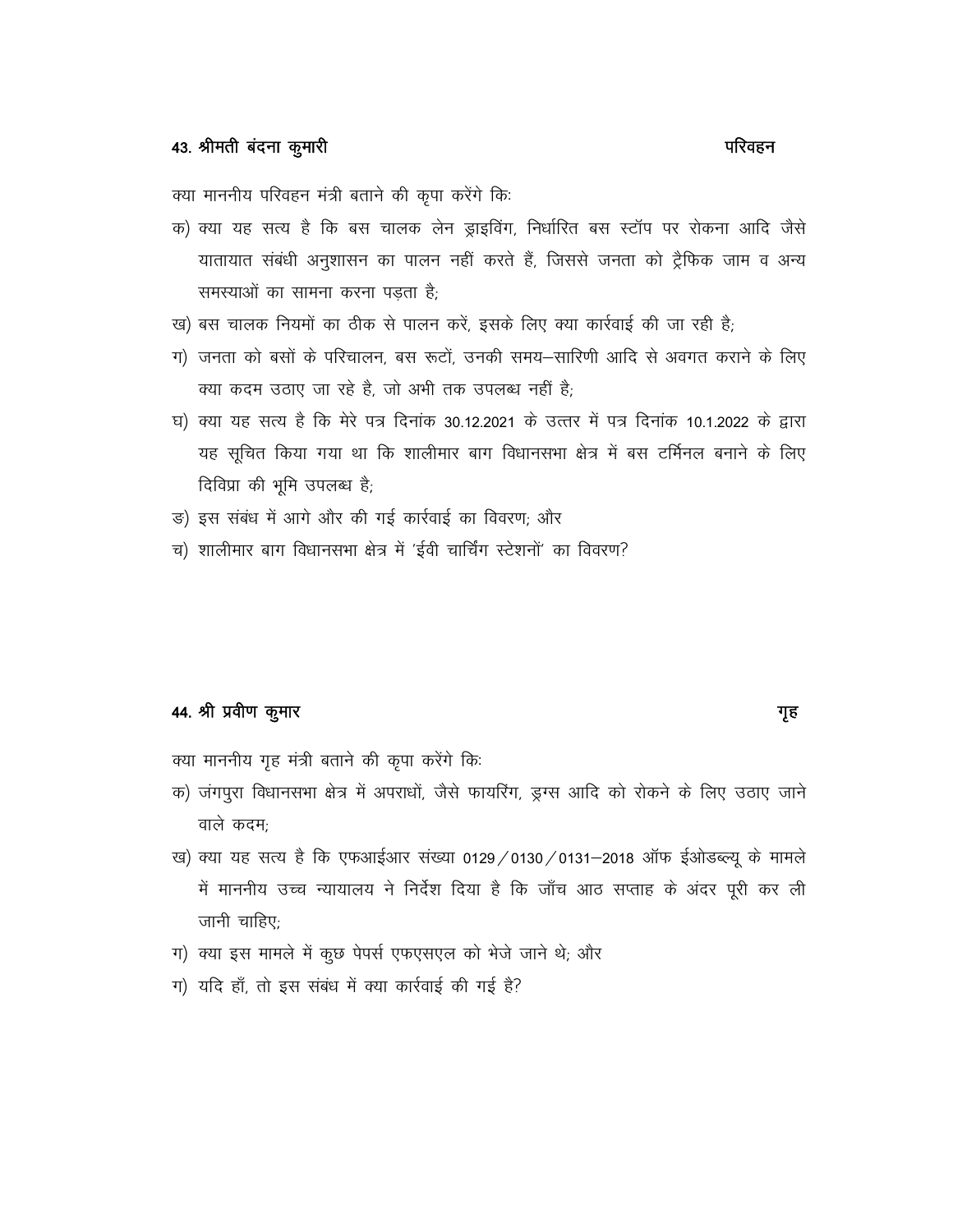क्या माननीय उद्योग मंत्री बताने की कृपा करेंगे कि:

- क) अंबेडकर नगर विधानसभा क्षेत्र में पडने वाले औद्योगिक क्षेत्र का विवरण तथा जिन कार्यों के लिए इस औद्योगिक क्षेत्र को बनाया गया था, उनका विवरण;
- ख) अंबेडकर विधानसभा क्षेत्र में 'इंडस्ट्रियल शेड्स' की कुल संख्या, और
- ग) जिन व्यक्तियों को ये शेड्स आवंटित किए गए थे और जिस उद्देश्य से आवंटित किए गए थे, उनका विवरण?

#### 46. श्री प्रकाश जारवाल

क्या माननीय उद्योग मंत्री बताने की कृपा करेंगे कि:

- क) वर्ष 2017 से देवली विधानसभा क्षेत्र में डीएसआईआईडीसी द्वारा जिन परियोजनाओं के लिए अनुमति दी गई / वर्क ऑर्डर जारी किए गए, उनका विवरण;
- ख) वर्ष 2017 से देवली विधानसभा में डीएसआईआईडीसी द्वारा जारी वर्क ऑर्डस के लिए जारी किए गए भुगतान का आदेशवार विवरण;
- ग) देवली विधानसभा क्षेत्र में डीएसआईआईडीसी की चल रही परियोजनाओं का विवरण; और
- घ) देवली विधानसभा में डीएसआईआईडीसी की प्रस्तावित परियोजनाओं का विवरण?

#### 47. श्री अनिल बाजपेयी

# समाज कल्याण

- क्या माननीय समाज कल्याण मंत्री बताने की कृपा करेंगे कि:
- क) दिल्ली में वृद्धावस्था पेंशन, विकलांगता पेंशन व विधवा पेंशन के लाभार्थियों का विधानसभा क्षेत्रवार विवरण; और
- ख) समाज कल्याण विभाग द्वारा जिनकी पेंशन रोक दी गई है, उन सबका विधानसभा क्षेत्रवार विवरण?

#### उद्योग

### उद्योग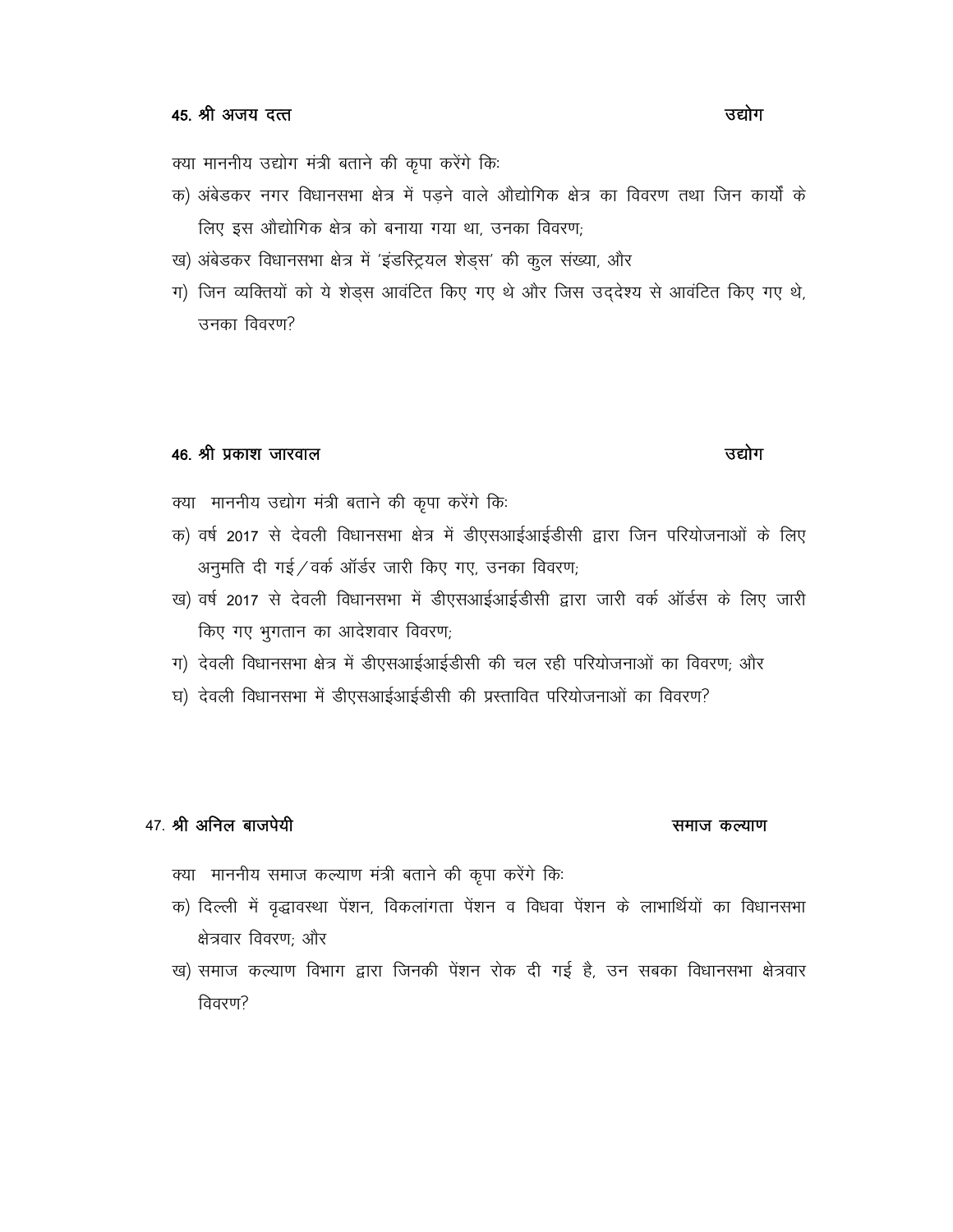### 48. श्री जितेंद्र महाजन

#### स्वास्थ्य

क्या माननीय स्वास्थ्य मंत्री बताने की कृपा करेंगे कि:

- क) ऐसे रोगियों की संख्या जिनकी विगत दो वर्षों में राजीव गांधी अस्पताल के सीसीयू में स्टेंट डालने के बाद मृत्यु हो गई है;
- ख) स्टेंटस खरीदने के लिए अपनाई जाने वाली प्रक्रिया;
- ग) जिन रोगियों को निःशुल्क स्टेंट डाला गया, उनकी संख्या और निःशुल्क स्टेंट डाले जाने की पात्रता हेतु मानदंड और प्रकिया;
- घ) क्या राजीव गांधी अस्पताल के सीसीयू में हुई मौतों के लिए कोई जाँच समिति गठित की गई है-
- ङ) यदि हाँ, तो उसकी रिपोर्ट का विवरण;
- च) क्या यह सत्य है कि एक आरटीआई के उत्तर के अनुसार कोरोना की दूसरी लहर के दौरान राजीव गांधी अस्पताल में 1548 रोगियों को भर्ती कराया गया जिसमें से 556 की मृत्यु इलाज के दौरान हो गई और 886 को छुट्टी दे दी गई, 96 के बारे में कोई जानकारी उपलब्ध नहीं हे.
- छ) यदि हाँ, तो इस संबंध में की गई कार्रवाई का विवरण;
- ज) क्या यह भी सत्य है कि जीटीबी अस्पताल में 44 प्रतिशत रोगियों की मृत्यु हुई है और 997 रोगियों की कोई जानकारी उपलब्ध नहीं है;
- झ) यदि हाँ, तो इस संबंध में की गई कार्रवाई का विवरण; और
- ञ) क्या दैनिक स्वास्थ्य बुलेटिन का अस्पतालवार रोगियों की कुल संख्या के साथ–साथ कोविड मरीजों की संख्या की जानकारी देकर और अधिक पारदार्शी बनाए जाने का कोई प्रस्ताव है?

#### 49. श्री नरेश बालियान

#### केंद्रीय कारागार

क्या माननीय गृहमंत्री बताने की कृपा करेंगे कि:

- क) क्या यह सत्य है कि जेलों में कैमरे, जैमर व बॉडी स्कैनर लगाए जाने का प्रस्ताव है;
- ख) यदि हाँ, तो अभी तक इनकी संख्या और इनको लगाए जाने के स्थानों का विवरण;
- ग) क्या इन उपकरणों में वृद्धि किए जाने का कोई प्रस्ताव है; और
- घ) यदि हाँ, तो उसका विवरण?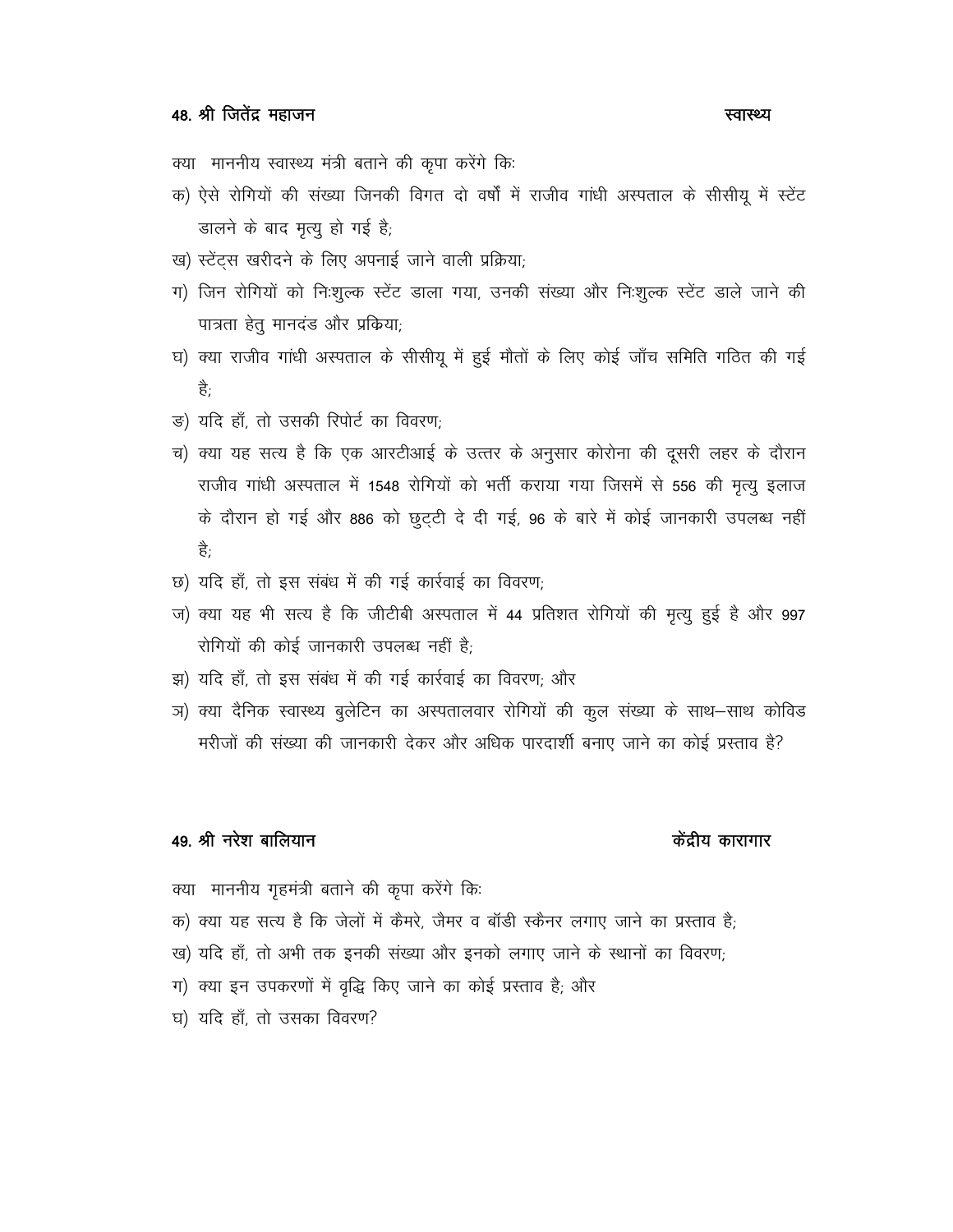#### 50. श्री शिवचरण गोयल

#### क्या) माननीय उप मुख्यमंत्री बताने की कृपा करेंगे कि:

- क) क्या यह सत्य है कि दिविप्रा की काफी भूमि रेश्मा कैंप 2/22 के सामने, डब्ल्यूएचएस टिंबर मार्केट, कीर्तिनगर में खाली पड़ी हुई है;
- ख) यदि हाँ, तो इस भूमि का कुल क्षेत्रफल;
- ग) क्या किसी परियोजना के निर्माण हेतु इस भूमि के उपयोग का कोई प्रस्ताव है; और
- घ) यदि हाँ, तो उसका विवरण?

## 51. श्री विशेष रवि

- क्या माननीय परिवहन मंत्री बताने की कृपा करेंगे कि:
- क) क्या करोल बाग और आईजीआई टर्मिनल के बीच कोई बस सेवा उपलब्ध है; और
- ख) यदि हाँ, तो बसों की सूची और इनके चलने की आवृति (playing frequency) का विवरण?

#### 52. श्री सोमनाथ भारती

क्या माननीय स्वास्थ्य मंत्री बताने की कृपा करेंगे कि:

- क) विधानसभा क्षेत्र एसी-43 में प्रस्तावित तथा कार्यरत मोहल्ला क्लीनिकों की सूची तथा जबसे वे क्रियाशील रहे हैं. तबसे उनमें उपलब्ध लैब-टैस्टों का विवरण:
- ख) दिल्ली के अस्पतालों में ऑक्सीजन की उपयुक्त आपूर्ति सुनिश्चित करने के लिए उठाए जा रहे कदम:
- ग) वर्तमान में कोरोना के रोगियों के लिए 'क्वैरंटाइन अवधि' क्या है, संबंधित दस्तावेज प्रदान करें;
- घ) क्षेत्रीय सीमा से हटकर संपूर्ण एसी-43 के संबंध में पंडित मदन मोहन मालवीय अस्पताल से विकलांगता प्रमाणपत्र जारी करने के संबंध में किए गए मेरे अनुरोध पर की गई कार्रवाई; और
- ङ) पंडित मदन मोहन मालवीय अस्पताल का एक संपूर्ण अस्पताल के रूप में उन्नयन किए जाने के संबंध में मेरे अनुरोध पर मौजूदा स्थिति क्या है;?

#### भूमि एवं भवन

# स्वास्थ्य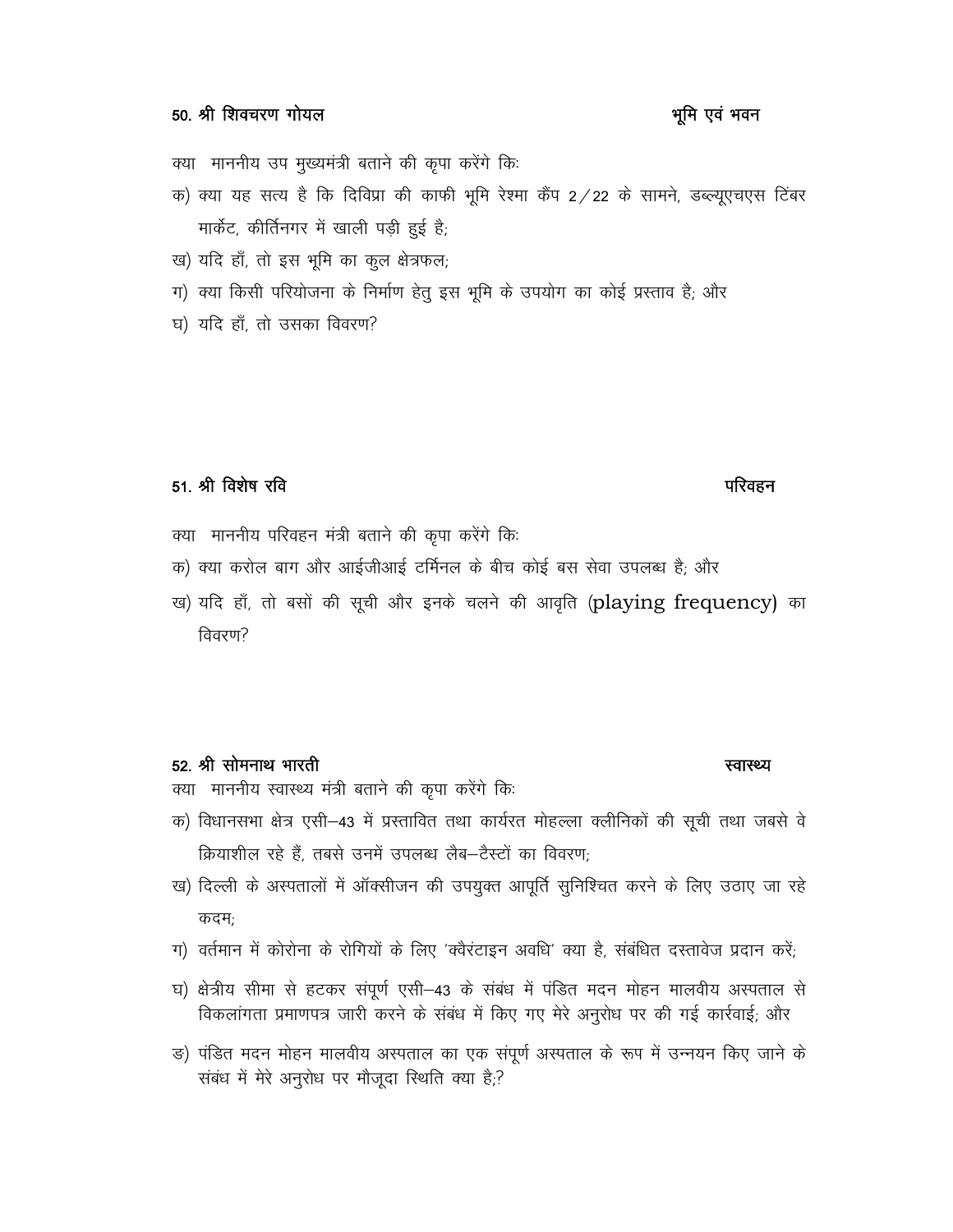क्या माननीय स्वास्थ्य मंत्री बताने की कृपा करेंगे कि:

- क) एसी-68, गोकलपूर, में प्रस्तावित मोहल्ला क्लीनिकों का विवरण;
- ख) एसी-68, गोकलपुर में मौजूदा मोहल्ला क्लीनिकों का विवरण व उनके स्थान;
- ग) जनता को हो रही कठिनाइयों को देखते हुए क्या एसी–68, गोकलपुर में कोई नए पॉलीक्लीनिक खोलने का कोई प्रस्ताव है; और
- घ) यदि हाँ, तो उसका विवरण?

#### 54. श्री राजकुमार आनंद

#### समाज कल्याण

स्वास्थ्य

क्या माननीय समाज कल्याण मंत्री बताने की कृपा करेंगे कि:

- क) सरकार द्वारा वृद्ध व्यक्तियों के लिए आर्थिक सहायता योजना पुनः कब से आरंभ की जाएगी;
- ख) इस हेतु प्रति विधानसभा क्षेत्र के अनुसार आवेदनों की कितनी संख्या प्रस्तावित है; और
- ग) जिन विधानसभा क्षेत्रों में ईडब्ल्यूएस–बीपीएल जनसंख्या काफी अधिक है, क्या उनके लिए किसी विशेष प्रावधानों का प्रस्ताव है?

## 55. श्री रामवीर सिंह बिधूड़ी

# क्या माननीय स्वास्थ्य मंत्री बताने की कृपा करेंगे कि:

- क) राजीव गांधी सुपर स्पेशियलिटी अस्पताल में स्टेंट डालने के बाद जिन रोगियों की मृत्यु हुई उनका विवरण:
- ख) क्या यह सत्य है कि इन मौतों के कारण इस अस्पताल में स्वास्थ्य सेवाओं को कुछ समय के लिए बंद कर दिया गया था:
- ग) यदि हाँ, तो कितने दिनों के लिए स्वास्थ्य सेवाओं को बंद किया गया था;
- घ) क्या इन मौतों की जाँच के लिए किसी जाँच समिति का गठन किया गया था;
- ङ) यदि हाँ, तो उसकी रिपोर्ट व समिति द्वारा बताई गई कमियों का विवरण; और
- च) इन कमियों को दूर किए जाने हेतु उठाए जाने वाले कदमों का ब्यौरा?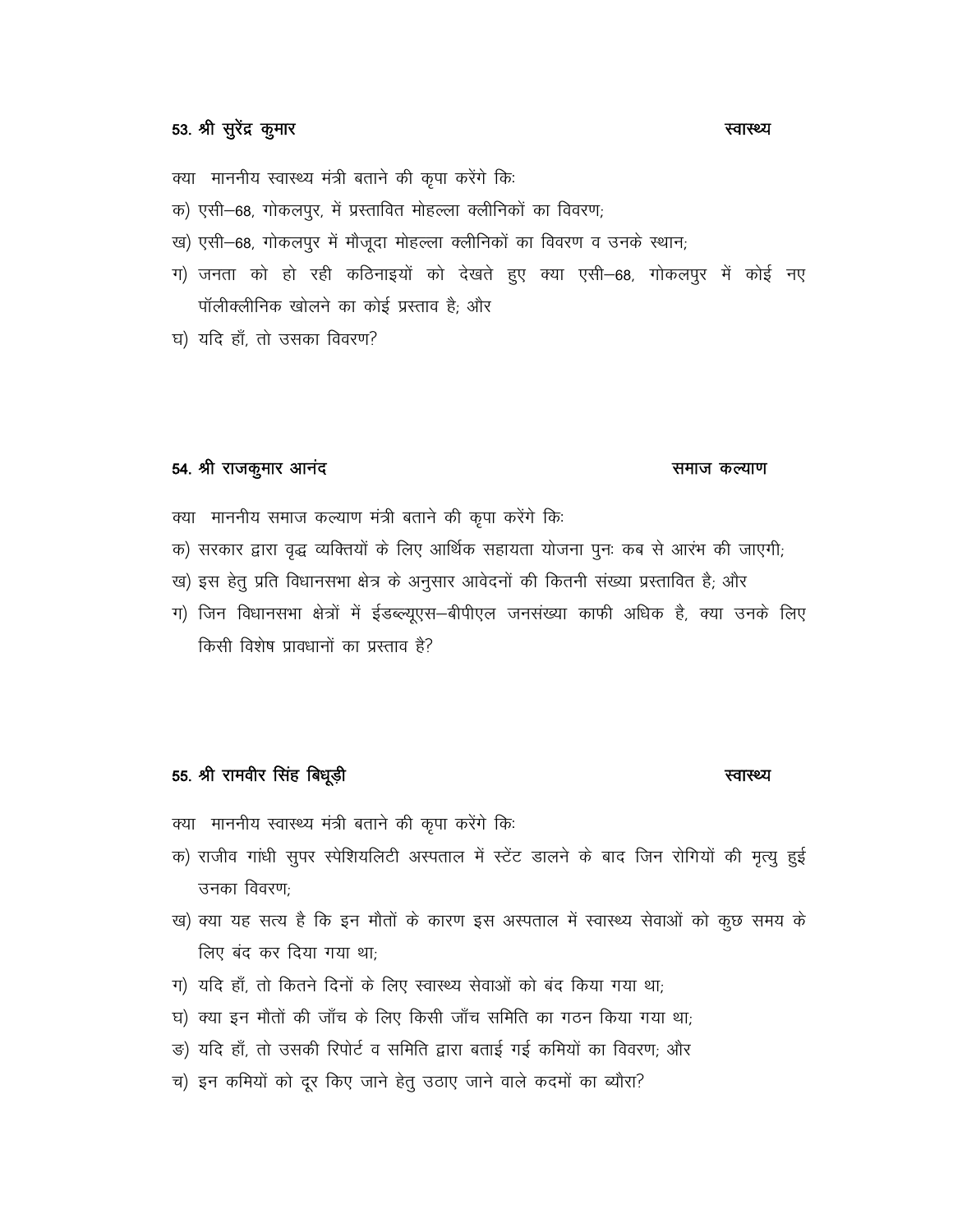क्या माननीय स्वास्थ्य मंत्री बताने की कृपा करेंगे कि:

- क) दिल्ली में कितने आम आदमी पॉलीक्लीनिक कार्यरत हैं:
- ख) वर्ष 2021–2022 की अवधि के दौरान कितने आम आदमी पॉलीक्लीनिक खोले जाने प्रस्ताव हैं:
- ग) इन प्रस्तावित पॉलीक्लीनिकों के खोले जाने के स्थानों का ब्यौरा;
- घ) किसी भी विधानसभा क्षेत्र अथवा म्युनिसिपल वार्ड में आम आदमी पॉलीक्लीनिक खोलने की संख्या का निर्धारण किस आधार पर किया जाता है;
- ङ) बीमारियों का विवरण, जिनके उपचार हेतु कोई रोगी इन पॉलीक्लीनिकों में जा सकता है; और
- च) इन पॉलीक्लीनिकों में मरीजों के लिए उपलब्ध स्वास्थ्य सेवाओं का विवरण?

#### 57. श्री सौरभ भारद्वाज

क्या) माननीय ऊर्जा मंत्री बताने की कृपा करेंगे कि:

- क) दिनांक 1.1.2016 से 28.2.2022 तक की अवधि के लिए दक्षिण दिल्ली नगर निगम द्वारा भवन नियमों का उल्लंघन करने के लिए जिनके विरुद्ध मामला दर्ज किया गया और बीएसईएस को सूचित किया गया, उन सबकी सूची उपलब्ध कराएँ,
- ख) दिनांक 1.1.2016 से 28.2.2022 तक की अवधि के लिए उन सभी की सूची उपलब्ध कराएँ जहाँ पर भवन को एसडीएमसी द्वारा सील कर दिया गया और बीएसईएस को बिजली काटने हेतु कह दिया गया है<sup>.</sup>
- ग) उक्त सभी पतों के बिजली कनेक्शन की मौजूदा स्थिति से अवगत कराएँ;
- घ) क्या यह सत्य है कि उक्त पतों पर मूल पते में मामूली परिवर्तन करके बिजली के कनेक्शन प्रदान कर दिए गए हैं, (उदाहरणार्थ एसडीएमसी ने मकान नंबर 530 को बुक किया जबकि बीएसईएस ने 530 ए या 530 बी को कनेक्शन दे दिया);
- ङ) दिनांक 1.1.2016 से 28.2.2022 की अवधि के लिए पूरी दिल्ली में ऐसे सभी पतों की सूची उपलब्ध कराएँ जहाँ बीएसईएस ने भवन की ऊँचाई के कारण कनेक्शन प्रदान करने से मना कर दिया हो:
- च) उक्त पतों के संबंध में बिजली कनेक्शन की मौजूदा स्थिति से अवगत कराएँ;
- छ) दिनांक 1.1.2016 से 28.2.2022 की अवधि के दौरान बीएसईएस द्वारा प्राप्त रिश्वत व भ्रष्टाचार संबंधी शिकायतों का विवरण, शिकायतों की प्रतियों सहित, उपलब्ध कराएँ;
- ज) इन शिकायतों पर की गई कार्यवाही का विवरण; और
- झ) दिनांक 1.1.2016 से 28.2.2022 तक की अवधि के लिए जिन कर्मचारियों के विरुद्ध रिश्वत अथवा भ्रष्टाचार के संबंध में कार्रवाई की गई है, उनका विवरण?

#### स्वास्थ्य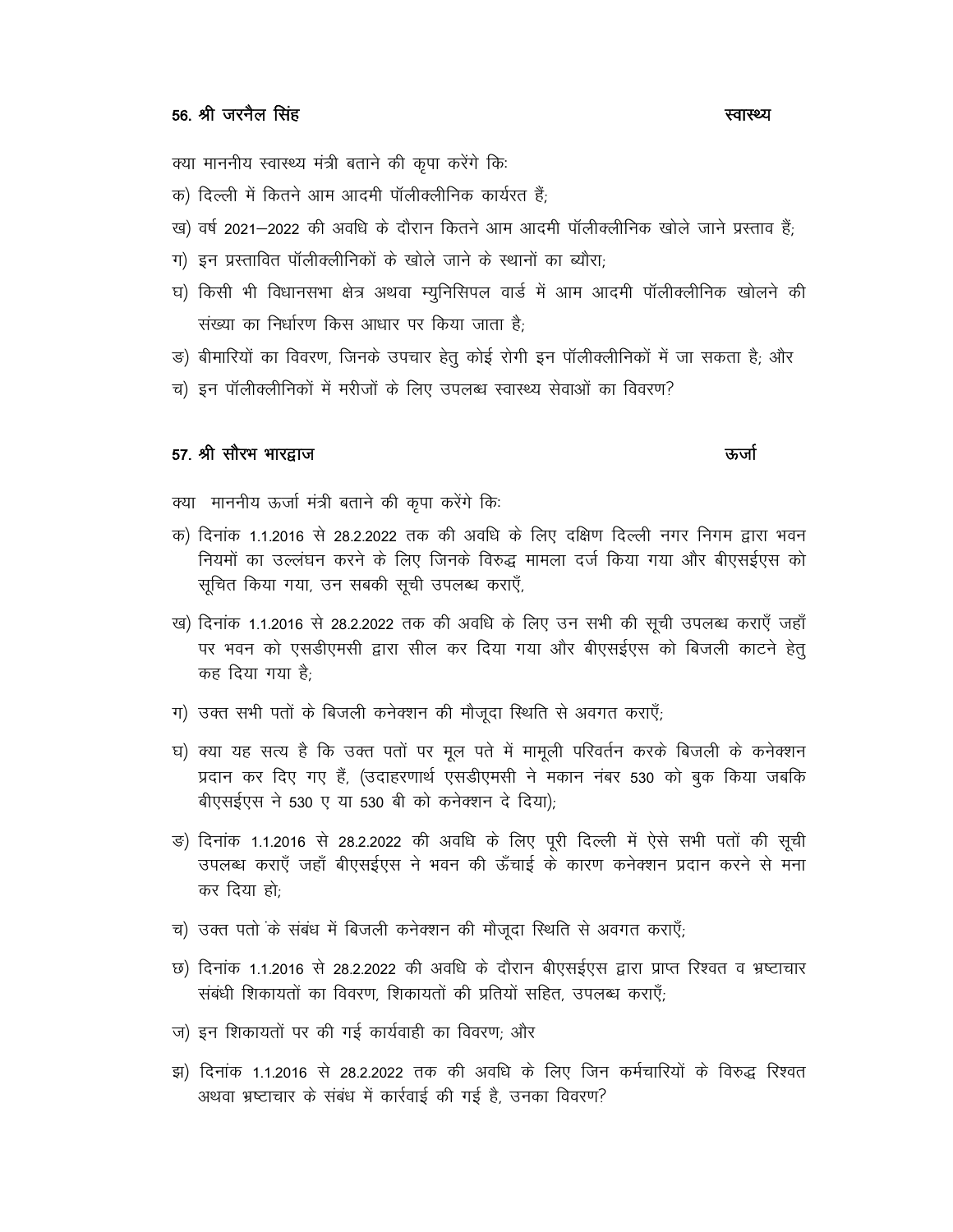#### स्वास्थ्य

- क्या माननीय स्वास्थ्य मंत्री बताने की कृपा करेंगे कि:
- क) क्या यह सत्य है कि दिल्ली सरकार के सेवानिवृत्त कर्मचारियों को प्रदान की जाने वाली 'कैशलेस' स्वास्थ्य सेवाओं को दिल्ली सरकार के निर्देश पर बंद कर दिया गया है:
- ख) यदि हाँ, तो इसके क्या कारण हैं;
- ग) यदि नहीं, तो पैनल के अस्पतालों द्वारा पेंशनधारकों को 'कैशलेस' सुविधा देने से इनकार करने के क्या कारण हैं
- घ) जो अस्पताल 'कैशलेस' सुविधा देने से इनकार कर रहे हैं, उनके विरुद्ध क्या कार्रवाई की गई, अथवा की जानी प्रस्तावित है:
- ङ) सेवानिवृत्त कर्मचारियों के लिए 'कैशलेस' सुविधा पुनः कब से आरंभ कर दी जाएगी;
- च) दिल्ली सरकार के कर्मचारियों और पैंशनरों के लिए स्वास्थ्य सुविधाओं में सुधार हेतु क्या कदम उठाए जा रहे हैं:
- छ) क्या यह सत्य है कि पैनल के अस्पतालों द्वारा दिल्ली सरकार के कर्मचारियों और पेंशनर्स को, आपात्कालीन स्थितियों में भी, उचित उपचार नहीं दिया जा रहा है; और
- ज) पैनल के अस्पताल कड़ाई के साथ दिल्ली सरकार द्वारा समय—समय पर जारी दिशानिर्देशों का पालन करें, यह सुनिश्चित करने के लिए उठाए जा रहे कदमों का विवरण?

### 59. सुश्री भावना गौड़

#### ऊर्जा

क्या माननीय ऊर्जा मंत्री बताने की कृपा करेंगे कि:

- क) क्या पालम विधानसभा क्षेत्र की मधु विहार, राजापुरी तथा विश्वास पार्क नामक अनधिकृत कॉलोनियों में से हाई टेंशन वायर हटाने का कोई प्रस्ताव है:
- ख) यदि हाँ, तो यह कार्य कब तक आरंभ होगा:
- ग) क्या बिजली के खंभों से केबल टीवी, इंटरनेट, ब्राडबैंड और टेलीफोन की तारों को हटाने तथा उन्हें भूमिगत करने का कोई प्रस्ताव है;
- घ) यदि हाँ, तो इस संबंध में उठाए गए कदम, और
- ङ) यदि नहीं, तो इसके क्या कारण हैं?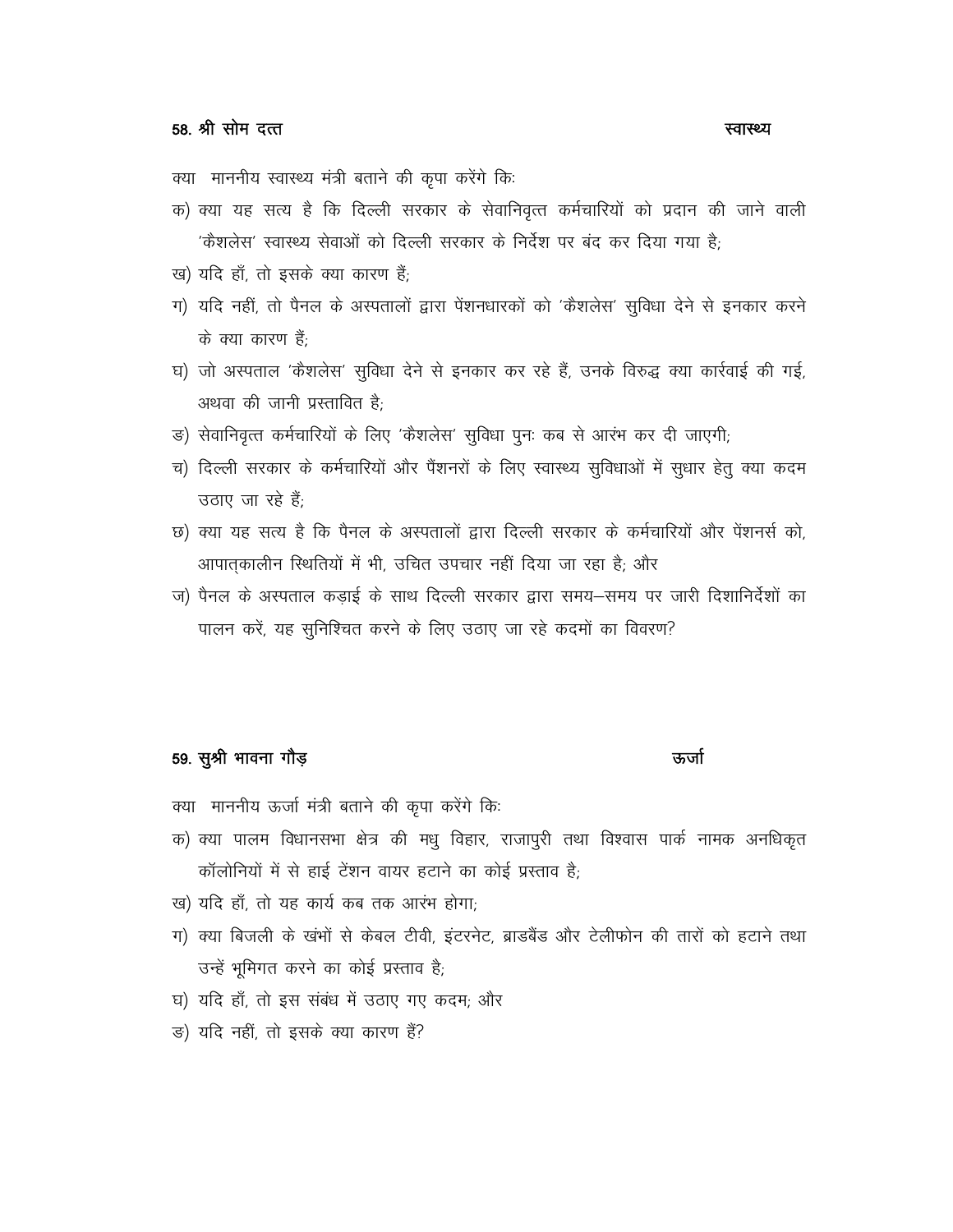# 60. श्रीमती राजकुमारी ढिल्लौं

#### स्वास्थ्य

क्या माननीय स्वास्थ्य मंत्री बताने की कृपा करेंगे कि:

- क) क्या यह सत्य है कि दीनदयाल उपाध्याय अस्पताल में मेडीकल कॉलेज खोलने का प्रस्ताव पारित हो गया है;
- ख) यदि हाँ, तो यह कार्य कब आरंभ होगा;
- ग) क्या दीनदयाल उपाध्याय अस्पताल के भवन, जो बहुत खराब स्थिति में है, की मरम्मत और नवीनीकरण के लिए कोई कदम उठाए जाने प्रस्तावित हैं;
- घ) यदि नहीं, तो इसके क्या कारण हैं;
- ङ) क्या इस अस्पताल में बिस्तरों की संख्या बढ़ाने का कोई प्रस्ताव है;
- च) यदि हाँ, तो उसका विवरण; और
- छ) यदि नहीं, तो उसके क्या कारण हैं?

राज कुमार सचिव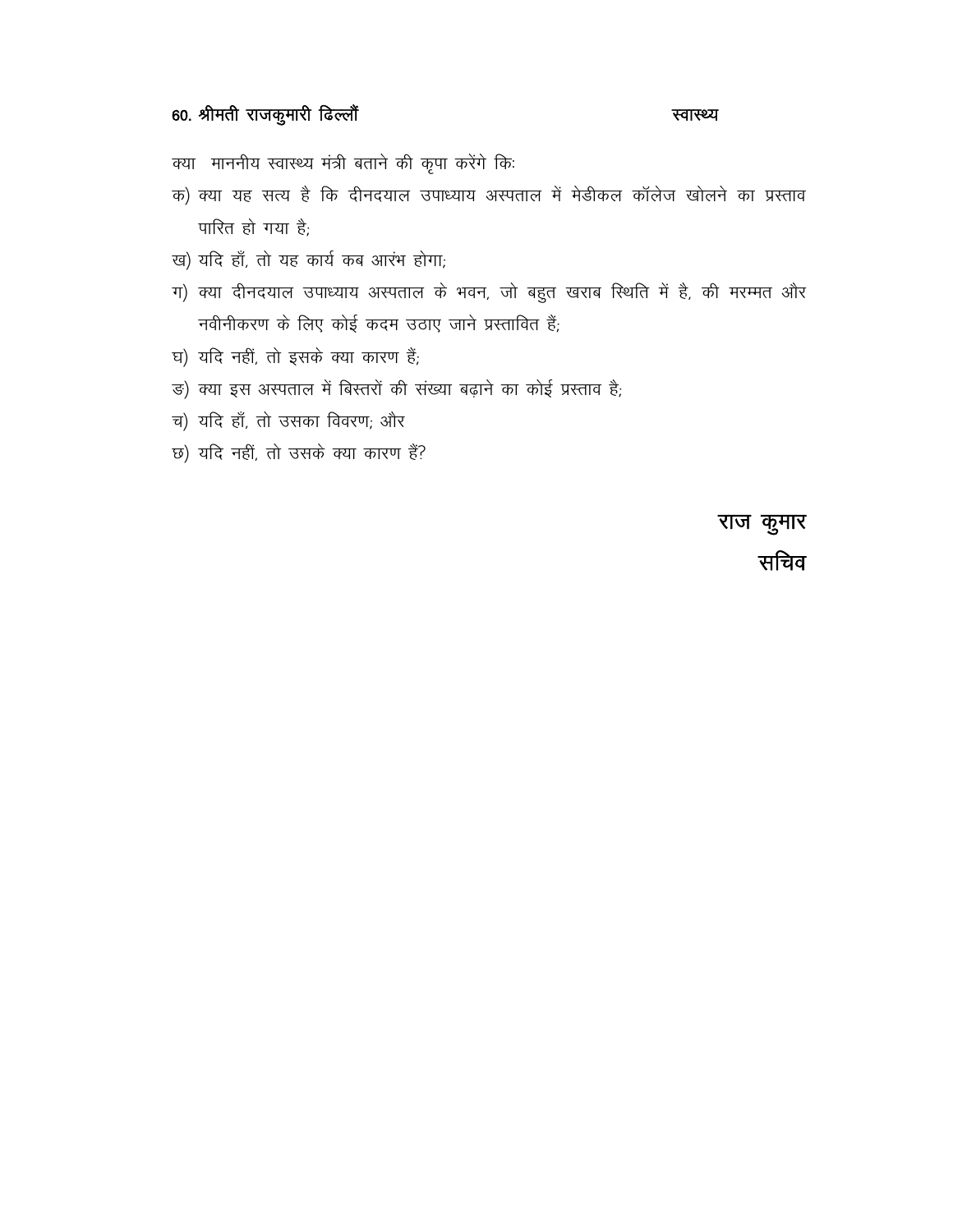# दिल्ली विधान सभा अतारांकित प्रश्नों की सूची 29 मार्च, 2022

अता0 146 श्री सुरेन्द्र कुमार

भूमि एवं भवन

क्या माननीय उप-मुख्यमंत्री यह बताने की कृपा करेंगे कि:

- क्या यह सत्य है कि दिल्ली सरकार द्वारा पिछले 10–20 वर्ष पहले निर्मित धर्मशालाओं को क) डीडीए द्वारा अधिग्रहित करने का प्रावधान है:
- यदि हाँ, तो क्या डीडीए द्वारा अधिग्रहित धर्मशालाओं को राजस्व विभाग में स्थानांतरित किया ख) जा सकता है:
- यदि हॉं, तो इसकी क्या प्रक्रिया है; और ग)
- गोकल पुर विधान सभा में विभिन्न सरकारी विभागों की कुल कितनी जमीन खाली पड़ी है, पते घ) एवं नक्शे सहित पूर्ण विवरण दे?

अता0 147 श्री शिव चरण गोयल

भूमि एवं भवन

क्या माननीय उप-मुख्यमंत्री यह बताने की कृपा करेंगे कि:

- क्या यह सत्य है कि जय देव पार्क, भगवान दास नगर, रोहतक रोड पर लगभग 30 साल पहले क) एक पैट्रोल पंप हुआ करता था;
- यदि हां, तो क्या यह भी सत्य है कि उस पैट्रोल पंप को सरकार ने अपने नियंत्रण में ले लिया है; ख)
- यदि हां, तो आज वो जगह डीडीए / एमसीडी / पीडब्लयूडी किस विभाग के पास आवंटित की गई ग) ੜ੍ਹੇ.
- उस जमीन की वर्तमान स्थिति क्या है: घ)
- क्या उस जमीन पर कोई अवैध कब्जा किया हुआ है; और ड)
- यदि हां, तो उसको हटाने के लिए सरकार क्या कदम उठा रही है, पूर्ण विवरण दें? च)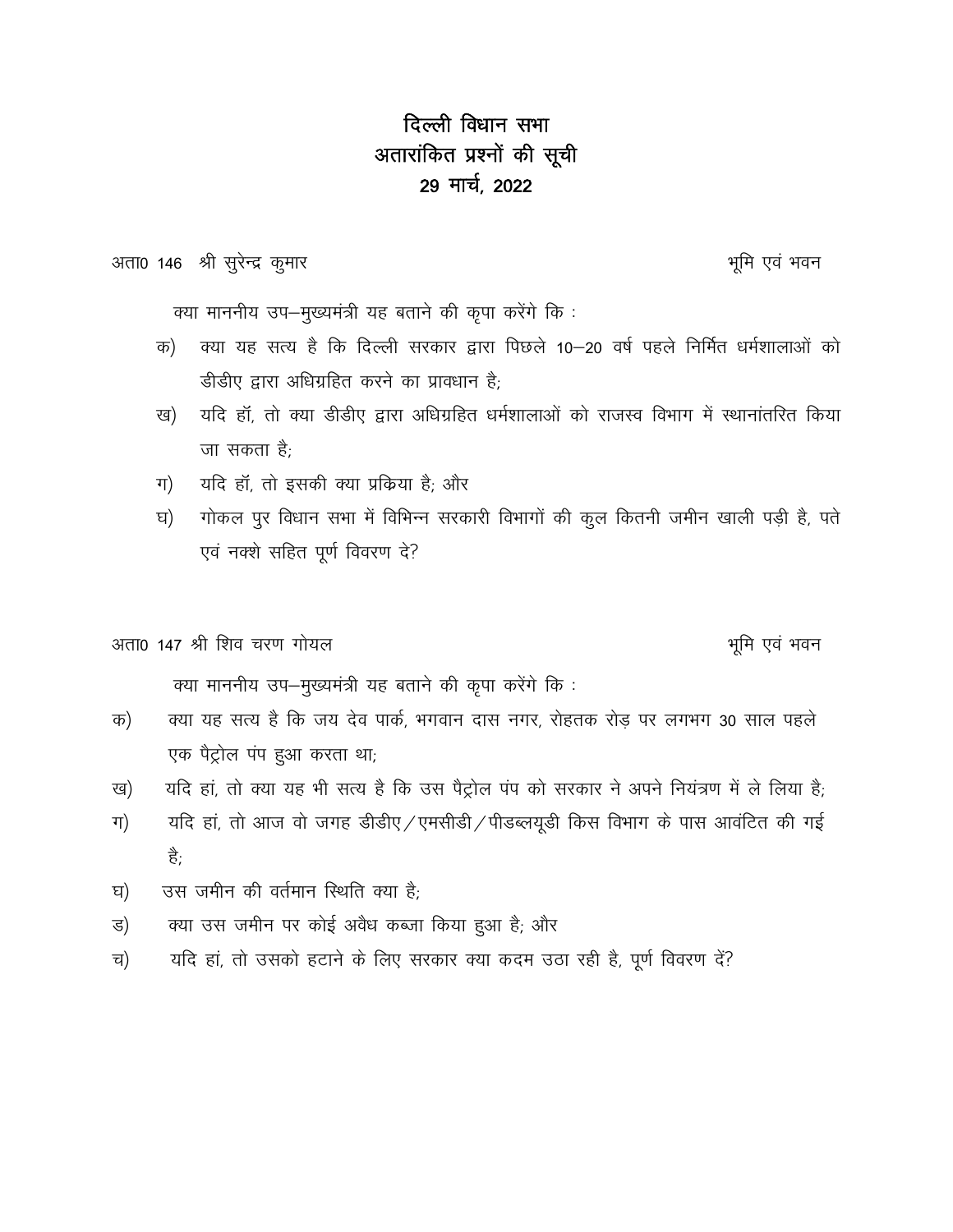अता0 148 श्री अजय महावर

क्या माननीय उप-मुख्यमंत्री यह बताने की कृपा करेंगे कि:

- क्या यह सत्य है कि गामड़ी रोड को चौड़ा करने हेतू भूमि एवं भवन विभाग सहित अन्य क) विभागों से भी कई बार सम्पर्क एवं पत्राचार किया जा चुका है;
- यदि हां, तो इस कार्य को अभी तक न किये जाने के क्या कारण हैं; ख)
- इस कार्य के लिए कौन का विभाग जिम्मेदार हैं; और ग)
- यह कार्य कब तक हो जायेगा ? घ)

#### श्री मोहन सिंह बिष्ट भूमि और भवन अता0 149 क्या माननीय उप-मुख्यमंत्री यह बताने की कृपा करेंगे कि:

- क्या यह सत्य है कि यमुना खादर के अंतर्गत आने वाले कई गांवों को भूमि और भवन विभाग द्वारा क) रिहायशी क्षेत्र के रूप में बसाया गया था:
- यदि हाँ; तो क्या यह भी सत्य है कि भूमि एवं भवन विभाग द्वारा गाँवों को बसाने के लिए बेसिक ख) सुविधाओं पर ध्यान दिया गया था;
- यदि हाँ, तो इसमें कौन-कौन सी सुविधाओं के लिए भूमि एवं भवन विभाग द्वारा जमीन अलॉटमेंट ग) की गई गाँवों के नाम सहित पूर्ण विवरण दें; और
- जिन बेसिक सुविधाओं के लिए जमीन अलॉटमेंट की गई उनमें जनहित के लिए जो योजना बनाई घ) गई है उनका सदुपयोग हो रहा है या नहीं, बताने की कृपा करें ?

## अता0 150 श्री अखिलेश पति त्रिपाठी

क्या माननीय उप-मुख्यमंत्री यह बताने की कृपा करेंगे कि:

- मॉडल टाउन विधानसभा क्षेत्र में दिल्ली विकास प्राधिकरण की कितनी जमींने हैं, कहां कहां पर हैं क) और जो खाली जमीनें हैं वे किस किस प्रयोग में हैं:
- पिछले दस सालों में दिल्ली विकास प्राधिकरण द्वारा दिल्ली सरकार या एमसीडी को कितनी जमींने ख) बेची गई, किस किस मदों के लिए बेची गईं, पूर्ण जानकारी उपलब्ध कराएं;
- दिल्ली विकास प्राधिकरण द्वारा मॉडल टाउन विधानसभा क्षेत्र के चौकी नंबर 4 पर हॉस्पिटल के ग) लिए दिल्ली सरकार को आवंटित 11.350 स्क्वेयर मीटर जमीन पर दिल्ली सरकार को कब तक कब्जा दे दिया जाएगा:
- दिल्ली विकास प्राधिकरण की मॉडल टाउन विधानसभा क्षेत्र में कितनी मार्किटें हैं, उन मार्किटों की घ) दुकानों एवं आफिसों को किन किन को आवंटित किया गया है तथा अभी कितनी दुकान/आफिस खाली हैं, पूर्ण जानकारी दें; और
- दिल्ली विकास प्राधिकरण के पार्कों में किन किन ठेकेदारों को सफाई एवं अन्य सभी कर्मचारियों का ड) टैण्डर दिया गया है, इन सब ठेकेदारों के एवं संविदा पर कार्यरत सभी कर्मचारियों के नाम, पता, पीएफएसआई एकाउंट सहित पूरी जानकारी उपलब्ध कराएं एवं साथ ही बताएं कि किन किन पार्कों में कौन कौन से कर्मचारियों की डयूटी लगाई गई है?

भूमि एवं भवन

भूमि एवं भवन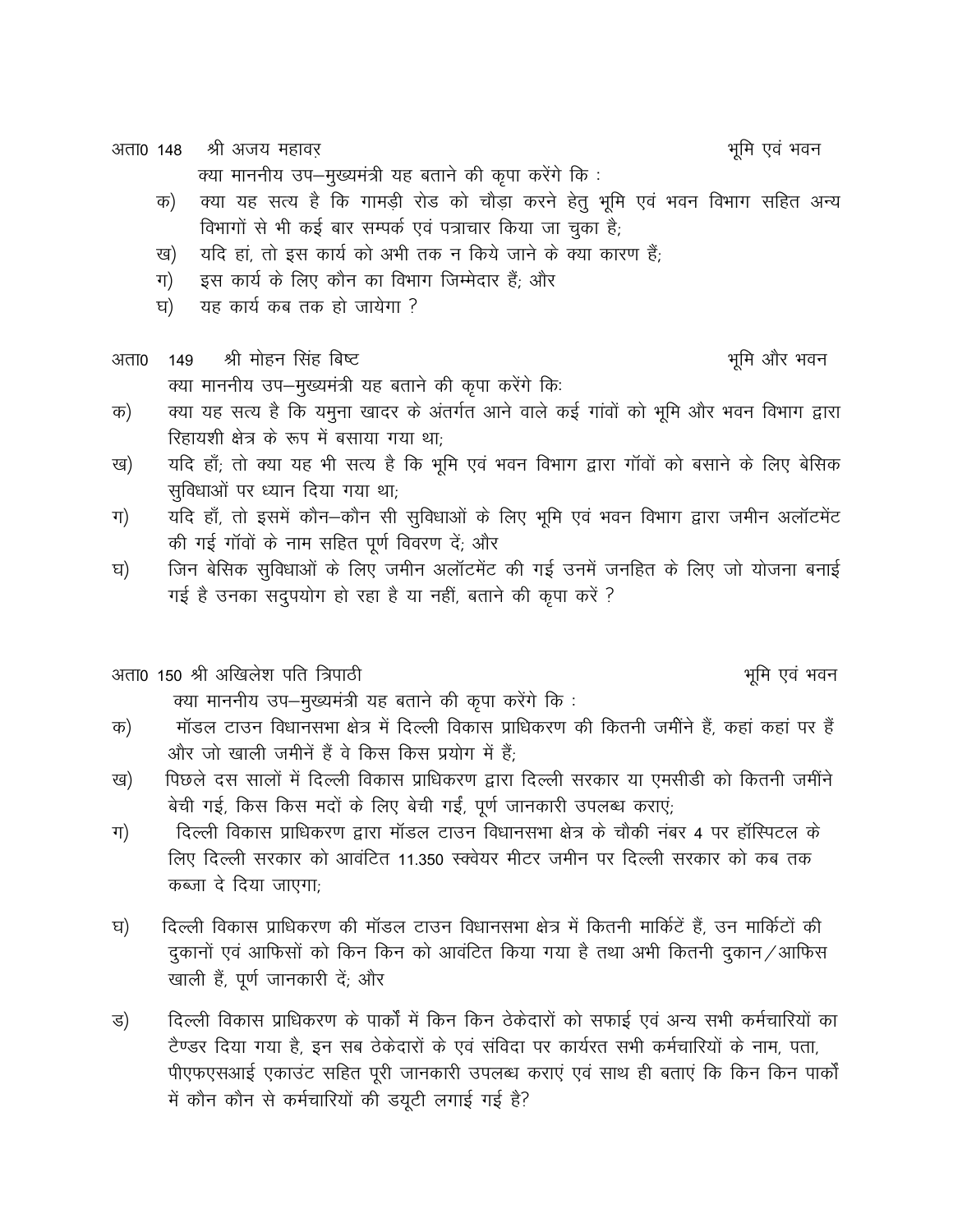- श्री जरनैल सिंह अता0 151 क्या माननीय स्वास्थ्य मंत्री यह बताने की कृपा करेंगे कि:
	- स्वास्थ्य विभाग द्वारा वर्ष 2022–23 और 2023–24 में कूल कितने नए सरकारी अस्पतालों क) को जनता के लिए चालू कर दिया जाएगा;
	- इन सभी अस्पतालों की लोकेशन, चालू होने की तिथि, ईलाज के लिए स्थापित किये जाने ख) वाले विभागों, उनमें उपलब्ध बिस्तरों की संख्या तथा दिन प्रति दिन दी जाने वाली सुविधाओं आदि का पूर्ण विवरण दें:
	- स्वास्थ्य विभाग द्वारा वर्ष 2022–23 और 2023–24 में कितने मौजूदा सरकारी अस्पतालों ग) की क्षमता को बढ़ाने का काम पूरा कर उन्हें जनता के लिए चालू कर दिया जाएगा; और
	- उपरोक्त सभी अस्पतालों की मौजूदा और बढ़ी हुई क्षमता का विवरण दें तथा बढ़ी हुई घ) क्षमता के साथ चालू होने की तिथि, बिस्तरों की संख्या, कार्यरत विभागों की सूची तथा अन्य सुविधाओं का विस्तारपूर्वक विवरण दें?

#### श्री जरनैल सिंह अता0 152

क्या माननीय स्वास्थ्य मंत्री यह बताने की कृपा करेंगे कि:

- दिल्ली में कुल कितने आम आदमी मोहल्ला क्लिनिक खुल चुके हैं: क)
- वर्ष 2021–22 में कितने नये आम आदमी मोहल्ला क्लिनिक खोले जाना प्रस्तावित है: ख)
- विधानसभा क्षेत्र / नगर निगम वार्ड में आम आदमी मोहल्ला क्लिनिक खोलने की संख्या का निर्धारण ग) किस आधार पर किया जाता है
- आम आदमी मोहल्ला क्लिनिक में मरीज किन-किन बीमारियों के इलाज के लिए जा सकता है; घ)
- आम आदमी मोहल्ला क्लिनिक में मरीजों के लिए क्या सुविधाएं उपलब्ध हैं; ड.)
- क्या यह सत्य है कि आम आदमी मोहल्ला क्लिनिक के सुचारु संचालन के लिए आम नागरिकों च) और स्थानीय विधायक के संयोजन से किसी प्रकार की समिति बनाने का प्रावधान है; और
- यदि हां, तो समिति की संरचना, अधिकार क्षेत्र और कर्तव्यों का पूर्ण विवरण दें? ত)

#### श्री पवन शर्मा अता0 153 क्या माननीय स्वास्थ्य मंत्री यह बताने की कृपा करेंगे कि :

- क्या यह सत्य है कि दिल्ली सरकार के सभी सेवा निवृत कर्मचारियों का ईलाज क) डीजीईएचएस पैनल पर सभी प्राईवेट हॉस्पिटलों में कैशलेस किया जाता है;
- क्या यह भी सत्य है कि सेवा निवृत्त कर्मचाारियों के सभी जांच / टेस्ट भी डीजीईएचएस ख) पैनल पर सभी प्राईवेट हॉस्पिटलों में कैशलेस होते है;
- क्या यह भी सत्य है कि रिटायर कर्मचारियों को कूछ जांच, जो सीजीएचएस लिस्ट में नहीं ग) है, उस जांच को नहीं करने के लिए दिल्ली सरकार ने प्राईवेट हॉस्पिटल को आदेश दे रखा है-

स्वास्थ्य

स्वास्थ्य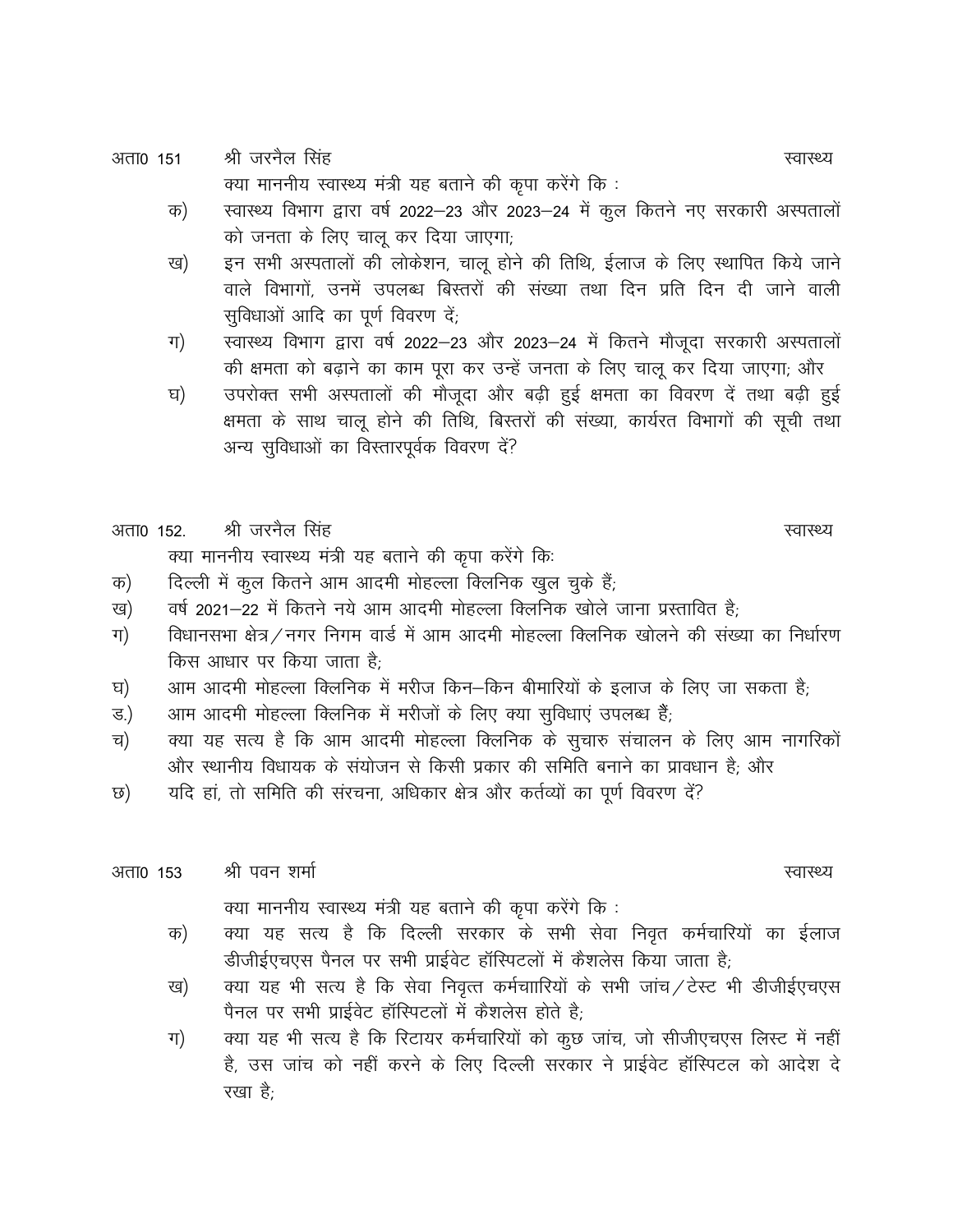- यदि नहीं तो डीजीईएचएस पैनल के प्राईवेट हॉस्पिटलों द्वारा रिटायर कर्मचारियों के कुछ घ) ऐसे टेस्ट / जांच, जो सीजीएचएस लिस्ट में नहीं है, को कैशलेस नहीं करने के क्या कारण हैं: और
- रिटायर कर्मचारियों को कुछ ऐसे जांच, जो सीजीएचएस लिस्ट में नहीं है, उस जांच को ङ) डीजीईएचएस पैनल पर प्राईवेट हॉस्पिटलों में कैशलेस करने के लिए क्या प्रावधान हैं; पूर्ण ब्यौरा दें?

#### श्री पवन शर्मा अता0 154

स्वास्थ्य

क्या माननीय स्वास्थ्य मंत्री यह बताने की कृपा करेंगे कि:

- क्या यह सत्य है कि आदर्श नगर विधानसभा के गांधी विहार क्षेत्र में एक हजार वर्ग गज के क) एक भूखण्ड का आबंटन डिस्पेंसरी निर्माण के लिए डीडीए से करवाया गया है;
- यदि हॉ, तो इस भूखण्ड पर डिस्पेंसरी निर्माण कब तक हो जाने की संभावना है; ख)
- क्या इस भावी डिस्पेंसरी में पॉलीक्लिनिक की तर्ज पर विभिन्न प्रकार के टैस्ट जैसे कि ग) एक्स रे, ईसीजी, अल्ट्रासाउंड आदि जैसी डायग्नोस्टिक सुविधा भी उपलब्ध करवाई जाएगी; और
- क्या इस भूखण्ड पर भवन निर्माण योजना बनाते समय जच्चा–बच्चा केन्द्र, मैटरनिटी केन्द्र घ) आदि जैसी सुविधाएं शामिल करने का भी कोई प्रस्ताव है?

अता0 155 श्रीमती राजकुमारी ढिल्लों

स्वास्थ्य

क्या माननीय स्वास्थ्य मंत्री यह बताने की कृपा करेंगे कि :

- क्या यह सत्य है कि सरकारी स्कूलों एवं अस्पतालों में हाउस कीपिंग स्टाफ लगाने की क) जिम्मेदारी प्राइवेट कम्पनी को दी गई है:
- यदि हाँ तो इन कम्पनियों का विवरण दें: ख)
- क्या यह भी सत्य है कि इन कम्पनियों द्वारा अनुबंध के आधार पर सफाई कर्मचारियों की ग) नियुक्ति में भारी अनियमितताएं बरती जाती है जिसके चलते इन कर्मचारियों का आर्थिक शोषण किया जाता है:
- यदि हाँ, तो इस भ्रष्टाचार को रोकने के लिए सरकार द्वारा क्या कदम उठाये गये घ) हैं; और
- ड0) दीनदयाल उपाध्याय जो कि एक सरकारी अस्पताल है क्या इसके एमडी को बाउन्सर रखने की अनुमति है?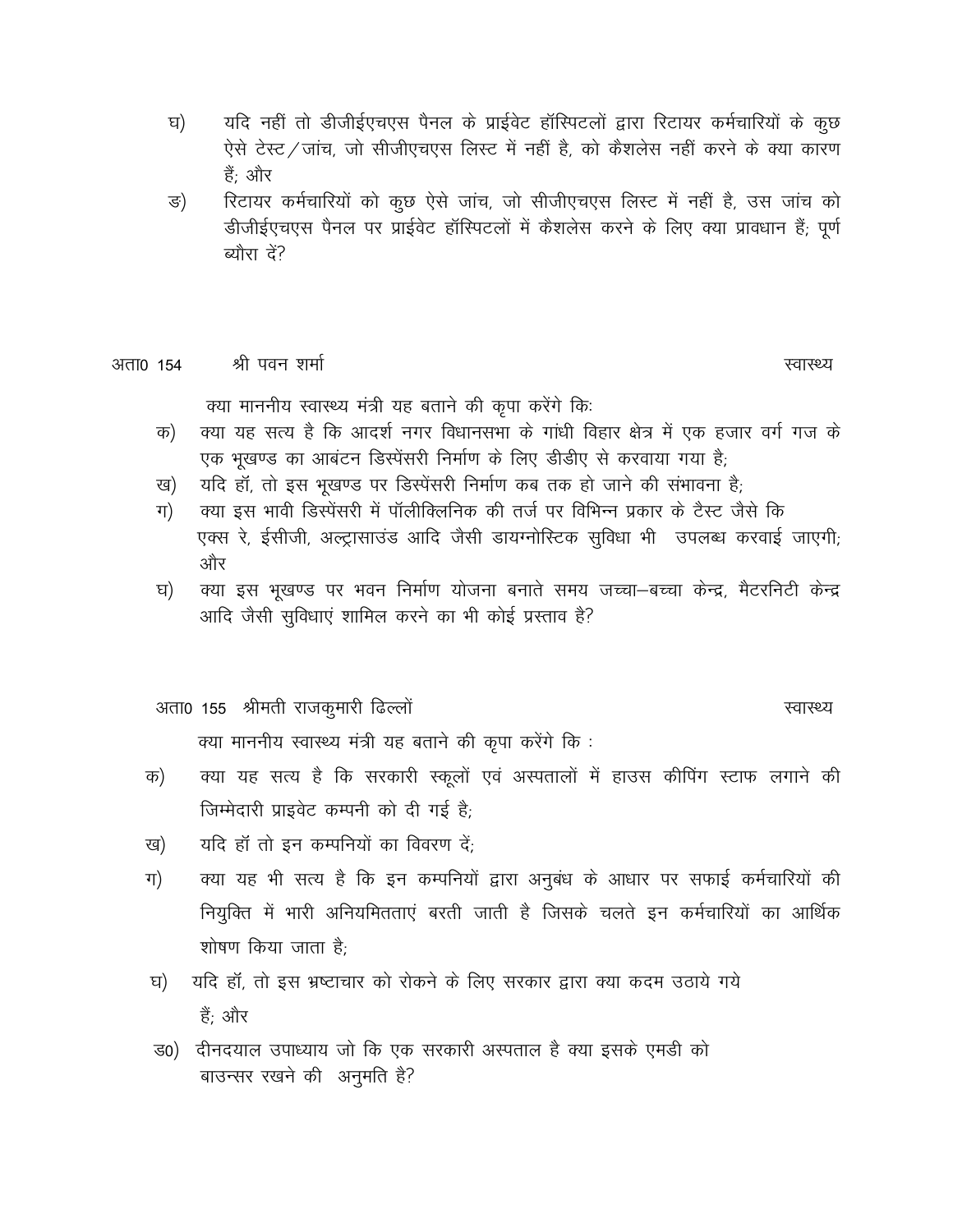अता0 156 सुश्री भावना गौड़

क्या माननीय स्वास्थ्य मंत्री यह बताने की कृपा करेंगे कि :

- पालम विधानसभा क्षेत्र में कूल कितने मोहल्ला क्लीनिक कार्यरत है? स्टाफ के नाम, पते व फोन क) नम्बर सहित पूर्ण विवरण उपलब्ध कराया जाये;
- क्या पालम विधानसभा क्षेत्र में नये मोहल्ला क्लीनिक खोलने की सरकार की कोई योजना है; ख)
- यदि हॉं, तो पूर्ण विवरण दें; ग)
- यदि हां तो यह कब तक बनकर तैयार हो जाएंगे; और घ)
- क्या यह सत्य है कि जिन वार्डों में सरकारी जगह उपलब्ध नहीं है वहाँ किराये पर मोहल्ला ड) क्लीनिक खोलने की सरकार की कोई योजना है?

श्री राजकुमार आनंद अता0 157

क्या माननीय स्वास्थ्य मंत्री यह बताने की कृपा करेंगे कि :

- पटेल नगर विधानसभा क्षेत्र में वर्तमान में कितने आम आदमी मोहल्ला क्लीनिक कार्यरत हैं;और क)
- पटेल नगर विधानसभा क्षेत्र में आगामी एक वर्ष में कितने और आम आदमी मोहल्ला क्लीनिक खोले ख) जाने का प्रस्ताव है?

श्री विशेष रवि अता0 158

क्या माननीय स्वास्थ्य मंत्री यह बताने की कृपा करेंगे कि :

- सर गंगाराम हॉस्पिटल को ईडब्ल्यूएस श्रेणी के रोगियों को दाखिल न करने और उनका उपचार न क) करने के लिए दिया गया 'कारण बताओ नोटिस' वापस लिये जाने के क्या कारण हैं:
- उक्त नोटिस पर विभाग द्वारा क्या कार्रवाई की गई है; ख)
- ग) शिकायत पर कार्रवाई के बिना और अधोहस्ताक्षरी सहित शिकायतकर्ता को सचित किए बिना लाइसेंस का नवीकरण क्यों किया गया और अस्पताल की शिकायतों को संज्ञान में लिए बिना संबंधित अधिकारी द्वारा लाइसेंस नवीनीकरण के क्या कारण थे:
- ईडब्लयूएस श्रेणी के रोगियों के उपचार से संबंधित नियमों के उल्लंघनों को संज्ञान में लिए बिना घ) लाईसेंस नवीनीकरण करने वाले अधिकारियों का पूर्ण विवरण दें;
- स्वास्थ्य विभाग के कर्मचारियों को किसी पद पर तैनात किए जाने के शासकीय नियम–कायदे क्या ड) हैं, इन नियमों के अनुसार किसी कर्मचारी को अधिकतम कितनी अवधि तक के लिए एक ही पद पर तैनात किया जा सकता है:
- लाईसेंस नवीनीकरण करने वाले अधिकारी कितने समय से वर्तमान पद पर तैनात हैं; च)
- क्या यह सत्य है कि उपरोक्त अधिकारी वर्तमान पद पर निश्चित प्रदान की गई समयावधि के बाद ত) भी कार्यरत हैं; और
- यदि हाँ, तो ऐसा क्यों और उनकी वर्तमान तैनाती की अवधि को विस्तार देने वाले अधिकारी कौन ज) हैं?

स्वास्थ्य

स्वास्थ्य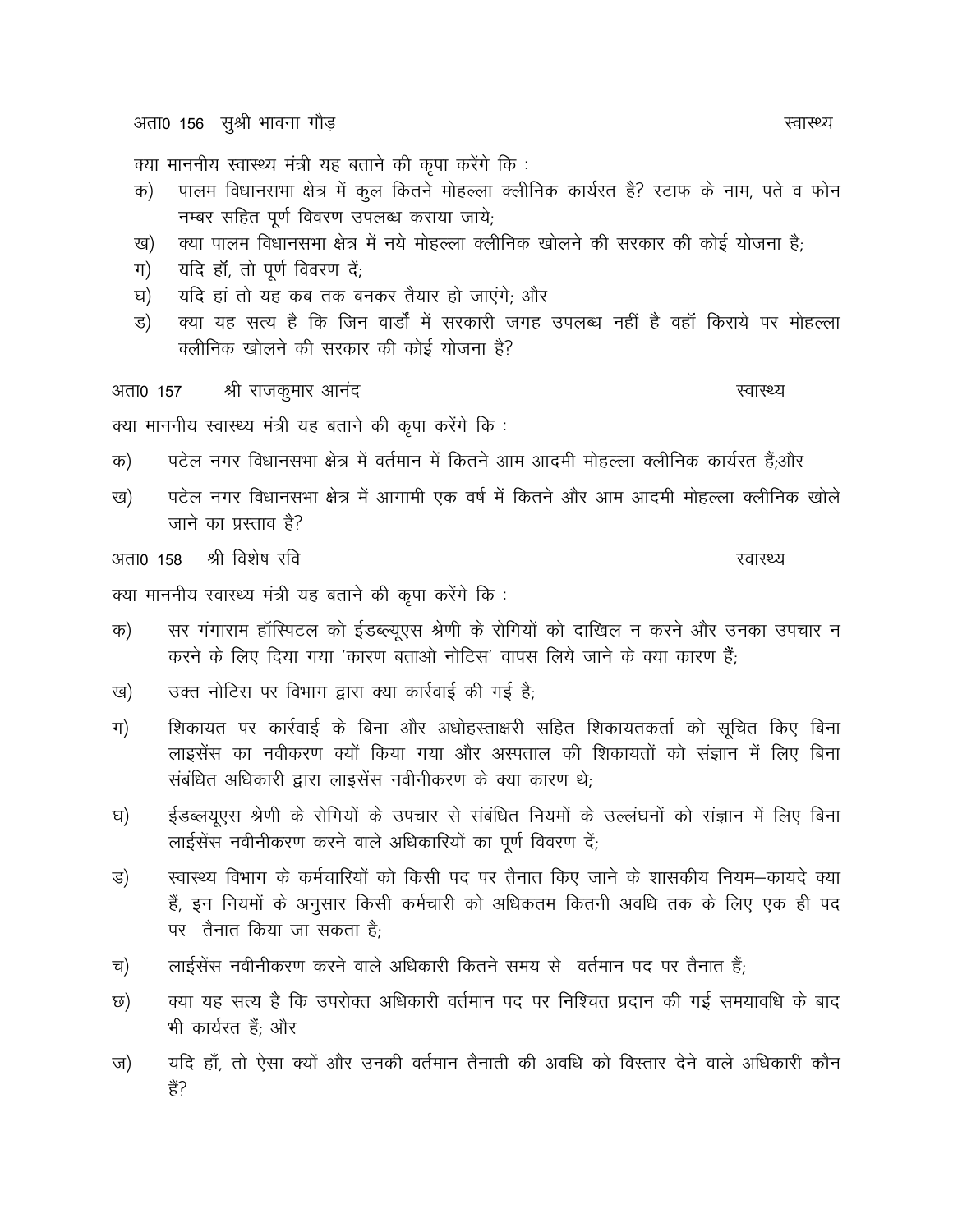श्री नरेश बालयान अता0 159

क्या माननीय स्वास्थ्य मंत्री यह बताने की कृपा करेंगे कि:

- क्या उत्तम नगर विधानसभा के अंतर्गत आने वाले बिंदापुर क्षेत्र में एक अस्पताल बनाने का कोई क) प्रस्ताव है:
- यदि हां, तो इस अस्पताल को बनाने का कार्य कब तक शुरू किया जाएगा; और ख)
- यह अस्पताल कब तक बन के जनता को समर्पित कर दिया जाएगा, पूर्ण विवरण दें ? ग)
- श्री अजय दत्त अता0 160 क्या माननीय स्वास्थ्य मंत्री यह बताने की कृपा करेंगे कि:
- अंबेडकर नगर विधानसभा क्षेत्र में स्थित कोविड महामारी के मरीजों के लिए स्पेशलाइज्ड किये हुए क) अंबेडकर अस्पताल को सामान्य ओपीडी के लिए कब से शुरु किया जा रहा है;
- यदि नहीं, तो इसके क्या कारण हैं; ख)
- अंबेडकर नगर विधानसभा क्षेत्र में कितने मोहल्ला क्लिनिक कहां–कहां पर स्थित हैं, इनमें कितने ग) अधिकारी ⁄ कर्मचारी कार्यरत हैं तथा कितने अधिकारी ⁄ कर्मचारी सरकारी एवं कितने संविदा पर कार्यरत हैं, पूरे स्टाफ की जानकारी नाम, पदनाम एवं मोबाईल के साथ उपलब्ध कराई जाए;
- अंबेडकर नगर विधानसभा क्षेत्र में अभी कितने और कहां–कहां पर मोहल्ला क्लिनिक खोले जाने घ) प्रस्तावित हैं, पूर्ण जानकारी उपलब्ध कराई जाए; और
- अंबेडकर नगर विधानसभा क्षेत्र में कितनी डिस्पेंसरियां कहां–कहां पर स्थित हैं, इनमें क्या–क्या ड.) सुविधाएं (जैसे-ब्लड टेस्ट मशीन, रेडियोलोजी मशीन, सीटी स्कैन इत्यादि) हैं तथा इनमें कितने अधिकारी / कर्मचारी कार्यरत हैं, पूरे स्टाफ की जानकारी नाम, पदनाम एवं मोबाईल के साथ उपलब्ध कराई जाए?

श्री महेन्द्र गोयल अता0 161

क्या माननीय स्वास्थ्य मंत्री यह बताने की कृपा करेंगे कि:

- क्या यह सत्य है कि रिठाला विधानसभा क्षेत्र के पोटा केबिन वाले मोहल्ला क्लीनिकों के बाहर क) लगे पोस्टर फट चुके है;
- यदि हाँ, तो उन्हें पुनः लगाये जाने की विभाग की क्या योजना है; ख)
- मोहल्ला क्लीनिको में जो जांच की जाती है उनके सैम्पल किस लैब में भेजे जाते है; ग)
- क्या यह भी सत्य है कि विभाग ने पिछले दिनों लैब को बदला है; और घ)
- विभाग द्वारा निजी लैब को किस-किस जांच के लिए कितनी राशि का भुगतान किया जाता है, ङ) पूर्ण जानकारी दें?

स्वास्थ्य

स्वास्थ्य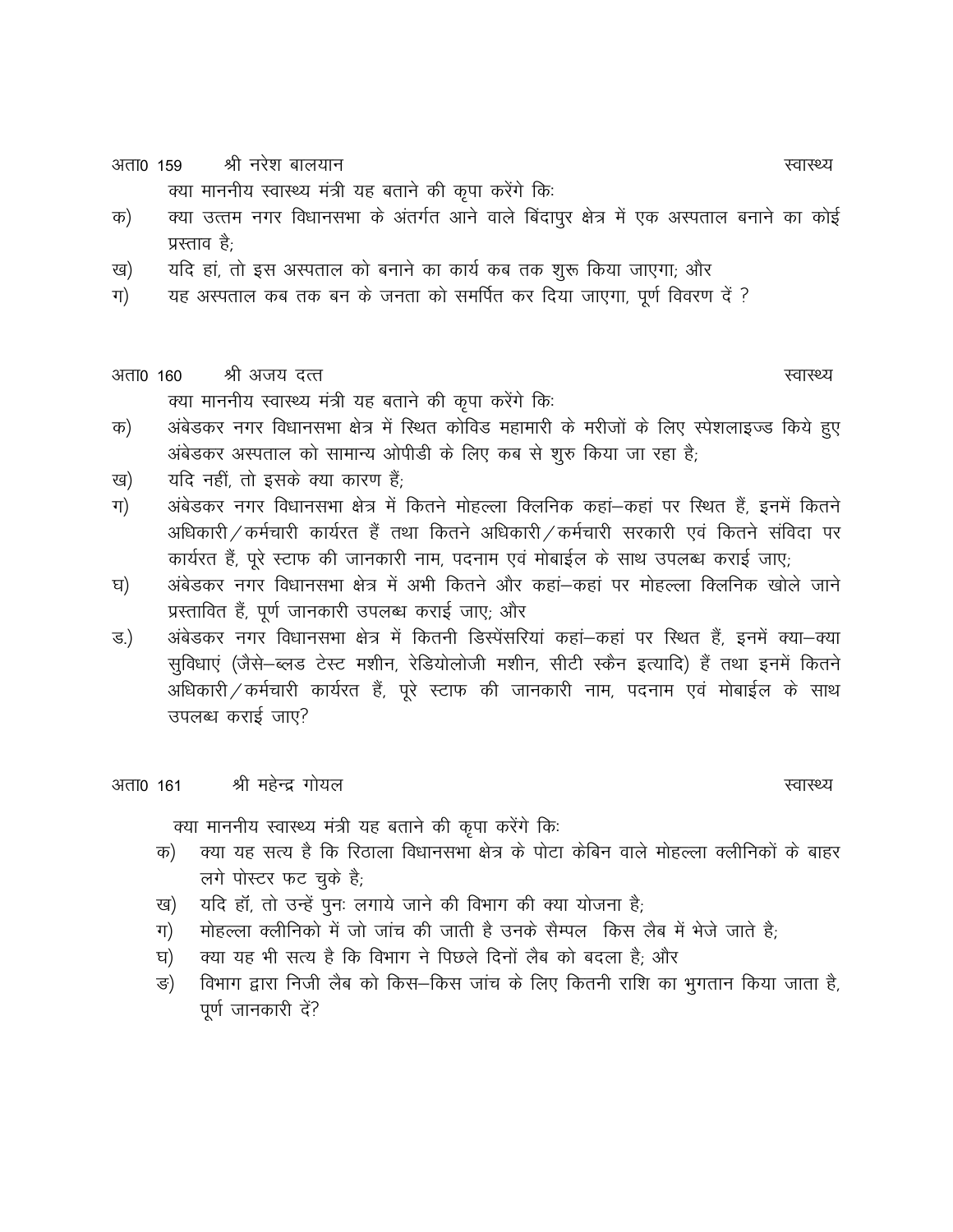क्या माननीय स्वास्थ्य मंत्री यह बताने की कृपा करेंगे कि :

- लक्ष्मी नगर विधान सभा मंडावली रिथत पॉली क्लीनिक कब तक बन जायेगा, इस पर कितना क) बजट खर्च होगा, किस एजेन्सी द्वारा यह निर्मित होगा, उसके अधिकारी का नाम और फोन नम्बर के साथ विस्तृत विवरण दे;
- लक्ष्मी नगर विधान सभा में कुल कितने मोहल्ला क्लीनिक कार्यरत हैं, कितने मोहल्ला क्लीनिक ख) बन्द किये गये है और कार्यरत मोहल्ला क्लीनिक के प्रमुख अधिकारी कौन–कौन हैं, उनकी विस्तृत जानकारी मोबाइल नम्बर सहित उपलब्ध कराई जाये;
- लक्षमी नगर विधान सभा में कुल कितनी कार्यरत डिस्पेन्सरी हैं, यहाँ पर कार्यरत डॉक्टरों का ग) विवरण मोबाइल नम्बर सहित उपलब्ध कराया जाये;
- लक्ष्मी नगर विधान सभा के स्कूल ब्लॉक शकरपुर में डीडीए द्वारा स्वास्थ्य विभाग को किस घ) कार्य के लिए 1870 स्क्वेयर मीटर जगह दी गयी थी, उसकी जानकारी और इससे सम्बन्धित पत्राचार की कापी भी दी जाये: और
- स्कूल ब्लॉक शकरपुर के स्वास्थ्य विभाग के भवन को किस–किस प्रयोग में लिया जा रहा है ਤ0) और अभी तक कोई डिस्पेन्सरी नहीं खोले जाने के क्या कारण हैं?
- श्री राजेश गुप्ता अता0 163 क्या माननीय स्वास्थ्य मंत्री यह बताने की कृपा करेंगे कि:
- क्या यह सत्य है कि वजीरपुर विधानसभा क्षेत्र के दीप चंद बंधु अस्पताल के डॉक्टरों एवं अन्य क) स्टॉफ द्वारा काफी लापरवाही बरती जा रही है जिसकी वजह से मरीजों को काफी परेशानी होती है;
- यदि हां, तो दिल्ली सरकार द्वारा इस संबंध में क्या कदम उठाये जा रहे हैं; ख)
- क्या यह भी सत्य है कि वजीरपूर विधानसभा क्षेत्र के विधायक कार्यालय द्वारा उपरोक्त अस्पताल ग) को दी गई शिकायतों पर न तो कोई सुनवाई हो रही है और न ही किसी प्रकार की कार्यवाही होती है और न ही समस्या का निवारण होता है:
- यदि हां, तो इसके क्या कारण हैं: घ)
- क्या यह सत्य है कि वजीरपुर विधानसभा क्षेत्र के दीप चंद बंधू अस्पताल में होने वाली भर्तियों में ड.) भर्ती कराने वाली एजेंसी द्वारा भर्ती नियमों का पालन न करते हुए मनमर्जी से भर्ती की जा रही है;
- यदि हां, तो इस संबंध में की गई कार्यवाही का पूर्ण विवरण दें; और च)
- दीप चंद बंधू अस्पताल में पिछले 02 साल से हुई भर्ती किस एजेंसी के द्वारा कराई गई और भर्ती ত) की प्रक्रिया क्या है; संपूर्ण विवरण दें?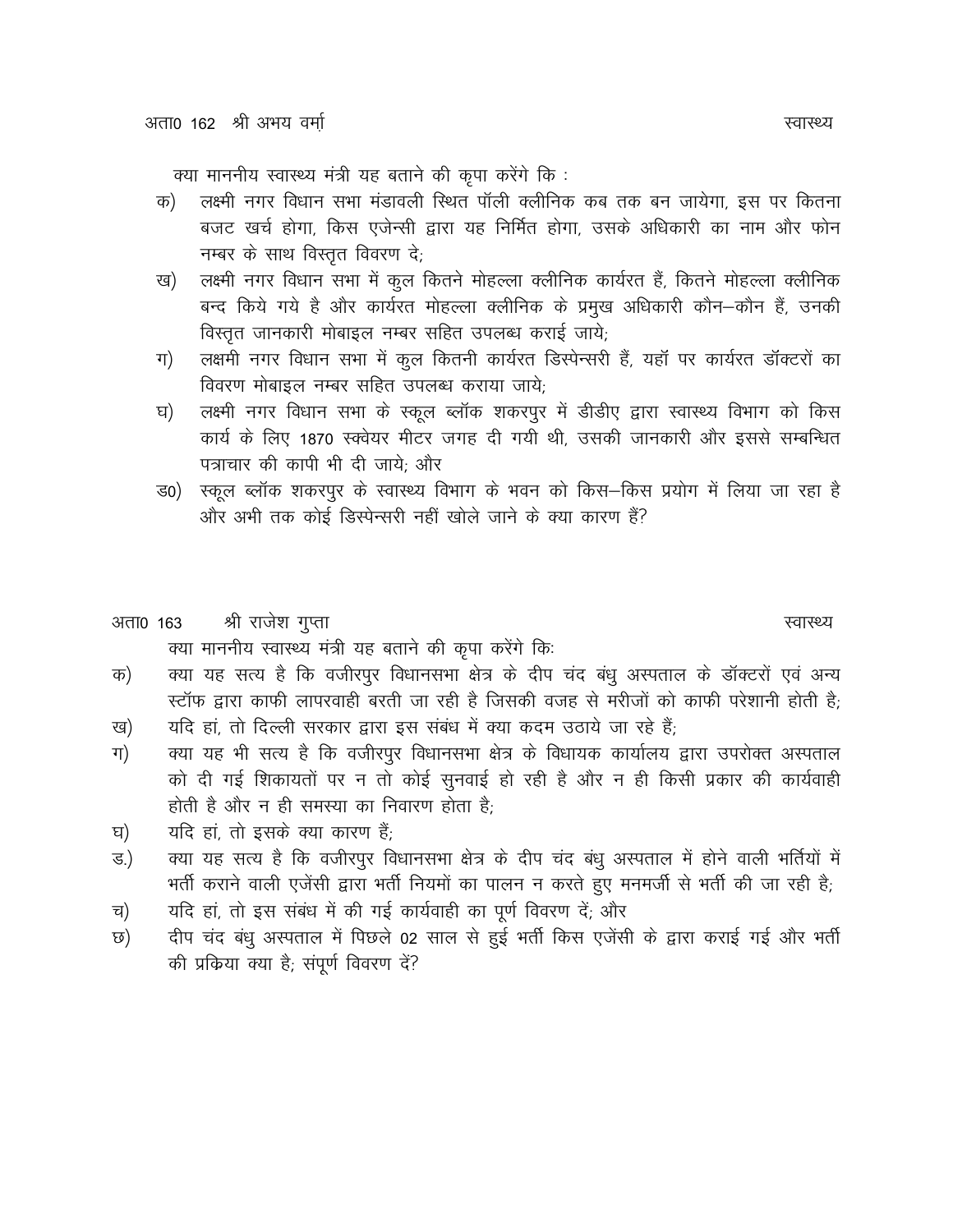श्री मोहन सिंह बिष्ट अता0 164

क्या माननीय स्वास्थ्य मंत्री यह बताने की कृपा करेंगे कि:

- दिल्ली सरकार द्वारा कुल कितनी विधानसभा क्षेत्रों में मोहल्ला क्लीनिक बनाए गए हैं, पूर्ण विवरण क) टें-
- क्या यह सत्य है कि अधिकतर मोहल्ला स्वास्थ्य केन्द्रों में डॉक्टरों की व्यवस्था नहीं है; ख)
- किन-किन मोहल्ला क्लीनिकों पर डॉक्टर हैं और जहां नहीं हैं, उनका विवरण दें; ग)
- क्या यह भी सत्य है कि अधिकतर जगहों पर मोहल्ला क्लीनिक गली में खोले गए हैं; घ)
- यदि हां, तो उस क्षेत्र के लोगों को आने जाने में होने वाली समस्याओं को देखते हुए क्या सरकार ड.) की उन मोहल्ला क्लीनिकों को मेन रोड में खोलने की कोई योजना है, यदि नहीं, तो कारण बताएं;
- क्या यह भी सत्य है कि कई विधानसभा क्षेत्रों में मोहल्ला क्लीनिक खोलने की जो योजना थी वहां च) आज तक मोहल्ला क्लीनिक खाली खोखे के रूप में हैं; और
- करावल नगर विधानसभा क्षेत्र में कार्यरत मोहल्ला क्लीनिकों का पूर्ण विवरण क्या है? ত)

श्री जय भगवान अता. 165 क्या माननीय स्वास्थ्य मंत्री यह बताने की कृपा करेंगे कि:

- बवाना विधानसभा में प्राथमिक उपचार केंद्र की तरह कार्य कर रहे महर्षि वाल्मीकि अस्पताल को क) आधुनिक अस्पताल बनाने के लिए सरकार क्या कदम उठा रही है; और
- इस अस्पताल में एमएस और डॉक्टरों की कमी को कब तक पूरा किया जाएगा? ख)

#### श्री ओम प्रकाश शर्मा अता0 166 क्या माननीय स्वास्थ्य मंत्री यह बताने की कृपा करेंगे कि:

- दिल्ली सरकार द्वारा संचालित यमुनापार में 100 बेड से अधिक क्षमता के हास्पिटल के नाम बताएं; क)
- इन अस्पतालों में सीनियर रेजिडेंट डॉक्टर्स, जूनियर रेजिडेंट डॉक्टर्स, नर्सिंग स्टाफ आदि के ख) स्वीकृत पदों की संख्या तथा वर्तमान में इन पदों पर कार्यरत स्टाफ की संख्या बताएं;
- पिछले 5 वर्षों में इन अस्पतालों में कितने बेड बढाए गए, अस्पताल अनुसार बताएं तथा बढाए गए ग) बेड में कितने वेंटिलेटर वाले तथा कितने आईसीयू वाले बेड हैं;
- इन अस्पतालों में से कितनों में स्थायी डायरेक्टर / मेडिकल सुप्रिंटेंडेंट उपलब्ध हैं; घ)
- अस्पतालों में किस-किस अस्पताल में सीटी स्कैन / एमआरआई मशीन तथा ब्लड से प्लाज्मा अलग ड.) करने वाली मशीन लगी हुई है;
- पिछले 5 वर्षों में इन इन अस्पताल की रिकमंडेशन पर कितने मरीजों का प्राइवेट अस्पताल में च) ऑपरेशन / इलाज हुआ है;
- पिछले 2 वर्षों में फरिश्ता योजना के तहत कितने मरीजों का प्राइवेट अस्पताल में इलाज हुआ है, ত) अस्पताल अनुसार सूची उपलब्ध कराएं; और
- पिछले 3 वर्षों में सरकारी रियायती दर पर जिन प्राइवेट अस्पतालों को जमीन दी गयी थी उसकी ज) जानकारी दी जाए और गरीब मरीजों का इलाज नहीं करने पर इनमें से किन–किन अस्पतालों के खिलाफ क्या कार्रवाई की गयी, पूर्ण विवरण दें?

स्वास्थ्य

स्वास्थ्य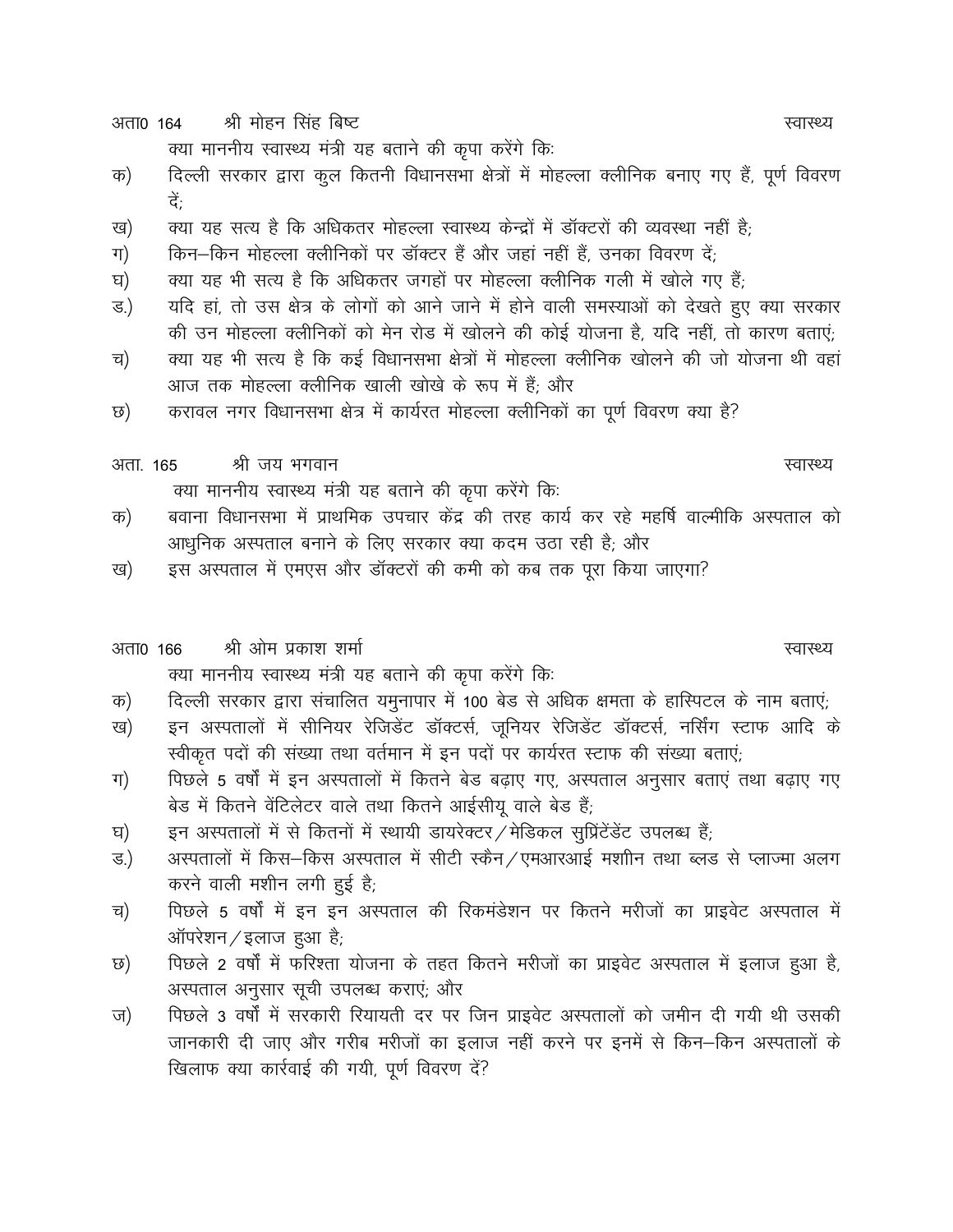श्री विजेन्द्र गुप्ता अता0 167

क्या माननीय स्वास्थ्य मंत्री यह बताने की कृपा करेंगे कि:

- क्या यह सत्य है कि दिल्ली सरकार के अस्पतालों, औषधालयों और क्लीनिकों में डॉक्टरों, नर्सों, क) पैरामेडिकल स्टॉफ और नॉनमेडिकल स्टॉफ की कमी है;
- दिल्ली सरकार के अस्पतालों, औषधालयों और क्लीनिकों में रिक्त पदों का विवरण दें; और ख)
- इन पदों को भरने के लिए सरकार द्वारा क्या कदम उठाये जा रहे हैं, पूर्ण विवरण दें? ग)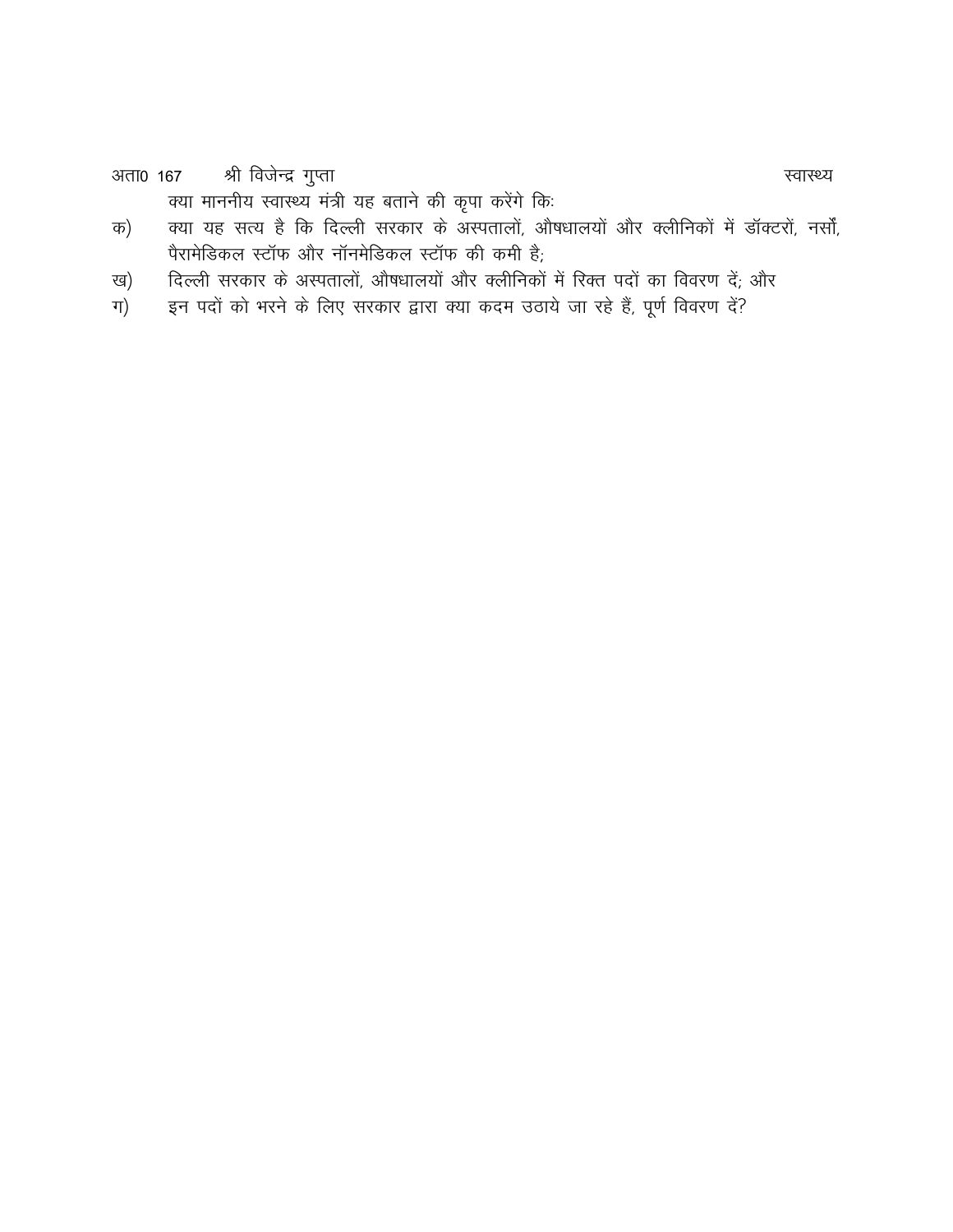श्रीमती राजकुमारी ढिल्लों अता0 168 क्या माननीय परिवहन मंत्री यह बताने की कुपा करेंगे कि:

- हरी नगर विधानसभा क्षेत्र के हरी नगर घंटाघर चौक पर फेरी और ठेले वालों तथा वहां पर क) खड़ी होने वाली 15-20 डी.टी.सी. और क्लस्टर बसों के कारण लगने वाले भयंकर जाम से निजात दिलाने हेतु सरकार द्वारा क्या कदम उठाए गए हैं;
- तो क्या इस समस्या के निवारण के लिए विभाग द्वारा इन बसों को हटाकर हरी नगर हिपो या ख) मायापुरी डिपो में शिफट किये जाने की कोई योजना है;
- यदि हां, तो यह कार्य कब तक होगा; और ग)
- यदि नहीं, तो ट्रैफिक की इस समस्या के निवारण के लिए विभाग की क्या योजना है? घ)

श्री अनिल बाजपेयी अता0 169

क्या माननीय परिवहन मंत्री यह बताने की कृपा करेंगे कि:

- दिल्ली में कितनी डीटीसी की बस कौन-कौन से रूट पर चल रही है; और क)
- क्लस्टर बस कौन-कौन से रूट पर चल रही हैं, उसकी सारी विस्तृत जानकारी उपलब्ध कराएं? ख)

#### अता0 170 श्री अजय महावर क्या माननीय परिवहन मंत्री यह बताने की कृपा करेंगे कि:

- क्या घोण्डा विधानसभा में घनी आबादी की समस्या को ध्यान में रखते हुए यमुना विहार बस डिपो क) (जो वर्तमान में सिर्फ बसों का पार्किंग स्लॉट बना हुआ है) पर मल्टी लेवल पार्किंग बनाने की सरकार की कोई योजना है:
- यदि हां, तो कब तक; ख)
- यमुना विहार डिपो से कितनी बसें कहां-कहां के लिए चलती है, पूर्ण विवरण दें; ग)
- दिल्ली में कितनी बसें डीटीसी ने खरीदी हैं, कितनी बसें चालू हालत में हैं, कितनी क्लस्टर बसें घ) किस किस कंपनी द्वारा कितनी खरीदी गयी है और अब कुल क्लस्टर बसों की संख्या कितनी है;
- पुरानी डीटीसी की बसों के मेंटेनेंस पर कितना खर्च हो रहा है, उसका ब्यौरा दें; ड.)
- डीटीसी के कर्मचारियों की कूल संख्या कितनी है और कितनी रकम उनकी सैलरी के लिए दी च) जाती है;
- दिल्ली सरकार में कितने इलेक्ट्रिक वाहन रजिस्टर हुए हैं एवं कितने वाहन स्वामियों को सब्सिडी ত) दी गयी:
- जो शेष वाहन स्वामी बिना सब्सिडी के बचे हैं उन्हें अभी तक सब्सिडी न दिए जाने के क्या कारण ज) हैं: और
- उन्हें सब्सिडी कब तक दी जायेगी? झ)

परिवहन

परिवहन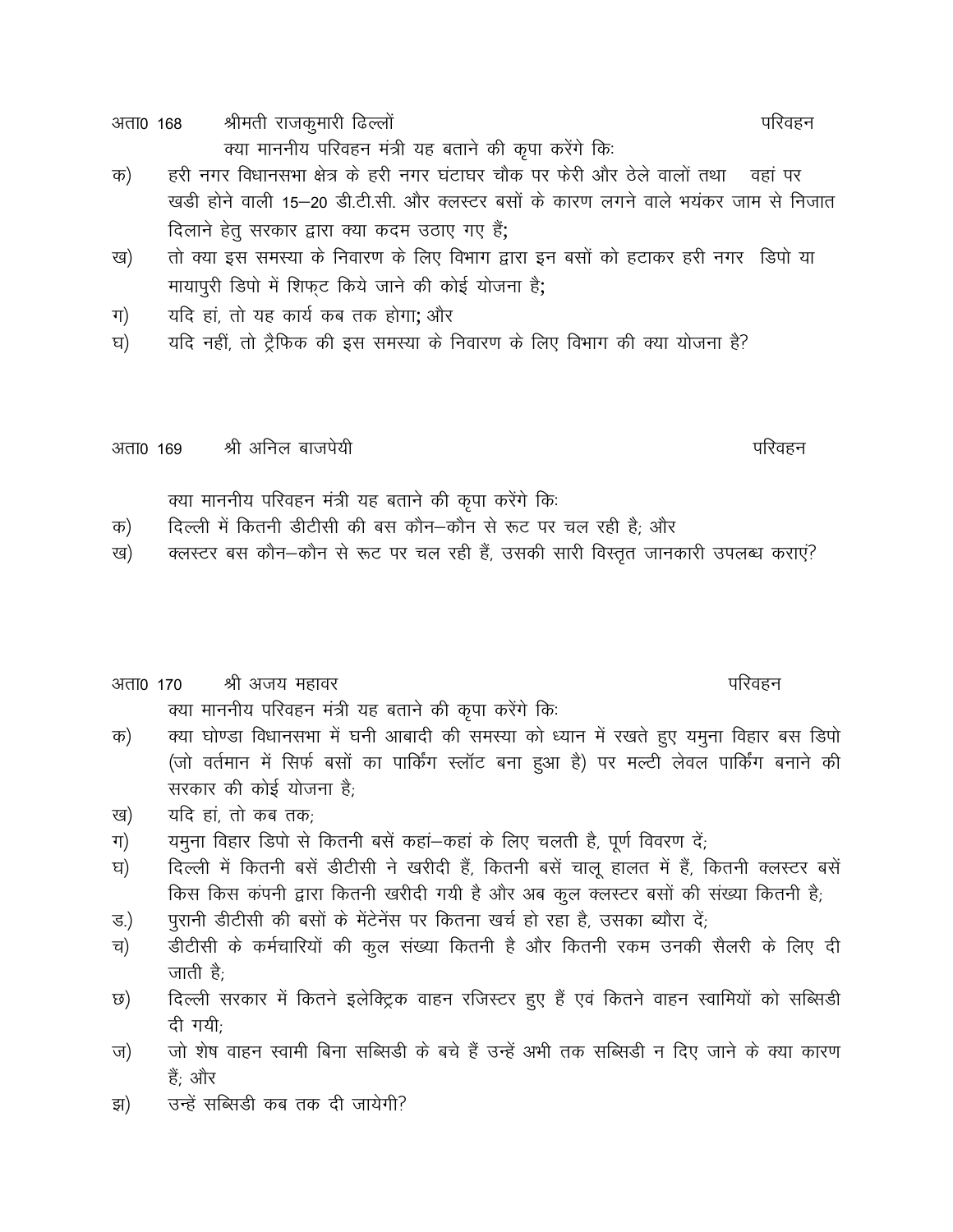श्री अभय वर्मा अता0 171

क्या माननीय परिवहन मंत्री यह बताने की कृपा करेंगे कि:

- क्या लक्ष्मी नगर विधानसभा क्षेत्र से होकर गुजरने वाले दिल्ली परिवहन निगम की बसों के कोई क) नये रूट निर्धारित हुए हैं;
- यदि हां, तो बस रूट का नाम बतायें तथा उस रूट पर कितने बसें किस–किस समय पर चलायी ख) जा रही हैं, पूर्ण विवरण दें;
- क्या यह सत्य है कि लक्ष्मी नगर विधानसभा क्षेत्र में कुल 10 नये बस क्यू शेल्टर बनाना प्रस्तावित ग) है:
- यदि हां, तो ये सभी नये बस क्यू शेल्टर कब तक बनेंगे और कहां कहां बनेंगे और एक नये बस घ) क्यू शेल्टर बनाने पर कूल कितना खर्च आयेगा;
- क्या ऊर्जा विहार मंडावली में दिल्ली परिवहन निगम का बस स्टॉप है; ड.)
- यदि हां, तो उसका उपयोग नहीं होने और वहां से अब तक कोई नया बस रूट प्रारंभ न किये च) जाने के क्या कारण हैं;
- ऊर्जा विहार मंडावली में भविष्य में नये बस रूट चलाने हेतू योजना की संपूर्ण जानकारी उपलब्ध ত) कराएं
- रमेश पार्क पुश्ता रोड़ के रूट पर दिल्ली परिवहन निगम की चल रही बसों की समय सारणी ज) सहित पूर्ण जानकारी दें ; और
- क्या परिवहन विभाग द्वारा लक्ष्मी नगर विधानसभा के विकास मार्ग व मदर डेयरी रोड पर लगने झ) वाले जाम की समस्या के निदान हेतू सरकार की क्या योजना हैं?
- श्री अखिलेश पति त्रिपाठी अता. 172

क्या माननीय परिवहन मंत्री यह बताने की कृपा करेंगे कि:

- दिल्ली मेट्रो के चतुर्थ फेज के संबंध में मॉडल टाउन विधानसभा क्षेत्र के अंतर्गत जो मेट्रो क) लाईन यहां से निकाली गई है, उसका पूरा नक्शा, लोकेशन सहित उपलब्ध कराएं;
- उपरोक्त के संबंध में इस लाईन पर मेट्रो स्टेशन कहां–कहां बनने हैं एवं उपरोक्त के नाम ख) क्या-क्या निर्धारित किए गए है, ये भी जानकारी उपलब्ध कराए:
- उपरोक्त के संबंध में दिल्ली मेट्रो के चतुर्थ फेज का कार्य कब तक पूर्ण कर लिया जाएगा, ग) इसके पूर्ण करने की तिथि क्या है, उपरोक्त के संबंध में कितनी धनराशि का बजट / एस्टीमेट जारी किया गया है;
- इस प्रोजेक्ट में जो स्टेशन बनने है वह जमीन किस डिपार्टमेंट / या व्यक्तिगत मालिक की है घ) और इसको लेने के लिए कितना पैसा आवंटित किया गया तथा इस कार्य का टेंडर किस कंपनी को कितने एस्टीमेट पर जारी किया गया: और
- इस प्रोजेक्ट के साथ-साथ और कौन-कौन से कार्य जैसे फलाईऑवर या अंडरब्रीज आदि ङ) किए जाने प्रस्तावित है, इसकी भी पूर्ण जानकारी उपलब्ध कराएं?

परिवहन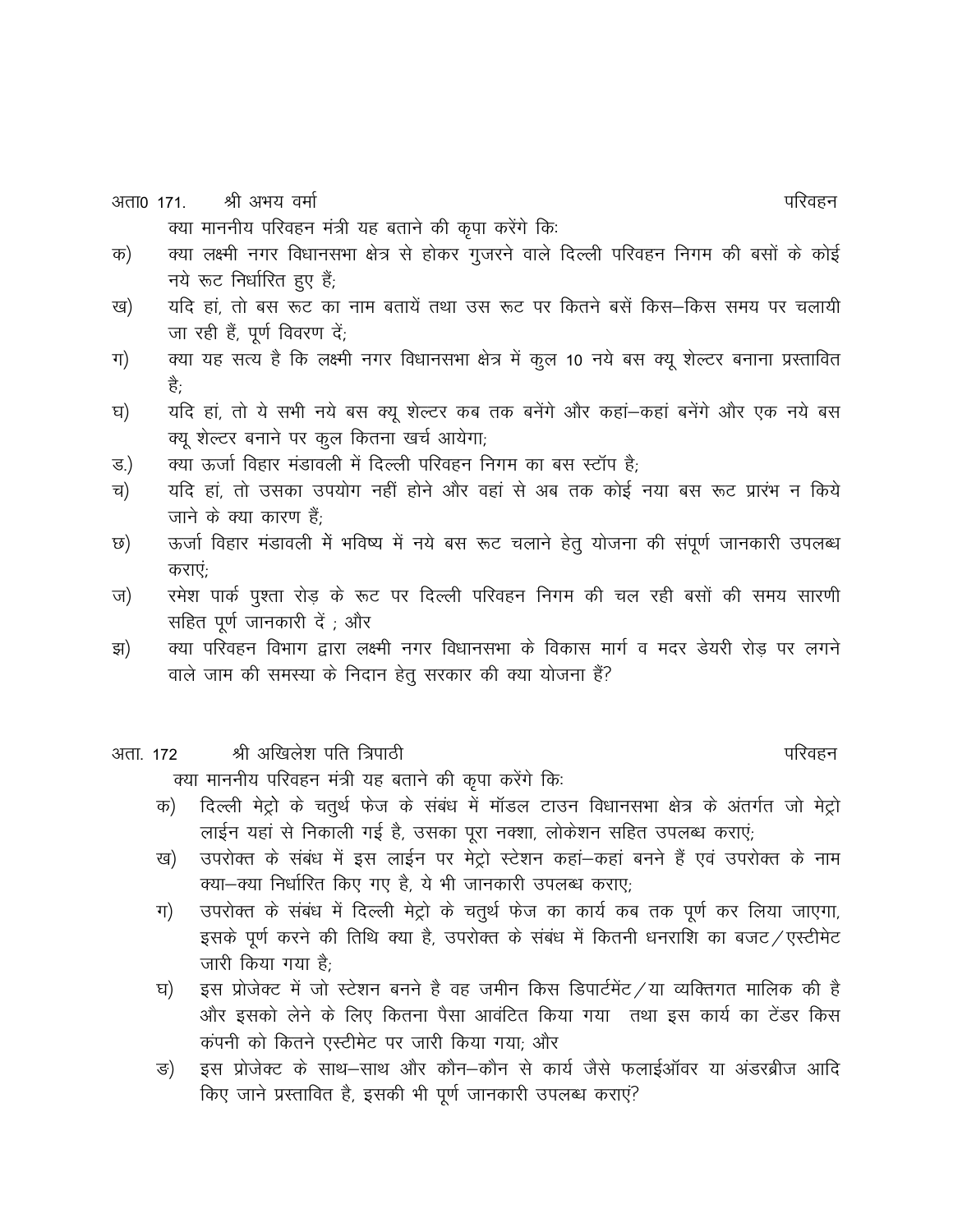अता0 173 श्री कुलदीप कुमार

क्या माननीय परिवहन मंत्री यह बताने की कृपा करेंगे कि:

क्या कोई मैट्रो स्टेशन (दिल्ली मैट्रो), कोंडली विधानसभा क्षेत्र में प्रस्तावित है; क)

- यदि हां तो कहां; और ख)
- यदि नहीं, तो क्या सरकार की इस विधानसभा के लोगों को आसपास के मैट्रो स्टेशनों तक पहुंचने ग) के लिए मैट्रो फीडर बस सर्विसेस उपलब्ध कराने की कोई योजना है?
- श्रीमती प्रमिला धीरज टोकस अता0 174

क्या माननीय परिवहन मंत्री यह बताने की कृपा करेंगे कि:

- आर.के.पुरम विधानसभा से पुरानी दिल्ली रेलवे स्टेशन के लिए क्या डी.टी.सी. / डी.आई.एम.टी.एस. क) की बसें चलाने का कोई प्रस्ताव है:
- यदि हां, तो कब तक ये बस शुरू होगी, पूरा विवरण दें; ख)
- क्या यह सत्य है कि आर.के.पुरम विधानसभा में वसंत विहार आर.टी.ओ. ऑफिस में लाइसेंसिंग ग) अथॉरिटी का ऑफिस बंद होने के बाद स्थानीय विधायक द्वारा वहां ऑफिस का आवेदन किया था; और
- यदि हां, तो स्थानीय विधायक को उसका एन.ओ.सी. कब तक मिल जाएगा? घ)

अता0 175 श्री ओम प्रकाश शर्मा क्या माननीय परिवहन मंत्री यह बताने की कृपा करेंगे कि :

- दिल्ली सरकार ने पिछले पांच वर्षों में कब—कब, किस—किस प्रकार की कितनी बसें खरीदी तथा क) प्रत्येक बस कितनी लागत आई:
- इस समय दिल्ली परिवहन निगम के बेड़े में कुल कितनी बसें है; ख)
- ऐसी कितनी बसें हैं जिनकी आयु सीमा तकनीकी रूप से समाप्त हो गई है या अगले छह महीने के ग) अंदर समाप्त हो जाएगी;
- सरकार द्वारा निकट भविष्य में कितनी लागत से कितनी बसें और कब तक खरीदने की योजना है; घ)
- क्या सरकार का विधायकों के अनुरोध पर उनके क्षेत्र से गुजरते हुए नए बस रूट चलाने एवं पहले ड) से चल रहे रूटों पर बस संख्या बढाने का कोई प्रस्ताव है; और
- यदि हां, तो उसका विवरण क्या है? च)

परिवहन

परिवहन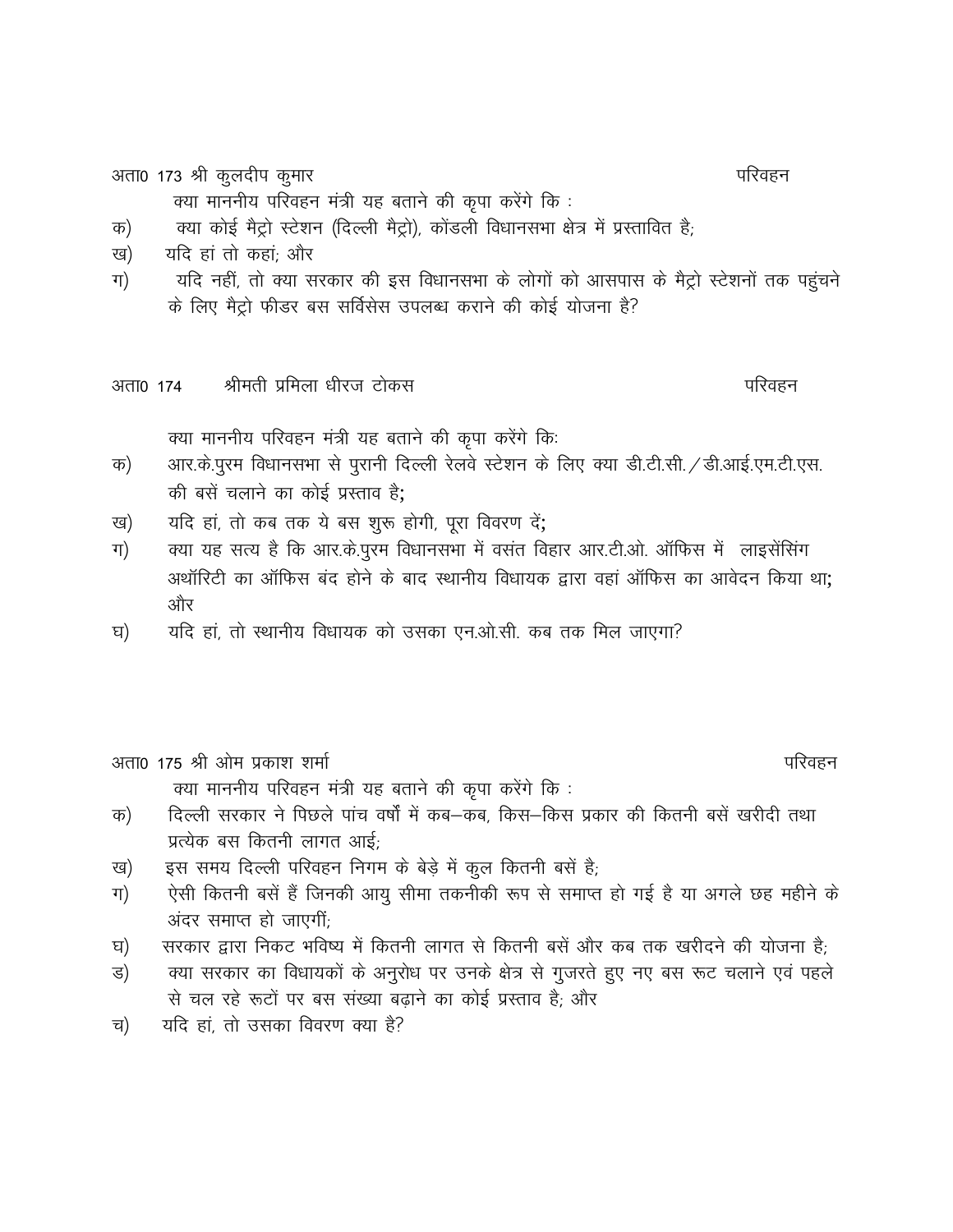श्री ओम प्रकाश शर्मा अता0 176 क्या माननीय परिवहन मंत्री यह बताने की कुपा करेंगे कि:

- दिल्ली परिवहन निगम अपने चालक, संवाहक व मार्शल के वेतन एवं ईंधन पर अलग-अलग क) प्रतिमाह कुल कितना खर्च करती है;
- बसों के परिचालन की कुल अवधि एवं खरीदमूल्य के हिसाब से प्रतिमाह बसों पर कुल कितना खर्च ख) आता है:
- बसों के परिचालन से प्रतिमाह दिल्ली परिवहन निगम को कुल कितनी आय प्राप्त होती है; ग)
- दिल्ली परिवहन निगम महिलाओं को फ्री किराया यात्रा पर तथा अपने प्रचार-प्रसार पर कूल घ) कितना खर्च करती है<sup>.</sup>
- दिल्ली परिवहन निगम को उपरोक्त खर्च करके प्रतिमाह कूल कितनी बचत होती है; ड.)
- यदि उपरोक्त खर्च करके दिल्ली परिवहन निगम को प्रतिमाह घाटा होता है तो यह घाटा कितना च) हो रहा है: और
- दिल्ली परिवहन निगम के बेड़े में इस समय किस-किस तरह की कुल कितनी बसें हैं और उनमें से ত) कितनी बसों की मियाद तकनीकी रूप से पूरी हो चुकी है?

#### श्री पवन शर्मा अता0 177

क्या माननीय परिवहन मंत्री यह बताने की कृपा करेंगे कि:

- डीटीसी के बेड़े में कुल कितनी बसें हैं, फ़यूल टाईप के हिसाब से विवरण दें तथा डीटीसी क) की बसों पर प्रति किलो मीटर पर कितना परिचालन खर्च आता है;
- डीटीसी विभाग में कुल कितने स्थाई व अस्थाई कर्मचारी हैं तथा प्रति बस कितने कर्मचारी ख) नियोजित होते हैं;
- डीटीसी की बसों में कुल कितने मार्शल लगाए गए हैं तथा क्या ये मार्शल उपरोक्त डीटीसी ग) कर्मचारियों की कूल संख्या में सम्मिलित हैं;
- डीटीसी की कितनी बसों में सीसीटीवी कैमरे और कितनी बसों में पैनिक बटन लगे हैं तथा घ) कितनी बसों में सीसीटीवी कैमरे और पैनिक बटन नहीं लगे हैं:
- जिन बसों में सीसीटीवी कैमरे और पैनिक बटन नहीं लगे हैं. उनमें कब तक ये उपकरण लगा ङ) दिए जाएंगे:
- क्या सरकार द्वारा डीटीसी को होने वाले अनुमानित औसत 1550 करोड़ के वार्षिक नुकसान च) को कम करने के लिए किसी प्रकार का कोई सर्वे, स्टडी या योजना बनाई गई है; और
- यदि हॉं, तो उसका विस्तृत विवरण दें? ত)

परिवहन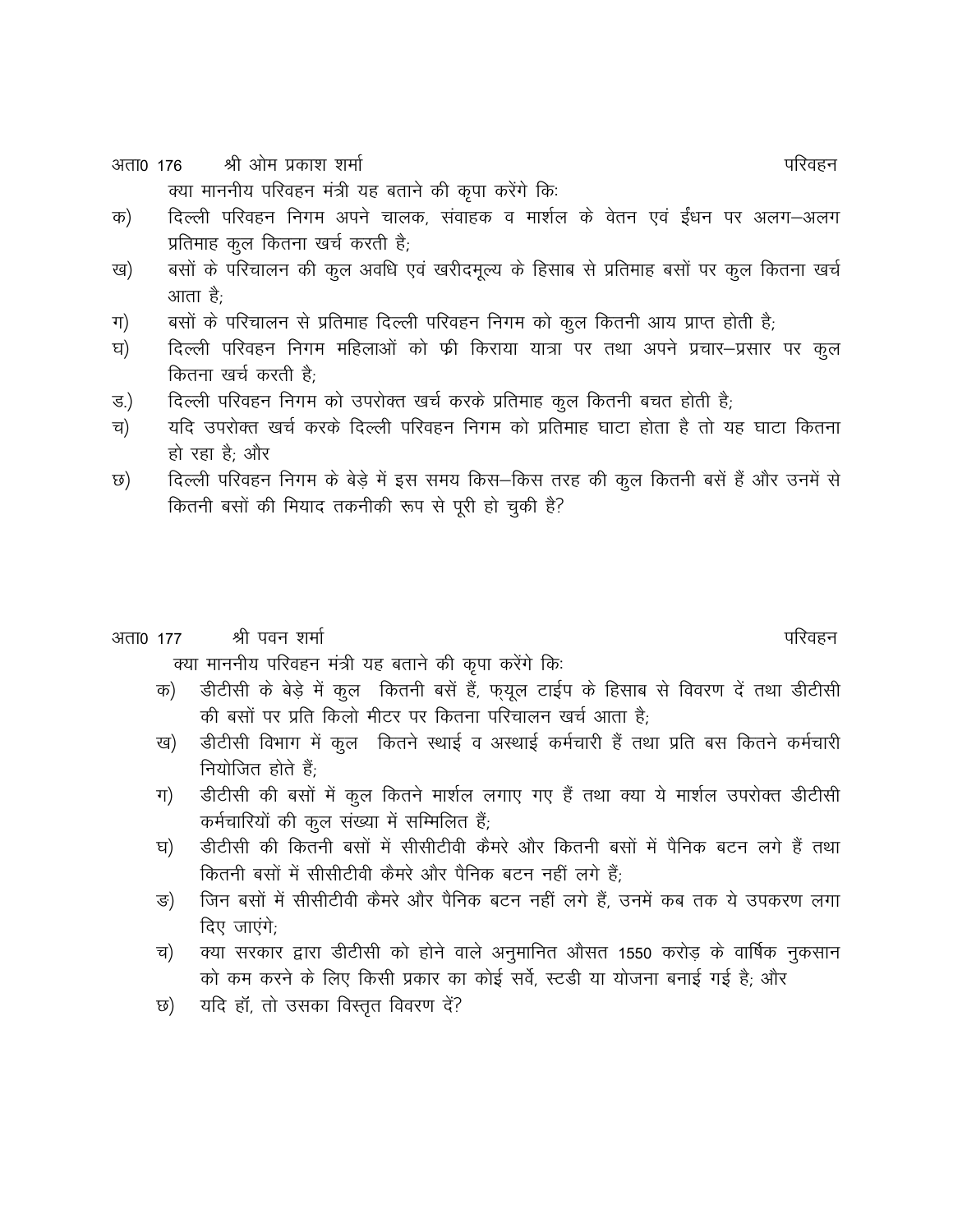श्री विजेन्द्र गुप्ता अता0 178

क्या माननीय परिवहन मंत्री यह बताने की कृपा करेंगे कि:

- पर्यावरण बस सेवा के नाम पर दिल्ली की सड़कों पर कूल कितनी प्राइवेट बसें चल रही हैं; रूट क) वाइज ब्यौरा दें;
- प्राइवेट बस चलाने का तरीका क्या है तथा इन बसों को चलाने में सरकार कितना व्यय कर रही ख) हैं:
- प्राइवेट बसों के चलने के कारण डीटीसी को प्रतिदिन कितना घाटा उठाना पड़ रहा है; पूर्ण विवरण ग) दें; और
- दिल्ली सरकार द्वारा एक भी नई बस को दिल्ली परिवहन निगम के बेड़े में न जोड़े जाने के क्या घ) कारण हैं?

श्री भूपिंदर सिंह जून परिवहन अता0 179

क्या माननीय परिवहन मंत्री यह बताने की कृपा करेंगे कि :

- दिल्ली में इस समय विभिन्न रूटों पर कितनी संख्या में डीटीसी की बसें चल रही हैं; क)
- क्या वर्तमान में दिल्ली में कोई ऐसा गाँव/कॉलोनी है जो सार्वजनिक परिवहन से न जुड़ी हो; ख)
- बिजवासन, विधानसभा क्षेत्र–36, में क्या कोई ऐसा बस रूट है जो इसापुर खेड़ा, सालापुर और ग) नांगल देवत गावों को जोड़ता है, यदि नहीं, तो क्या निकट भविष्य में इसके लिए कोई प्रस्ताव है;
- वर्तमान में डीटीसी में चालकों और परिचालाकों की स्वीकृत संख्या कितनी है और कितने पद रिक्त घ) हैं:
- क्या दिल्ली के प्रत्येक गाँव और कॉलोनी को सार्वजनिक परिवहन से जोडने का कोई प्रस्ताव है: ड.) और
- यदि हाँ, तो उक्त लक्ष्य को कब तक प्राप्त कर लिया जाएगा? च)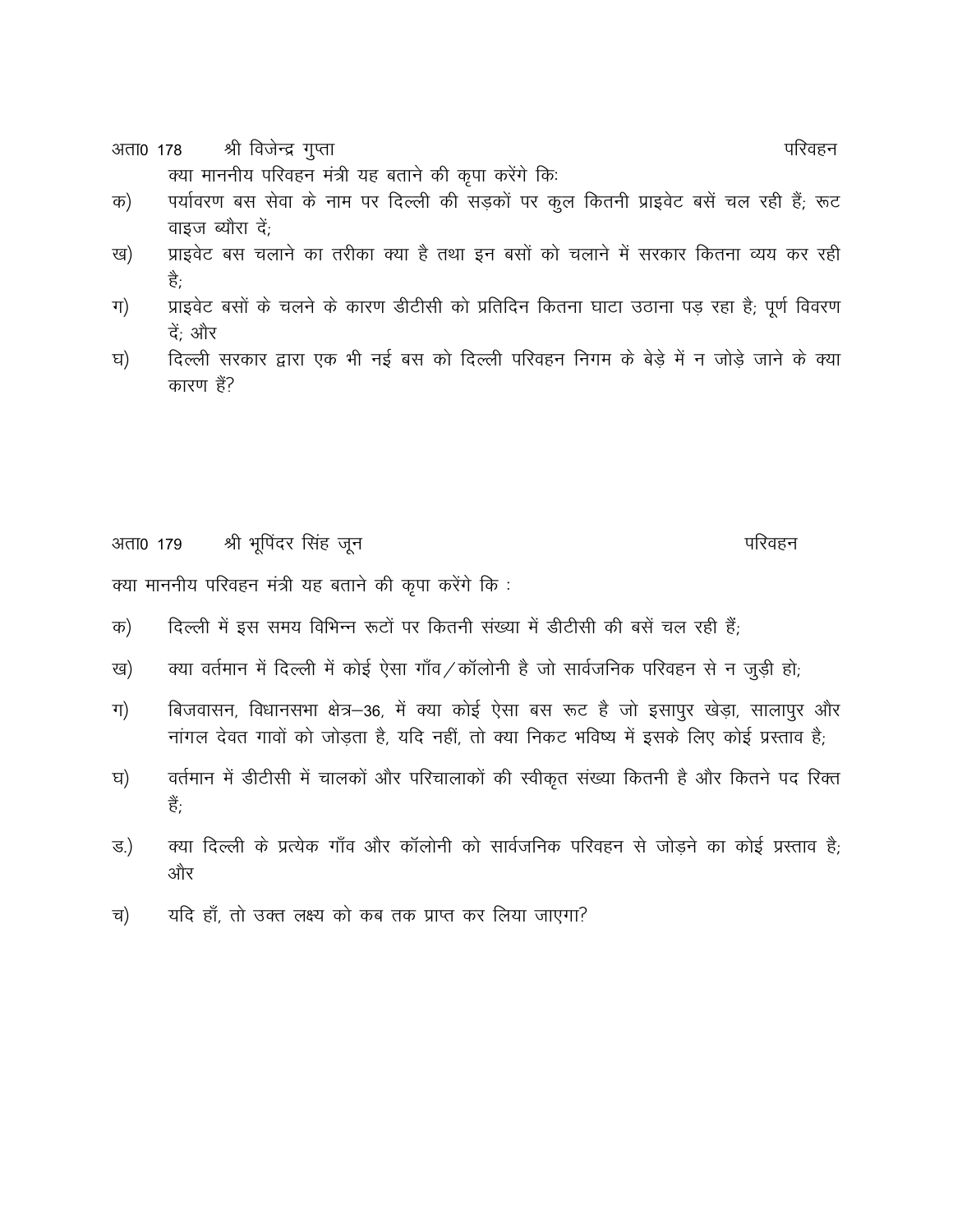अता0 180 श्री रामवीर सिंह बिधूड़ी

समाज कल्याण

समाज कल्याण

क्या माननीय समाज कल्याण मंत्री यह बताने की कृपा करेंगे कि:

- वित्तिय वर्ष 2020-21 एवं 2021-22 में वृद्ध तथा बेसहारा एवं विधवा महिलाओं को पेंशन देने हेतू क) कितनी-कितनी धनराशि का प्रावधान किया गया था; और
- पिछले दो वर्षों में विधानसभा क्षेत्रवार कितने-कितने वृद्धों तथा बेसहारा एवं विधवा महिलाओं को ख) पेंशन दी गई. विधानसभावार विवरण दें?
- श्री रामवीर सिंह बिधूड़ी अता0 181 क्या माननीय समाज कल्याण मंत्री यह बताने की कृपा करेंगे कि:
- क्या यह सत्य है कि वृद्धों तथा बेसहारा एवं विधवा महिलाओं के नाम पर बोगस एवं अपात्र लोगों क) को पेंशन दिए जाने के मामले में दिल्ली सरकार के समाज कल्याण विभाग द्वारा एक गिरोह पकड़ा गया था:
- यदि हाँ; तो क्या इस मामले में कोई एफ.आई.आर. भी दर्ज हुई थी; ख)
- इस मामले में कितने लोगों को पेंशन जारी कर दी गई थी; और ग)
- जिन बोगस एवं अपात्र लोगों को यह पेंशन दी गई थी क्या उनकी पेंशन रदद कर दी गई थी, घ) पूर्ण विवरण दें ?

### अता0 182 श्री सुरेन्द्र कुमार

समाज कल्याण

क्या माननीय समाज कल्याण मंत्री यह बताने की कृपा करेंगे कि:

- क) सरकार द्वारा वृद्धावस्था पेंशन को पुनः शुरू करने की क्या योजना है और कब तक शुरू कर दी जायेगी:
- ख) गोकल पुर विधानसभा क्षेत्र में कितने लोगों को वृद्धावस्था पेंशन दी जाती है, नाम, फोन नम्बर, पते सहित सम्पूर्ण विवरण दें;
- क्या गोकल पुर विधानसभा में बुजुर्गो के लिए मनोरंजन केन्द्र बनाने की सरकार की कोई ग) योजना है, यदि हां, तो कब तक;
- गोकल पुर विधानसभा क्षेत्र में कितने लोगों को दिव्यांग पेंशन दी जा रही है, सम्पूर्ण विवरण दें; घ)
- गोकल पुर विधानसभा क्षेत्र में कोविड से मरने वाले लोगों के कितने परिवारों को ड) मुआवजा / पेंशन दी जा रही है, सम्पूर्ण विवरण दें?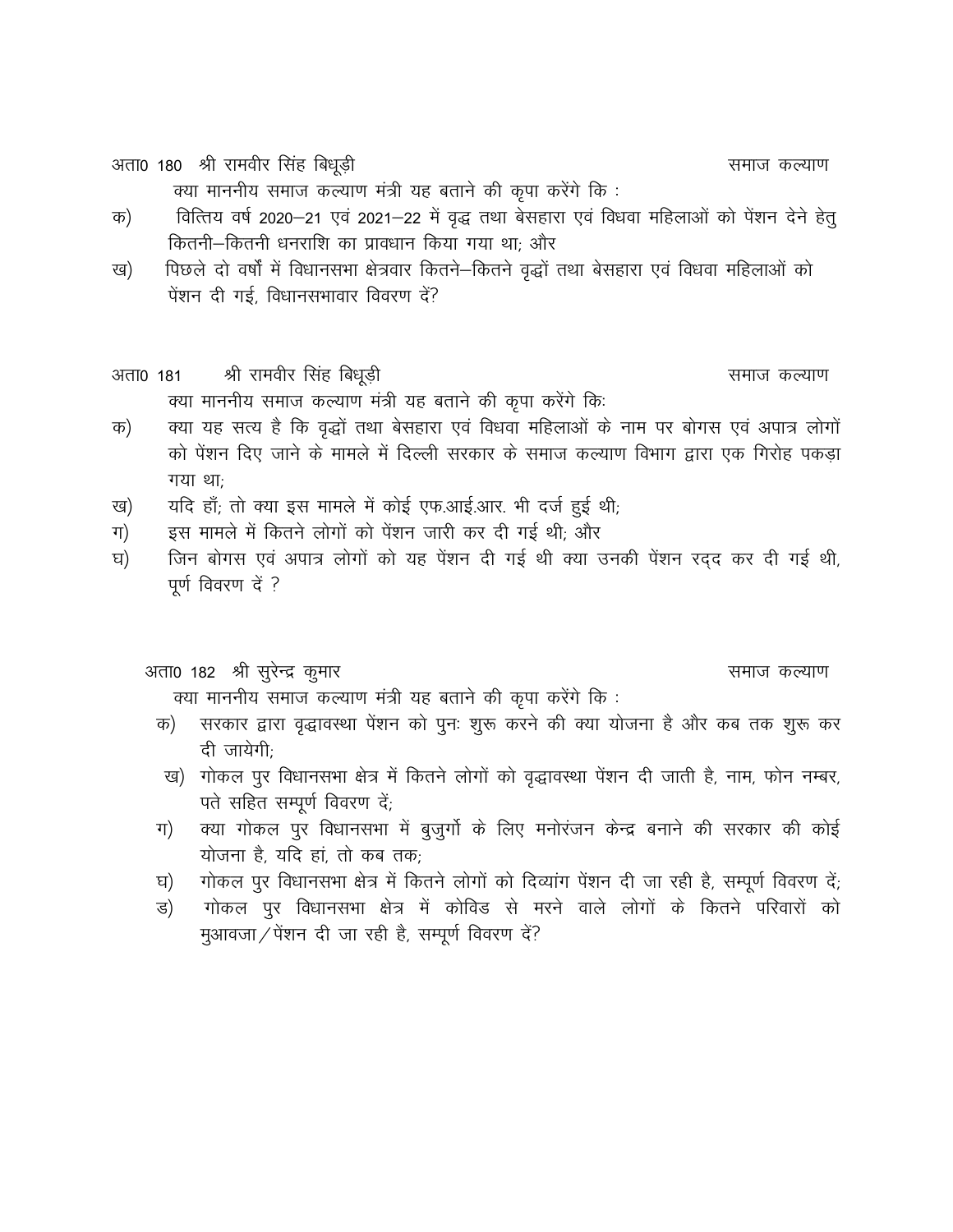श्रीमती बंदना कुमारी अता0 183

क्या माननीय समाज कल्याण मंत्री यह बताने की कृपा करेंगे कि:

- क्या सरकार की विक्लांग, गरीब एवं जरूरतमंद लोगों के लिए (जिलाधीश कार्यालय में संचालित क) राहत कोष सुविधा की तरह) उन्हें ट्राईसाईकिल एवं स्पोर्टस स्टिक प्रदान करने के लिए कोई नया फंड बनाने की योजना है<sup>.</sup>
- यदि हां, तो उसका विवरण क्या है; ख)
- क्या वर्तमान में सरकार का कोई ऐसा प्रावधान/फण्ड है, जिसके तहत विधायक द्वारा लोगों की ग) मदद की जा सके<sup>.</sup>
- यदि हां, तो उसका विवरण क्या है; और घ)
- यदि नहीं तो इस संबंध में नीति बनाने की क्या सरकार की कोई योजना है? ड)

श्री अजय महावर अता0 184

समाज कल्याण

समाज कल्याण

क्या माननीय समाज कल्याण मंत्री यह बताने की कृपा करेंगे कि:

- 2018 के बाद अभी तक दिल्ली सरकार द्वारा कोई भी नई बुजुर्ग पेंशन नहीं खोले जाने के क) क्या कारण हैं:
- यह पेंशन कब तक पुनः खोल दी जाएगी इसका क्या प्रकार होगा; और ख)
- पिछले लगातार 2 महीने से लोगों की पेंशन न आने के क्या कारण है? ग)
- श्री अभय वर्मा अता0 185.

समाज कल्याण

क्या माननीय समाज कल्याण मंत्री यह बताने की कृपा करेंगे कि:

- लक्ष्मी नगर विधानसभा में समाज कल्याण विभाग द्वारा कौन–कौन सी जन कल्याणकारी योजनाएं क) चलाई जा रही हैं और किस-किस योजना में कितने लाभार्थी हैं;
- 1 अप्रैल, 2020 से लेकर 15 मार्च, 2022 तक कितने नये वृद्धावस्था पेंशन स्वीकृत किये गये, ख) विस्तृत जानकारी दें;
- 1 अप्रैल, 2020 से लेकर 15 मार्च, 2022 तक कितने नये दिव्यांग पेंशन स्वीकृत किये गये, विस्तृत ग) जानकारी दें:
- लक्ष्मी नगर विधानसभा में पेंशन भोगियों के सत्यापन करने की क्या प्रक्रिया है और पिछली बार घ) कब सत्यापन किया गया था:
- लक्ष्मी नगर विधानसभा में कुल वृद्धावस्था एवं दिव्यांग पेंशन भोगियों की संख्या उनके नाम, पता ड.) और फोन नंबर के साथ उपलब्ध करवायें; और
- वृद्धावस्था एवं दिव्यांग पेंशन के अलावा लक्ष्मी नगर विधानसभा में किसी अन्य योजना में समाज च) कल्याण द्वारा लाभ दिये गये हैं तो उनकी विस्तृत जानकारी उपलब्ध कराई जाये?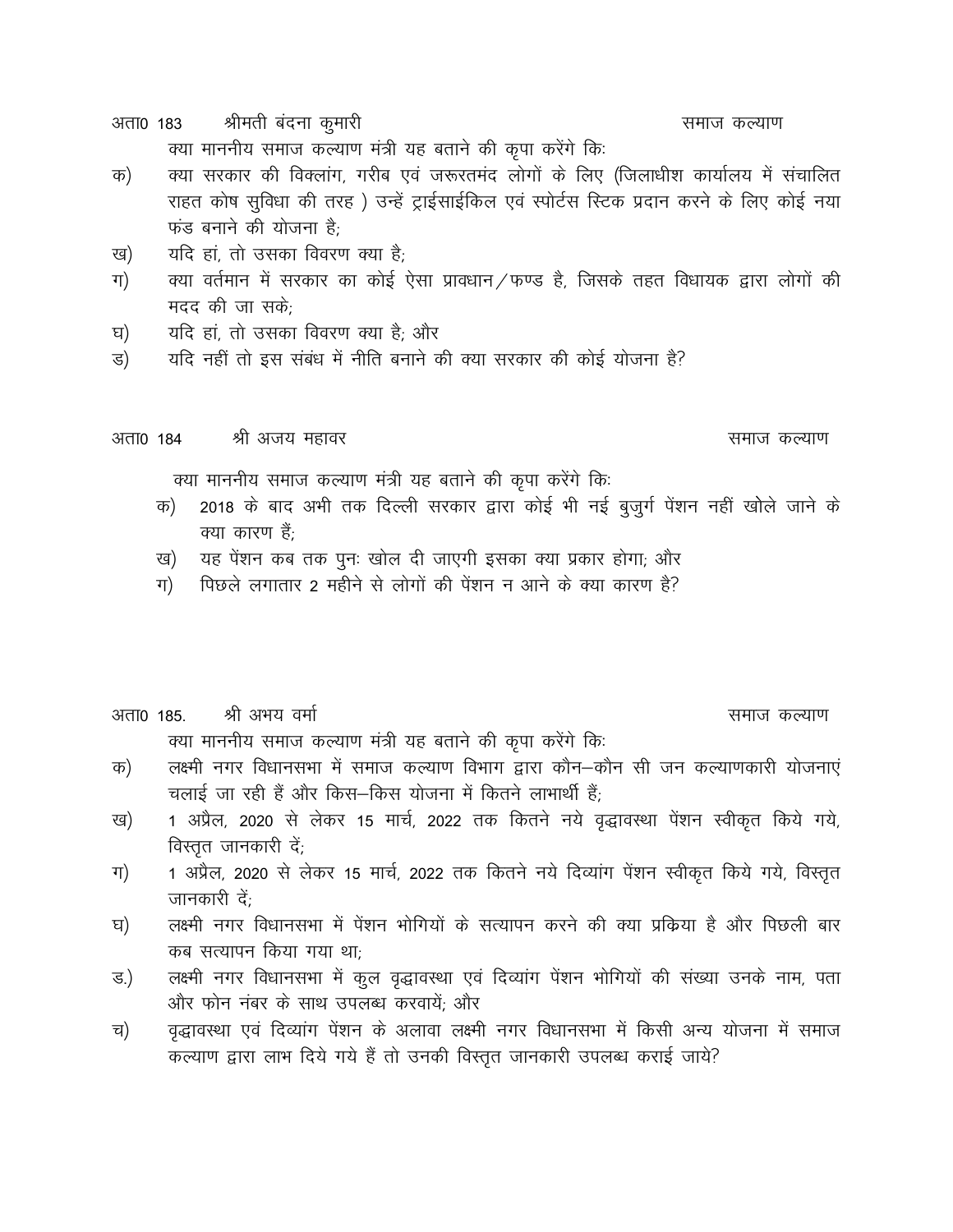vrk0 186 Jh jkt s"k xqIrk lekt dY;k.k D;k ekuuh; lekt dY;k.k ea=h ;g crku s dh d `ik djsaxs fd% d½ fnYyh ljdkj }kjk o`)koLFkk isa"ku ;kstuk dc rd iqu% "kq: gks tk,xh( vkSj [k½ iw.kZ fooj.k n sa\

- 
- vrk0 187 Jh vf[kys"k ifr f=ikBh lekt dY;k.k पूर्ण विवरण दें?<br>87 श्री अखिलेश पति त्रिपाठी<br>क्या माननीय समाज कल्याण मंत्री यह बताने की कृपा करेंगे किः<br>मॉडल टाऊन विधानसभा में वर्तमान में कितनी विधवा पेंशन, विकलांग पेंशन, वृद्धावस्था पेंशन,
- d½ ekWMy VkÅu fo/kkulHkk esa or Zeku esa fdruh fo/kok isa"ku] fodykax isa"ku] o`)koLFkk isa"ku] )<br>क्या माननीय समाज कल्याण मंत्री यह बताने की कृपा करेंगे कि:<br>मॉडल टाऊन विधानसभा में वर्तमान में कितनी विधवा पेंशन, विकलांग पेंशन, वृद्धावस्था पेंशन,<br>लड़की की शादी के लिए अनुदान राशि, तलाकशुदा पेंशन एवं आर्थिक सहायता की पे या दी जा रही है, इन सबकी पूर्ण जानकारी दी जाए; क) मॉडल टाऊन विधानसभा में वर्तमान में कितनी विधवा पेंशन, विकलांग पेंशन, वृद्धावस्था पेंशन,<br>लड़की की शादी के लिए अनुदान राशि, तलाकशुदा पेंशन एवं आर्थिक सहायता की पेंशन दी गयी<br>या दी जा रही है, इन सबकी पूर्ण जानकारी दी जाए;<br>
- क्या माननाय समाज कल्याण मंत्रा यह बतान का कृपा करने ।क.<br>मॉडल टाऊन विधानसभा में वर्तमान में कितनी विधवा पेंशन, विकलांग पेंशन, वृद्धावस्था पेंशन,<br>लड़की की शादी के लिए अनुदान राशि, तलाकशुदा पेंशन एवं आर्थिक सहायता की पेंशन द माडल टाऊन विघानसमा में पतमान में कितना विघवा पेशन, विकलाग पेशन, वृद्धावस्था पेशन,<br>लड़की की शादी के लिए अनुदान राशि, तलाकशुदा पेंशन एवं आर्थिक सहायता की पेंशन दी गयी<br>या दी जा रही है, इन सबकी पूर्ण जानकारी दी जाए;<br>मिंडल टाऊ किए गए, जो आवेदन निरस्त किए गए उनका कारण बताते हुए पूर्ण सूची नाम, पता एवं मोबाइल या दा जा रहा ह, इन संबका पूण<br>मॉडल टाऊन विधानसभा में 01.<br>विकलांग पेंशन, वृद्धावस्था पेंशन,<br>आर्थिक सहायता के लिए अनुदान<br>किए गए, जो आवेदन निरस्त किए<br>नंबर के साथ उपलब्ध कराएं;<br>मॉडल टाऊन विधानसभा में उ र्ष्य) - माडल टाऊन विघानसभा में 01.01.2015 से अब तिक आनलाइन के माध्यम से विघया पेशन,<br>विकलांग पेंशन, वृद्धावस्था पेंशन, लड़की की शादी के लिए अनुदान राशि, तलाकशुदा पेंशन एवं<br>आर्थिक सहायता के लिए अनुदान राशि के आवेदन प्राप्त पिकलाग पेशन, पृद्धांपस्था पेशन, लड़का का शादा के लिए अनुदान सांश, तलाकेशुदा<br>आर्थिक सहायता के लिए अनुदान राशि के आवेदन प्राप्त हुए, कितने पास किए गए, कित<br>नंबर के साथ उपलब्ध कराएं;<br>नंबर के साथ उपलब्ध कराएं;<br>अधिकारी ⁄ कर्मचा आर्थिक सहायता के लिए अनुदान शांश के आवदन प्राप्त हुए, कितन पास किए गए, की आवेदन निरस्त किए गए उनका कारण बताते हुए पूर्ण सूची नाम, प<br>रांग कार के साथ उपलब्ध कराएं;<br>ग) मॉडल टाऊन विधानसभा में उपरोक्त पेंशनों की समस्या के समा
- लिए गए, जा आपदन गिरस्त किए गए ए<br>नंबर के साथ उपलब्ध कराएं;<br>ग) मॉडल टाऊन विधानसभा में उपरोक्त<br>घ) क्या उपरोक्त संबंध में विधानसभा वाईज व्<br>ड.) अगर हां, तो सूची उपलब्ध कराएं;<br>च) मॉडल टाऊन विधानसभा में ऐसे कितने अ ग) मांडल टाऊन विधानसभा में उपरोक्त पेंशनों की समस्या के समाधान हेतु कौन कौन से<br>अधिकारी / कर्मचारी कार्यरत हैं, उनके नाम, पद एवं मोबाइल नंबर उपलब्ध कराएं;<br>घ) क्या उपरोक्त संबंध में विधानसभा वाईज कोई कॉऑर्डिनेटर नियुक्त किए
- 
- 
- तक पेंशन मिलनी शुरू नहीं हुई है; क्या उपरोक्त संबंध में विधानसभा वाईज कोई कॉऑर्डिनेटर नियुक्त किए गए हैं;<br>अगर हां, तो सूची उपलब्ध कराएं;<br>मॉडल टाऊन विधानसभा में ऐसे कितने आवेदक हैं जिनके आवेदन के स्वीकृति के पश्चात भी अभी<br>तक पेंशन मिलनी शुरू नहीं हुई है;<br>
- N½ vkosnu izfdz;k iw.kZ gksu s d s i"pkr Hkh vkosnd d s eghuksa@lkyksa rd isa"ku feyu s dk bartkj ड.) - अगर हा, ता सूचा उपलब्ध कराए;<br>च) - मॉडल टाऊन विधानसभा में ऐसे कितने आवेदक हैं जिनके आवेदन के स्वीकृति के पश्चात भी अभी<br>कर के पेशन मिलनी शुरू नहीं हुई है;<br>करते रहने के क्या कारण हैं तथा इसके लिए कौन जिम्मेदार है; और<br>ज माडल टाऊन विघानसमा में एस कितन आवदक है ।जनक आवदन के स्वाकृति के पश्चात मा अमा<br>तक पेंशन मिलनी शुरू नहीं हुई है;<br>आवेदन प्रकिया पूर्ण होने के पश्चात भी आवेदक के महीनों / सालों तक पेंशन मिलने का इंतजार<br>करते रहने के क्या कारण
-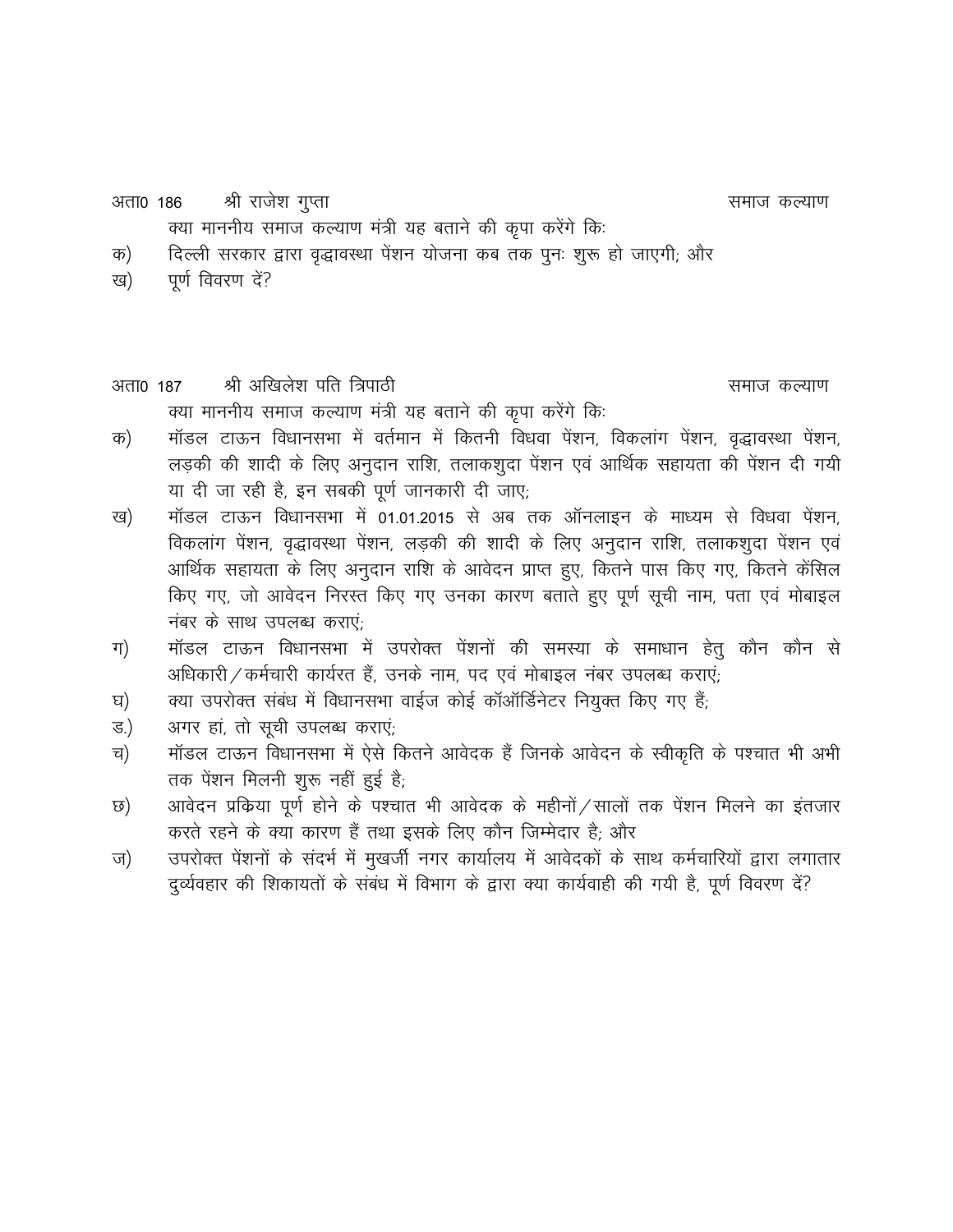श्रीमती प्रमिला धीरज टोकस अता0 188. समाज कल्याण क्या माननीय समाज कल्याण मंत्री यह बताने की कृपा करेंगे कि:

- ई–डिस्ट्रिक्ट और 1076 के माध्यम से प्राप्त हुए विकलांग पेशन, दिल्ली फैमिली बेनिफिट स्कीम के क) आवेदनों का विधानसभावार विवरण दें:
- उपरोक्त आवेदनों में कितने आवेदन लंबित हैं 1076 एवं ई-डिस्ट्रिक्ट के तहत लम्बित आवेदनों का ख) अलग-अलग विधानसभावार विवरण दें;
- आवेदन लंबित होने के क्या कारण हैं; और ग)
- उन पर कब तक कार्यवाही कर ली जाएगी, पूर्ण विवरण दें? घ)

अता0 189 श्री ओम प्रकाश शर्मा समाज कल्याण क्या माननीय समाज कल्याण मंत्री यह बताने की कृपा करेंगे कि :

- क्या यह सत्य है कि विश्वास नगर विधानसभा क्षेत्र में दिल्ली सरकार द्वारा जो ओल्ड एज क) पेंशन दी जा रही थी, उसे बन्द कर दिया गया है;
- यदि हॉं, तो इसके क्या कारण है; और ख)
- ओल्ड एज पेंशन को कब से पुनः शुरू कर दिया जाएगा, विवरण दे? ग)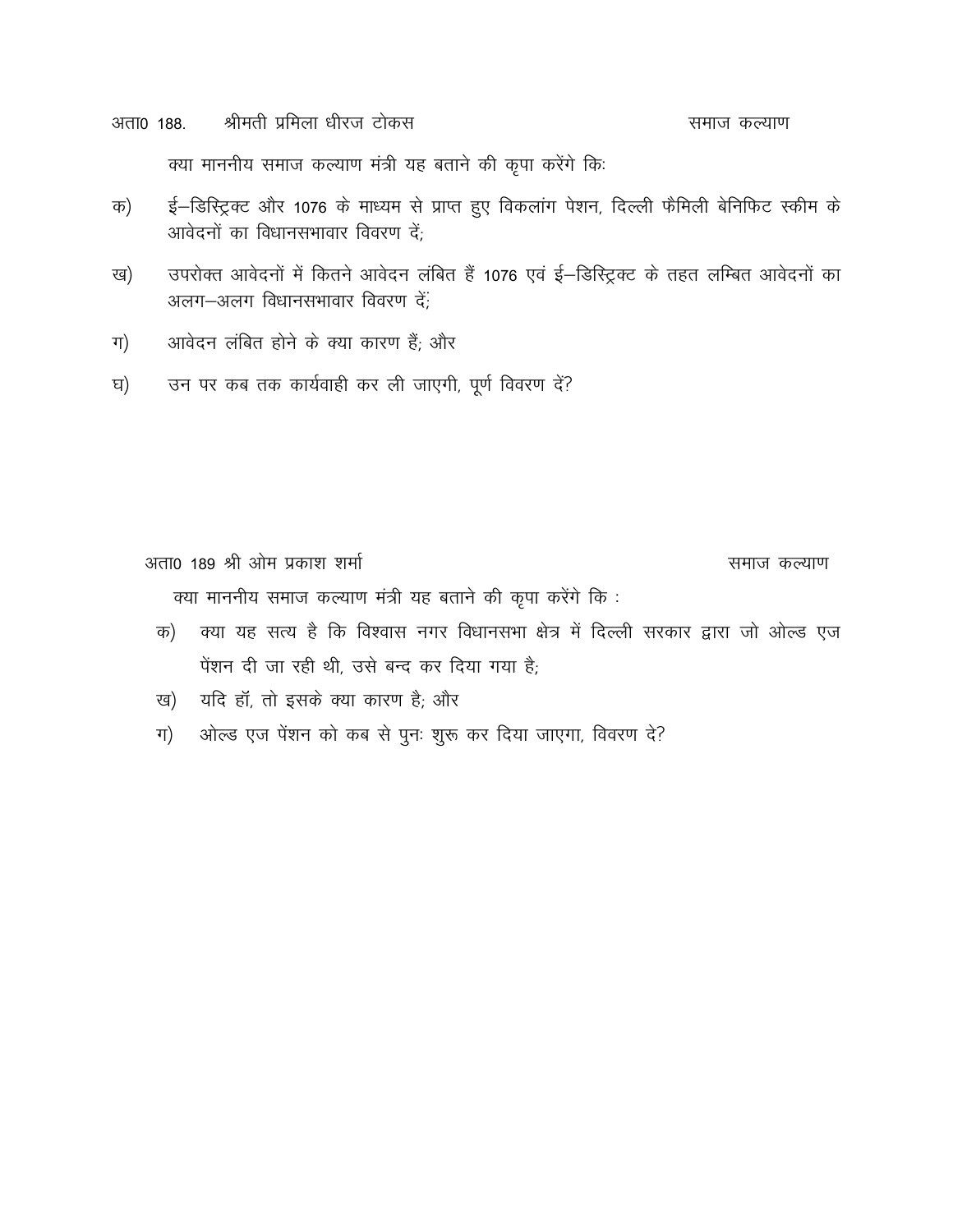श्री विजेन्द्र गुप्ता अता0 190

क्या माननीय उप-मुख्यमंत्री यह बताने की कृपा करेंगे कि:

- श्रम विभाग के अंतर्गत अतिरिक्त श्रम आयुक्त, संयुक्त श्रम आयुक्त, उप–श्रमायुक्त तथा सहायक क) श्रमायुक्त के कूल कितने पद रिक्त हैं;
- श्रम विभाग के अंतर्गत कार्यरत कुल 9 जिलों में लीगल समस्याओं की सलाह देने के लिए कुल ख) कितने लीगल सहायक कार्यरत हैं;
- क्या श्रम विभाग के अंतर्गत कार्यरत कुल 9 जिलों में लीगल संबंधी कठिनाइयों को दूर करने के ग) लिए लीगल सहायकों की संख्या बढाने का कोई प्रस्ताव है;
- क्या यह सत्य है कि श्रम विभाग में क्षतिपूर्ति आयुक्त की संख्या में कमी होने के कारण एक–एक घ) क्षतिपूर्ति आयुक्त को दो-दो जिले का प्रभार मिला हुआ है;
- श्रम विभाग में क्षतिपूर्ति आयुक्त की संख्या बढ़ाने के लिए सरकार द्वारा क्या कदम उठाये गये हैं या ड.) उठाये जायेंगे; और
- श्रम विभाग को राजस्व विभाग की तर्ज पर 11 जिलों में बांटने का प्रस्ताव जो पिछले लगभग 2 च) साल से लंबित हैं, उसे कब से लागू किया जायेगा?
- श्री विजेन्द्र गुप्ता अता0 191. क्या माननीय उप-मुख्यमंत्री यह बताने की कृपा करेंगे कि:
- दिल्ली सरकार के दिल्ली भवन एवं अन्य संनिर्माण श्रमिक कल्याण बोर्ड के द्वारा पंजीकृत श्रमिकों क) के लिए कौन-कौन सी कल्याणकारी योजनायें चलायी जा रही हैं;
- इन सभी योजनाओं के अंतर्गत लाभ पाने के लिए पिछले पांच वर्षों में कुल कितने आवेदन प्राप्त ख) हुए हैं;
- कितने आवेदनों का निपटारा किया गया और प्रत्येक योजना में कुल कितने लाभार्थी लाभान्वित हुए; ग)
- किस-किस जिले में कितने-कितने आवेदन अभी तक लंबित है: और घ)
- इन सभी का जिलानुसार विवरण दें? ड.)

श्री जितेन्द्र महाजन अता0 192. क्या माननीय उप-मुख्यमंत्री यह बताने की कृपा करेंगे कि:

- पिछले 2 वर्षों में लेबर डिपार्टमेंट द्वारा कितने लोगों के लेबर कार्ड बनाए गए हैं; क)
- लेबर कार्ड बनाये जाने हेतू क्या पात्रता/मापदंड हैं; ख)
- वर्तमान में विभाग में कितने लेबर कार्ड बनने की प्रक्रिया लंबित हैं; और ग)
- लेबर कार्ड द्वारा मिलने वाले लाभों की जानकारी दी जाए? घ)

श्रम

श्रम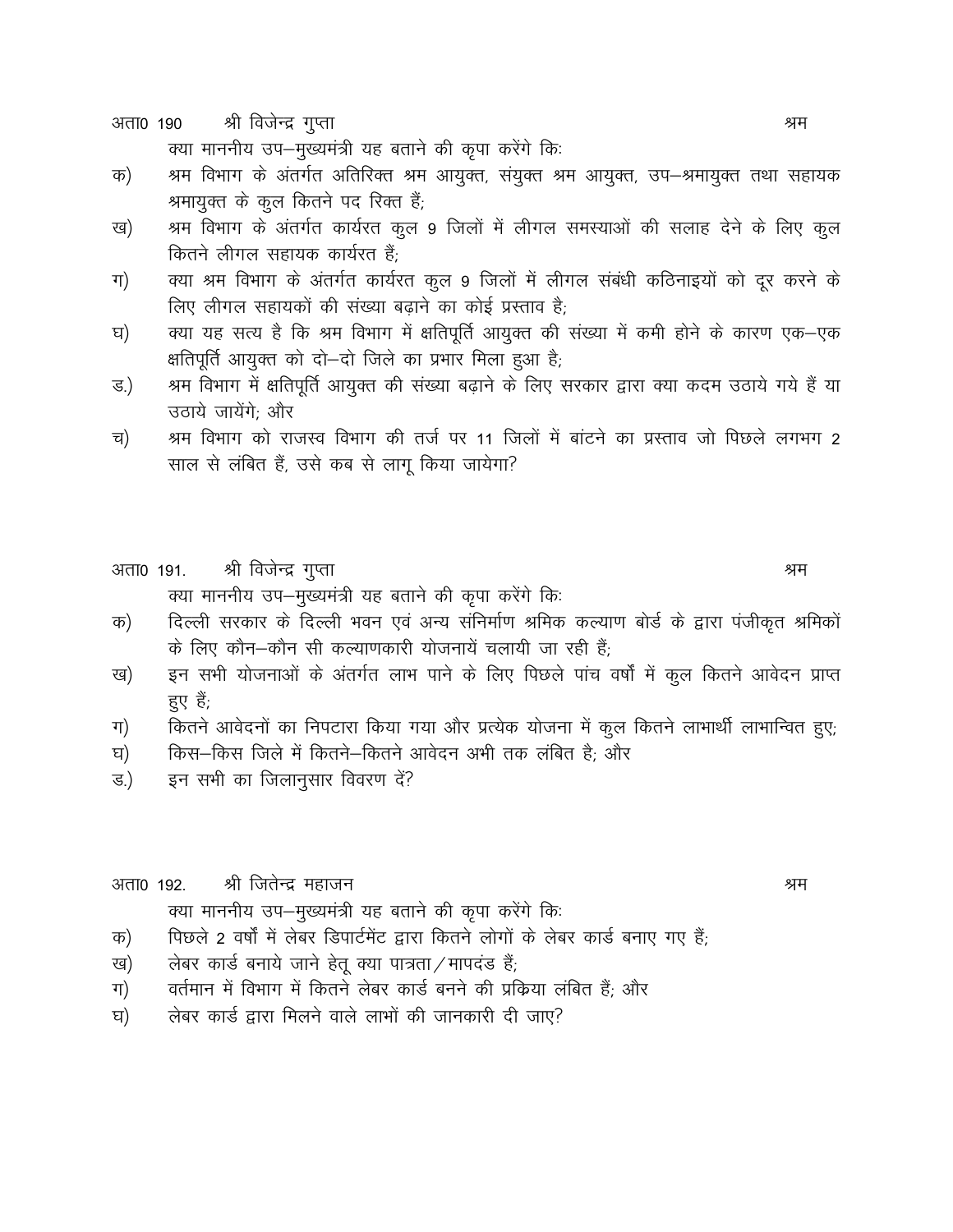क्या माननीय उप-मुख्यमंत्री यह बताने की कृपा करेंगे कि:

- दिल्ली की 70 विधानसभा क्षेत्रों में दिल्ली सरकार के श्रम विभाग द्वारा कुल कितने श्रमिक कार्ड क) बनाए गए है:
- कोरोना के दौरान कितने लोगों के एकाउंट में पैसे आए हैं; और ख)
- उपरोक्त सभी का विधानसभावार पूर्ण विवरण दें? ग)

अता0 194 श्री अखिलेश पति त्रिपाठी क्या माननीय उप-मुख्यमंत्री यह बताने की कृपा करेंगे कि:

- मॉडल टाऊन विधान सभा में अभी तक कितने लेबर कार्ड जारी किए गए हैं, उन सभी कार्ड क) होल्डरों के नाम, पता, लेबर कार्ड संख्या एवं मोबाइल नंबर सहित पूर्ण जानकारी उपलब्ध कराएं;
- मॉडल टाऊन विधान सभा में 01.01.2015 से अब तक कितने लेबर लाइसेंस जारी किए गए. उनकी ख) पूर्ण सूची उपलब्ध कराएं;
- ग) मॉडल टाऊन विधान सभा में अभी तक ऐसे कितने लेबर कार्ड होल्डर हैं जिनको कोविड महामारी के दौरान 5000 रूपये की अनुदान राशि एक बार एवं कितने कार्डधारकों को दो बार सहायता राशि दी गयी, इन सबकी पूर्ण सूची उपलब्ध कराएं
- मॉडल टाऊन विधान सभा में लंबित तथा निरस्त किए गए लेबर कार्ड आवेदनों की उनके निरस्त घ) किए जाने के कारणों सहित पूर्ण सूची उपलब्ध कराएं;
- मॉडल टाऊन विधानसभा में 01.01.2015 से अब तक कितनी ऐसी दुकान / रेस्टोरेंट / बैंक्वेट ड.) हाल/नाइट क्लब इत्यादि जगहों पर कहां-कहां छापे मारे गए, जहां पर अवयस्क बच्चे काम करते हुए पाए गए, उनके मालिकों पर क्या कार्रवाई की गयी, पूर्ण जानकारी उपलब्ध कराई जाए; और
- मॉडल टाऊन विधान सभा में ऐसे कितने अधिकारी / कर्मचारी विभाग द्वारा नियुक्त किए गए हैं जो च) दुकान/रेस्टोरेंट/बैंक्वेट हाल/नाइट क्लब इत्यादि जगहों के लाइसेंस की जांच, अवयस्क बच्चों की निगरानी इत्यादि कार्यों का निरीक्षण करते हैं, उन सभी की उनके नाम, पदनाम एवं मोबाइल नंबर सहित पूर्ण सूची उपलब्ध करायी जाए?

श्रम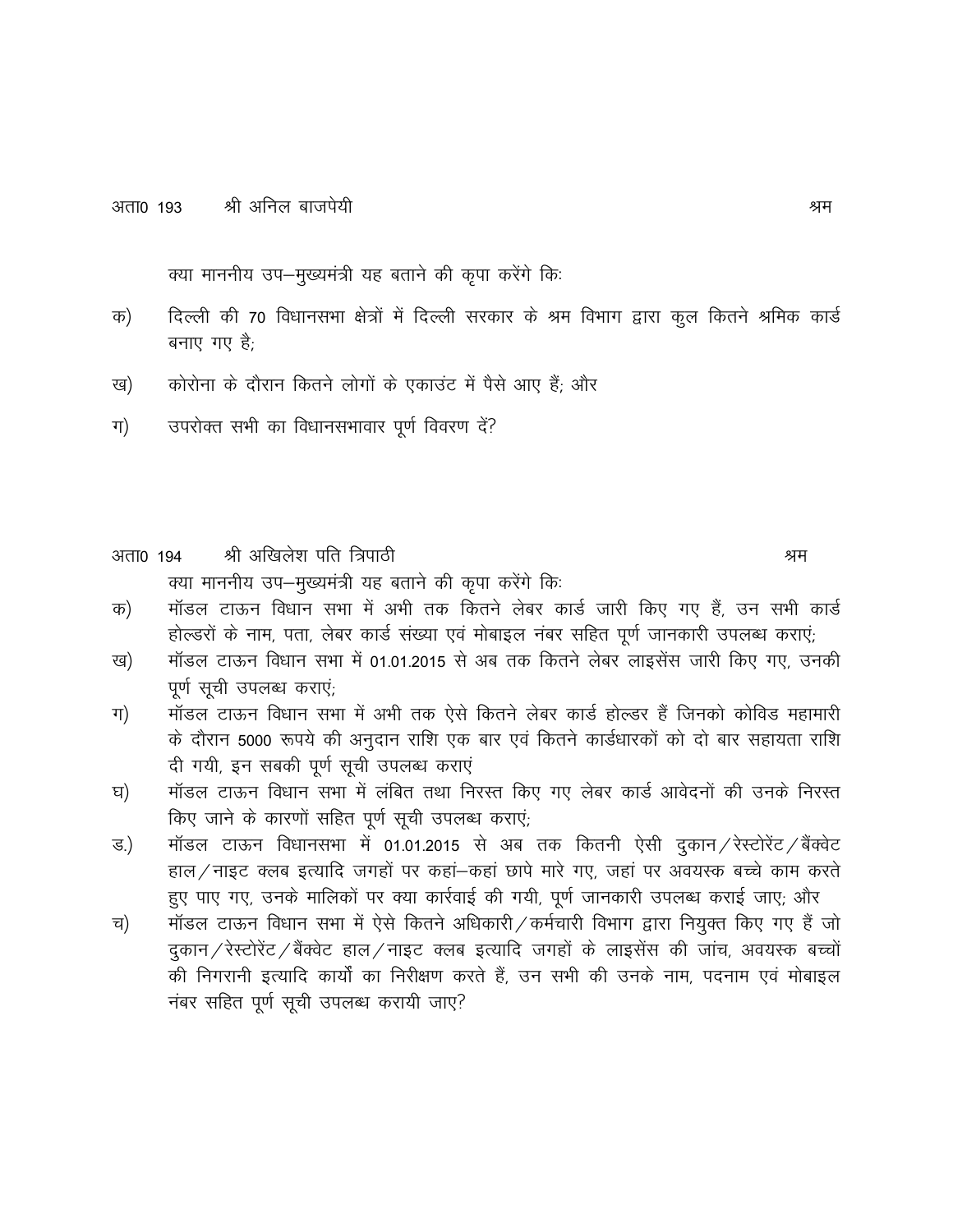#### श्री ओम प्रकाश शर्मा अता0 195

क्या माननीय उप-मुख्यमंत्री मंत्री यह बताने की कृपा करेंगे कि:

- श्रम विभाग में कूल कितने श्रम समझौता अधिकारी (Conciliation Officer) कार्यरत हैं; क)
- पिछले एक साल में किस-किस श्रम समझौता अधिकारी के पास कितनी-कितनी शिकायतें ख) प्राप्त हुई और उनमें से कितनी–कितनी शिकायतों का समझौता करवाने में सफल रहे व कितनी शिकायतों को श्रम न्यायालय को रेफर किया गया;
- श्रम न्यायालय द्वारा जारी अवार्ड को लागू करवाने के लिए श्रम विभाग में कुल कितने ग) अधिकारी हैं और किस-किस जिले में पदस्थापित हैं:
- पिछले एक साल में किस–किस अधिकारी के पास श्रम न्यायालय द्वारा जारी अवार्ड को घ) पास करवाने के लिए कितने-कितने आवेदन प्राप्त हुए और उनमें से किस-किस अधिकारी ने कितने-कितने अवार्ड को लागू करवाने में सफलता प्राप्त की; और
- ऐसे कितने अवार्ड हैं जो एक साल से अधिक समय गुजर जाने के बाद भी अभी तक लाग ड.) नहीं हो पाये हैं?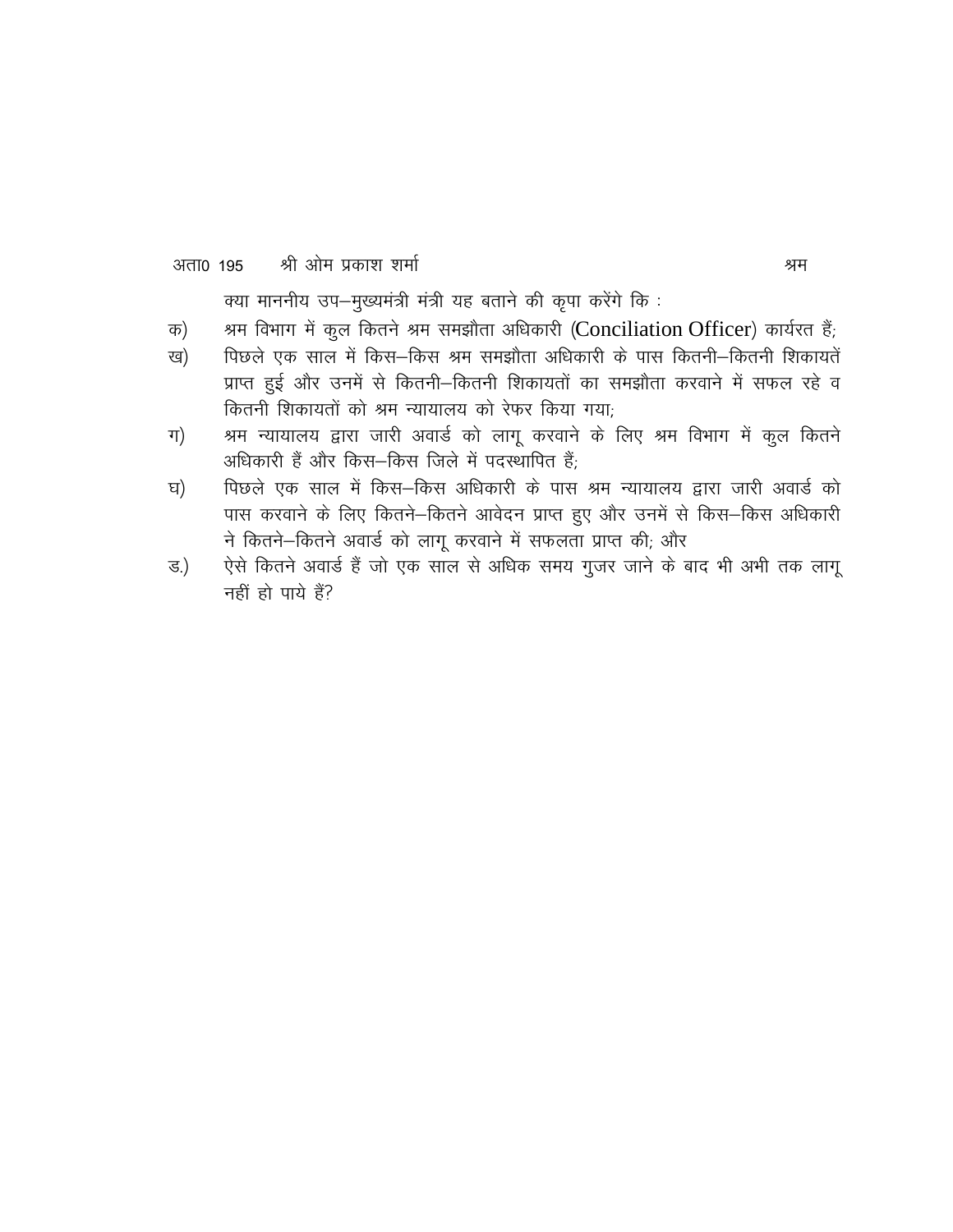सुश्री भावना गौड़ अता0 196

क्या माननीय ऊर्जा मंत्री यह बताने की कृपा करेंगे कि:

- क्या यह सत्य है कि मुख्यमंत्री स्ट्रीट लाईट योजना के अन्तर्गत प्रत्येक विधानसभा में स्ट्रीट लाईट क) लगाई जा रही है;
- यदि हाँ, तो पालम विधानसभा में कितनी स्ट्रीट लाईट लगी हैं; ख)
- यदि नहीं, तो उसके क्या कारण हैं; और ग)
- नई स्ट्रीट लाईट कब से लगनी शुरू होगी ? घ)
- सुश्री भावना गौड़ ऊर्जा अता0 197 क्या माननीय ऊर्जा मंत्री यह बताने की कृपा करेंगे कि:
- पालम विधानसभा के अब तक विभाग के पास कितने बिजली कनैक्शन के आवेदन लम्बित हैं, क) कारण सहित वरीयता क्रम में पूर्ण विवरण दें; और
- पालम विधानसभा क्षेत्र में बिजली विभाग के कुल कितने कनैक्शन दिए गए हैं, पूर्ण विवरण दें ? ख)

#### सुश्री भावना गौड़ अता0 198 ऊर्जा क्या माननीय ऊर्जा मंत्री यह बताने की कृपा करेंगे कि:

- पालम विधानसभा में मार्च 2015 से अब तक कितने नये ट्रांसफार्मर लगाये गये हैं और क) कितने बदले गये स्थान सहित पूर्ण विवरण दें;
- मार्च 2015 से अब तक बी.एस.ई.एस. द्वारा कितना फंड किस काम में कहां किस–किस मद में खर्च ख) किया गया है; पूर्ण विवरण दें;
- मार्च 2015 से अब तक कितने कर्मिशियल मीटर पालम विधानसभा के चारों वार्ड में लगाये गये हैं: ग) वार्ड सहित पूर्ण विवरण दें;
- पालम विधानसभा में कितने ट्रांसफार्मर ओवरलोड थे, उन पर विभाग ने क्या कार्यवाही की; और घ)
- वर्ष 2022 की गर्मियों के लिए विभाग की क्या योजना है ? ङ)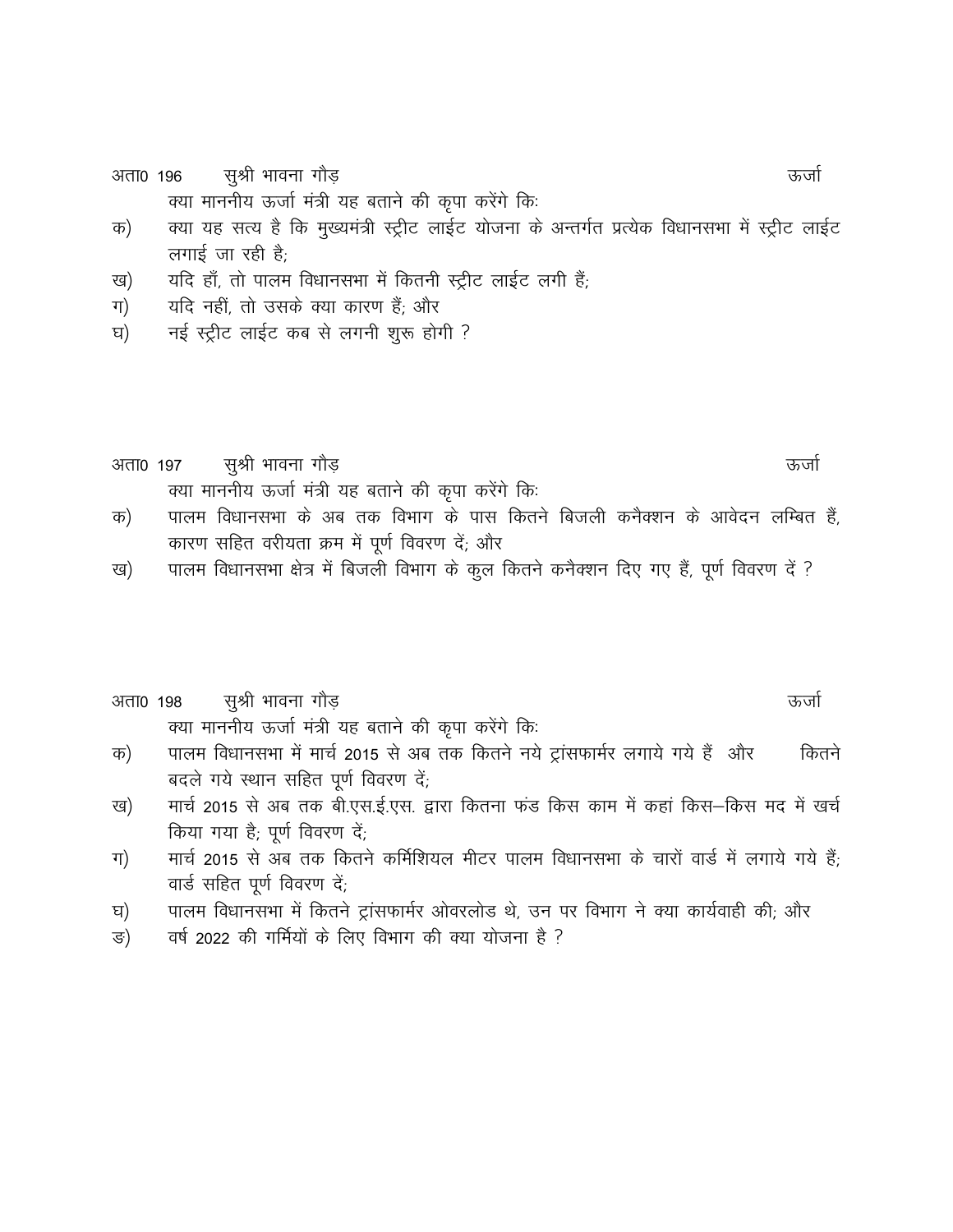श्री रामवीर सिंह बिधूड़ी अता0 199

क्या माननीय ऊर्जा मंत्री यह बताने की कृपा करेंगे कि:

- दिल्ली में बिजली कंपनियों द्वारा घरेलू बिजली कनेक्शनों तथा कमर्शियल बिजली कनेक्शनों में क) फिक्स्ड चार्ज के रूप में प्रतिमाह व प्रति किलोवाट कितनी-कितनी धन राशि ली जाती है; पूर्ण विवरण दें:
- क्या इन बिजली कंपनियों द्वारा खेती के लिए किसानों द्वारा लिए गए बिजली कनेक्शनों में भी ख) फिक्सड चार्ज के रूप में धन राशि ली जाती है;
- ग) यदि हां, तो उसका ब्यौरा क्या है;
- क्या इन बिजली कंपनियों में कार्यरत कर्मचारियों एवं अधिकारियों को उनके बिजली बिलों में किसी घ) प्रकार की रियायत अथवा छूट दी जाती है;
- यदि हां, तो उसका ब्यौरा क्या है: ड.)
- क्या यह सत्य है कि रिटायर्ड बिजली कर्मचारियों एवं अधिकारियों को पेंशन देने के लिए आवश्यक च) धन राशि दिल्ली के बिजली उपभोक्ताओं से वसूली जाती है;
- यदि हां, तो उसका ब्यौरा क्या है; और ত)
- दिल्ली में घरेलू एवं कमर्शियल बिजली कनेक्शनों की कम से कम तथा अधिक से अधिक वर्तममान ज) बिजली दरों का ब्यौरा क्या है?

श्री प्रवीण कुमार अता0 200 क्या माननीय उर्जा मंत्री यह बताने की कृपा करेंगे कि:

- क्या बिजली के मीटर एमसीडी की बुक्ड प्रापर्टी में लगाये जा सकते हैं; क)
- यदि हां, तो किस नियम के अनुसार, पूर्ण विवरण दें; ख)
- जंगपुरा विधान सभा में कितने बिजली के मीटर एमसीडी द्वारा बुक्ड प्रापर्टी में लगे हैं एवं लगाने ग) की योजना है, पूर्ण जानकारी दस्तावेजों सहित उपलब्ध कराएं; और
- बिजली विभाग द्वारा एमसीडी की बुक्ड प्रापर्टी का पता करने के लिए क्या नियम / प्रकिया है, पूर्ण घ) विवरण दें?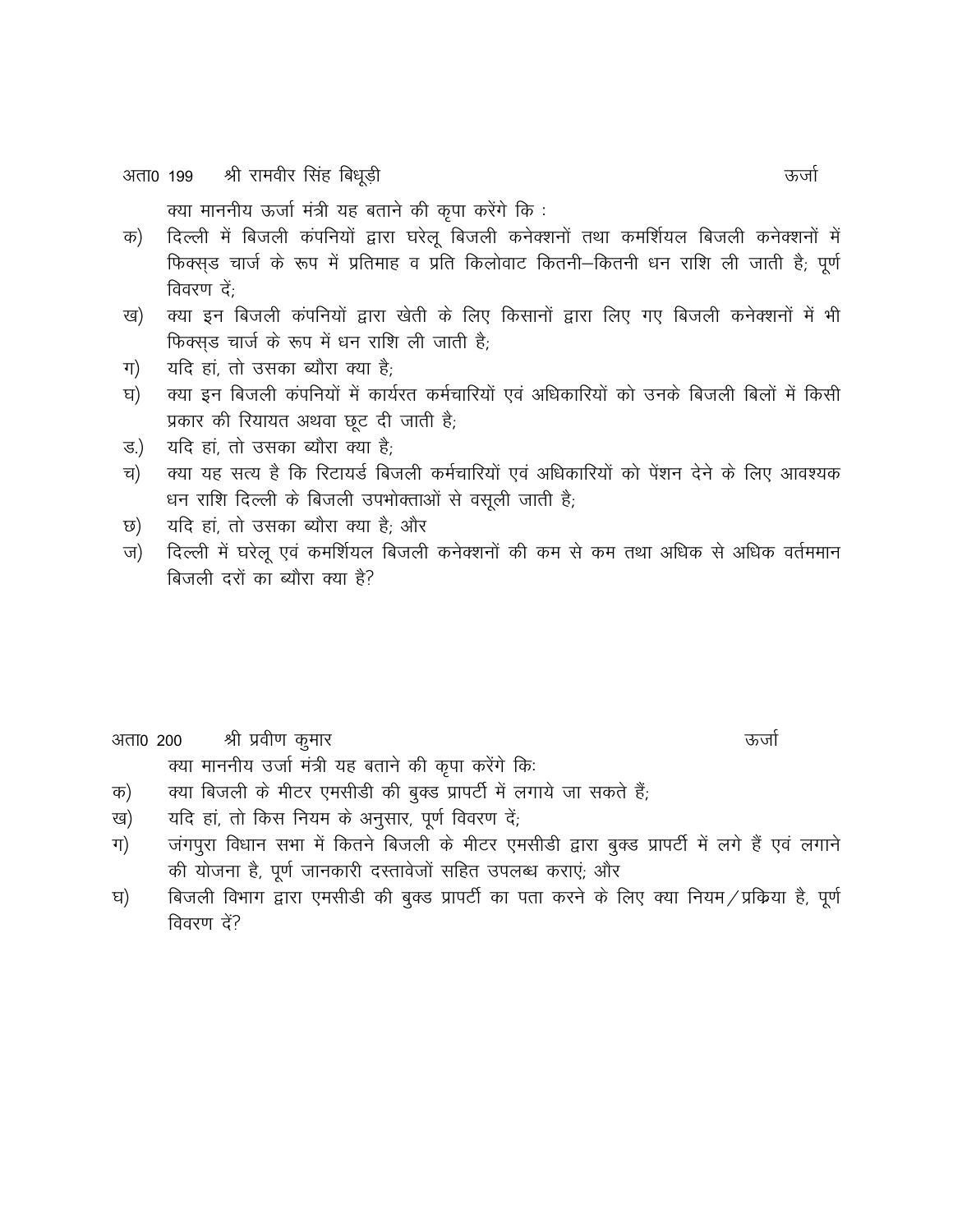क्या माननीय ऊर्जा मंत्री यह बताने की कृपा करेंगे कि:

- लक्ष्मीनगर विधानसभा में कूल कितने बिजली कनेक्शन चल रहे हैं; क)
- लक्ष्मीनगर विधानसभा में बिजली की चोरी / मीटर टैम्परिंग के कितने केस बनाए गए हैं और कितना ख) हर्जाना वसूल किया गया है, विस्तृत जानकारी दें;
- क्या वर्ष 2020 और 2021 में बिजली वितरण कंपनी द्वारा बिजली सप्लाई के डेवलपमेंट के लिए ग) किन-किन मदों में कितने रुपये खर्च किए गए, विस्तृत जानकारी दें;
- वर्ष 2022 में बिजली वितरण कंपनी द्वारा लक्ष्मीनगर विधानसभा में सुचारू रूप से बिजली सप्लाई घ) को लेकर कौन-कौन सी योजनाएं बनाई गई है और इस कार्य हेतू कितना बजट प्रस्तावित है; और
- लक्ष्मीनगर विधानसभा स्थित यमुना खादर में बिजली विभाग द्वारा कहां—कहां वैधानिक रूप से मीटर ड) दिए गए हैं और किस नियम के तहत दिए गए हैं, विस्तृत जानकारी दें?

श्री मोहन सिंह बिष्ट अता0 202 क्या माननीय उर्जा मंत्री यह बताने की कृपा करेंगे कि:

- क्या यह सत्य है कि गांवों की खेती की सिंचाई के लिए वर्षों वर्ष 11000 केवी की लाईनें खेती की क) सिंचाई के लिए जा रही हैं;
- यदि हां, तो क्या यह भी सत्य है कि अधिकतर गांवों की जमीनों को या तो सरकार ने अधिग्रहण ख) कर लिया है या अनधिकृत कालोनियों के रूप में किसानों ने जमीनें बेच दी है;
- यदि हा, तो क्या यह भी सत्य है कि आज 11000 केवी की अधिकतर लाइनें जर्जर स्थिति में हैं; ग)
- यदि हां, तो दिल्ली में कितने गांवों की जमीन के ऊपर जा रही हाईटेंशन की तारों को शिफट करने घ) के लिए विद्युत विभाग द्वारा कार्यवाही की गई है, पूर्ण विवरण दें;
- क्या यह भी सत्य है कि करावल नगर विधानसभा क्षेत्र के अधिकतर गांव जिनमें सभापुर, चौहान ड) पट्टी, मिलन गार्डन और सोनिया विहार में गुजर रही लाईनें को शिफट करने की फाइल आज तक उर्जा विभाग के पास लंबित पड़ी है:
- इनके बजट को स्वीकृत न करने के कया कारण हैं; और च)
- इनका बजट कब तक दिया जाएगा? ত)

ऊर्जा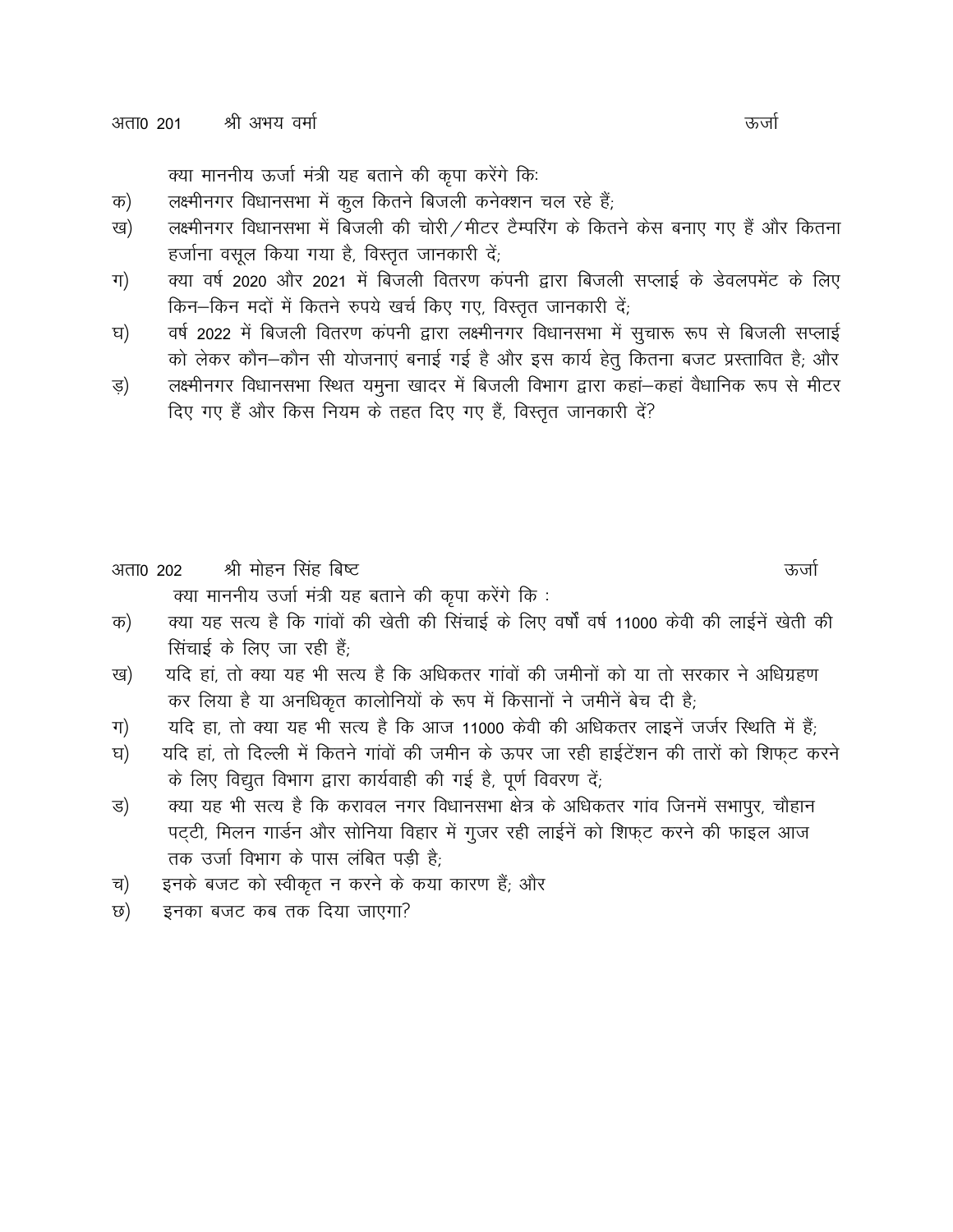अता0 203 श्री अखिलेश पति त्रिपाठी

क्या माननीय ऊर्जा मंत्री यह बताने की कुपा करेंगे कि:

- मॉडल टाउन विधान सभा में 01.01.2015 से अब तक नगर निगम विभाग के द्वारा विभाग को क) ऐसे कितने आवेदन, सर्कूलर, आदेश, शिकायती पत्र, नोटिस, सूचना आदि प्राप्त हुए हैं जिनमें विभाग के द्वारा गैर-अधिकृत भवनों के सम्बन्ध में ये सूचना दी गयी है कि उपरोक्त भवन अनाधिकृत रूप से बन रहा है एवं उसमें लगे ऊर्जा विभाग के बिजली के मीटर को तत्काल प्रभाव से हटाया जाना है, इसकी सूची उपलब्ध कराई जाये;
- उपरोक्त के सम्बन्ध में आवेदन, सर्कूलर, आदेश, शिकायती पत्र, नोटिस, सूचना विभाग को ख) नगर निगम से मिली, कितने कनेक्शन काट दिये गये है एवं कितने काटे जाने बाकी हैं, उनको कब तक काट दिया जायेगा? पूर्ण जानकारी उपलब्ध कराई जाये;
- क्या यह भी सत्य है कि ऊर्जा विभाग के नियम के तहत अगर कोई मकान 300 गज या ग) उससे ज्यादा है तो ऐसे मकान को ऊर्जा विभाग के द्वारा उस मकान के अन्दर अलग से टांसफार्मर स्थापित किया जाता है:
- यदि हाँ तो ऐसे कितने भवन हैं जहाँ पर 01.01.2015 से अब तक ऐसे ट्रांसफार्मर स्थापित घ) करके कनेक्शन दिये गये हैं और ऐसे कितने ऐसे भवन हैं जहाँ पर बिना ट्रांसफार्मर लगाये कनेक्शन दिया गया है:
- मॉडल टाउन विधान सभा में 01.01.2015 से अब तक विधायक कार्यालय अथवा अन्य किसी ਤ0) माध्यम से शिकायती पत्र प्राप्त हुए हैं और उन पर क्या-क्या कार्रवाई की गयी है, इसकी पूर्ण जानकारी उपलब्ध करायी जाये: और
- माडल टाउन विधान सभा में बिजली के खम्भों पर लटकी हुई केबल टीवी0, इन्टरनेट और च) ब्राड बैंड्स की केबल्स की समस्या के समाधान हेतू सरकार की क्या योजना है, पूर्ण जानकारी उपलब्ध करायें?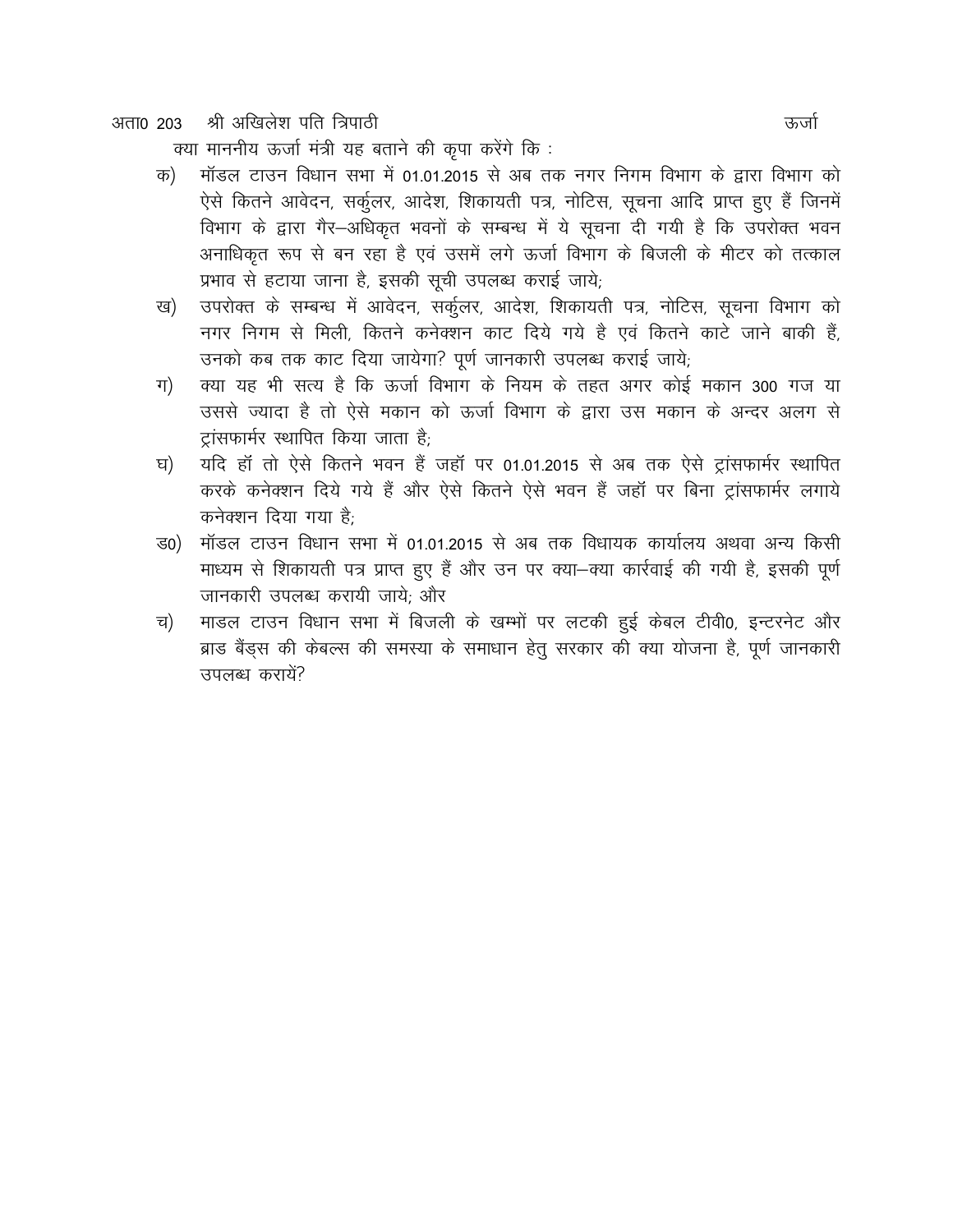श्रीमती राजकुमारी ढिल्लों अता0 204

क्या माननीय उद्योग मंत्री यह बताने की कृपा करेंगे कि:

- क्या हरि नगर विधान सभा क्षेत्र में स्थित मायायपुरी औद्योगिक क्षेत्र की जमीन (प्लाट) डीडीए द्वारा क) वैंक्वेट हॉल के निर्माण के लिए दी गयी है:
- यदि हाँ तो इन औद्योगिक जमीन (प्लाट) पर निर्माण किये जा रहे वैंक्वेट हॉल के निर्माण की ख) अनुमति (सीएलयू) किस आधार पर दी गयी है;
- इस वैंक्वेट हॉल निर्माण के लिए नक्शा (मैप) किस विभाग द्वारा पास किया गया; ग)
- क्या नक्शा (मैप) पास करते समय पार्किंग की सुविधा का ध्यान रखा गया; घ)
- यदि हॉ तो वैंक्वेट हॉल द्वारा पार्किंग के लिए पीडब्लूडी रोड का इस्तेमाल किये जाने के क्या ड) कारण हैं; और
- इस क्षेत्र में पार्किंग की सुविधा न होने के कारण लगने वाले भयंकर जाम से निजात दिलाने हेतू च) विभाग द्वारा क्या कदम उठाये गये हैं?
- श्री शिव चरण गोयल अता0 205 क्या माननीय उद्योग मंत्री यह बताने की कृपा करेंगे कि:

#### क्या कीर्ति नगर इंडस्ट्रियल एरिया में छोटे-छोटे प्लॉट काट कर दुकानें /ऑफिस /शोरूम इत्यादि क) बनाने का कोई प्रावधान है:

- यदि हां, तो विस्तृत जानकारी दें; और ख)
- कीर्ति नगर इंडस्ट्रियल एरिया में वर्तमान समय में कितने प्लॉट पर छोटे-छोटे प्लॉट काट कर बन ग) रहे हैं, उनकी विस्तृत जानकारी दें?

#### श्री अनिल बाजपेयी अता0 206 क्या माननीय उद्योग मंत्री यह बताने की कृपा करेंगे कि:

- वित्त वर्ष 2015 से लेककर आज तक दिल्ली सरकार द्वारा 70 विधान सभा क्षेत्रों में कितनी इंडस्ट्री क) लगाई गई है और वे कहां कहां चल रही है; विधान सभा वार पूर्ण विवरण दें; और
- दिल्ली सरकार द्वारा निकट भविष्य में कौन–कौन सी विधान सभा क्षेत्र में उद्योगों को लगाया जाएगा: ख) यदि ऐसी कोई योजना है तो उसकी जानकारी उपलब्ध कराएं?

उद्योग

उद्योग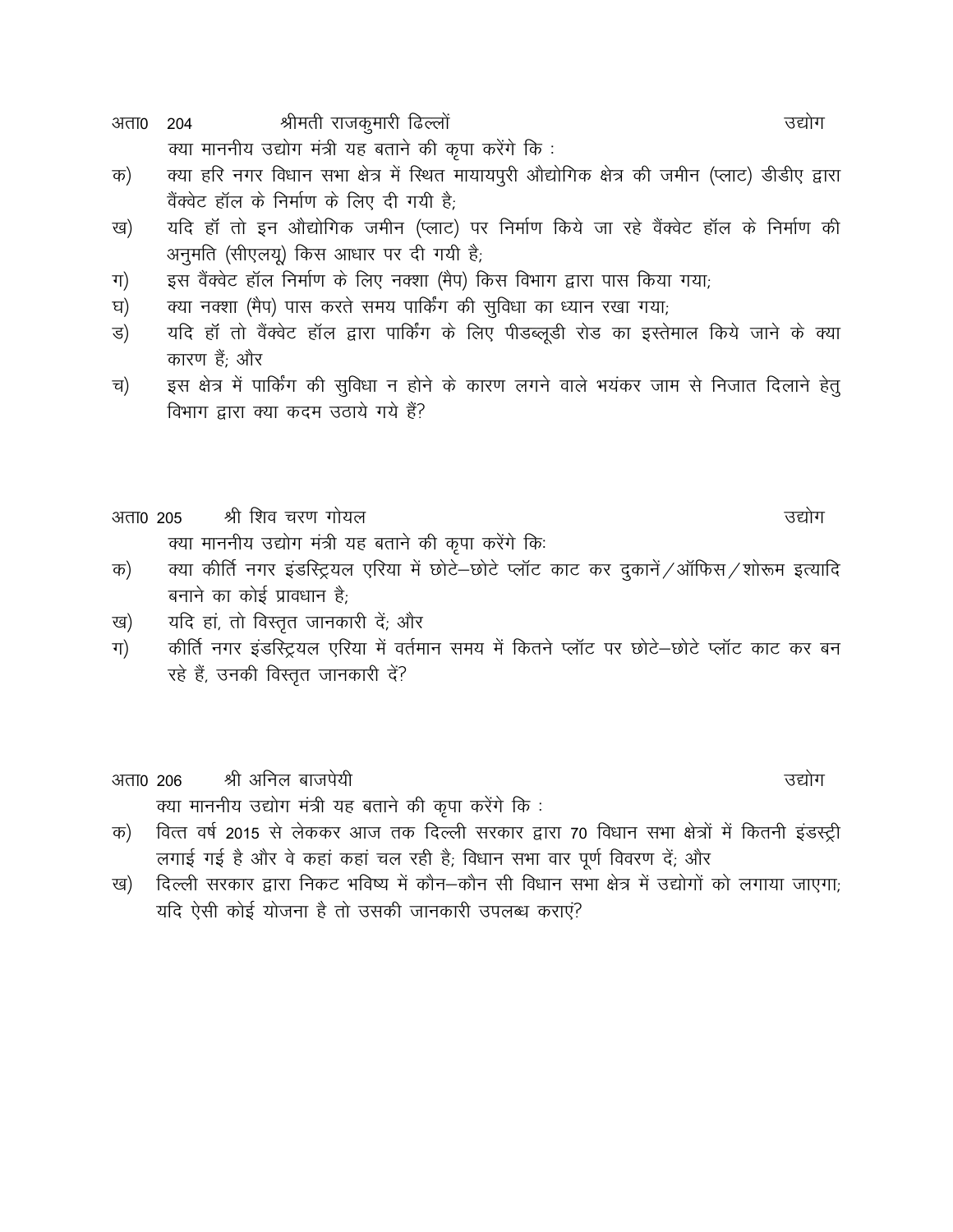श्री मोहन सिंह बिष्ट अता0 207

क्या माननीय उद्योग मंत्री यह बताने की कृपा करेंगे कि:

- क्या यह सत्य है कि उद्योगों की देखरेख तथा प्रदूषण के लिए दिल्ली सरकार द्वारा डीपीसीसी क) कमेटी का गठन किया गया था:
- यदि हां, तो इस कमेटी के अंदर कौन कौन से लोग हैं तथा उनका ओहदा क्या हैं; ख)
- दिल्ली के अंदर कितने स्थानों पर आज उद्योग चल रहे हैं, उनकी संख्या बताएं; ग)
- क्या यह भी सत्य है कि आज भी दिल्ली के अधिकतर विधान सभा क्षेत्रों में जींस की रंगाई की घ) फैक्ट्रियां चल रही हैं; और
- यदि हां, तो इनसे होने वाले प्रदूषण को खत्म करने के लिए डीपीसीसी कमेटी द्वारा क्या कार्रवाई ड.) की गयी, विधान सभावार बताने की कृपा करें?

अता. 208 श्री जय भगवान क्या माननीय उद्योग मंत्री यह बताने की कृपा करेंगे कि:

- क्या सरकार की बवाना विधानसभा के इंडस्ट्रियल एरिया की फैक्ट्रियों को फी होल्ड करने की कोई क) योजना है: और
- यदि हां, तो उसका पूर्ण विवरण दें? ख)

उद्योग

उद्योग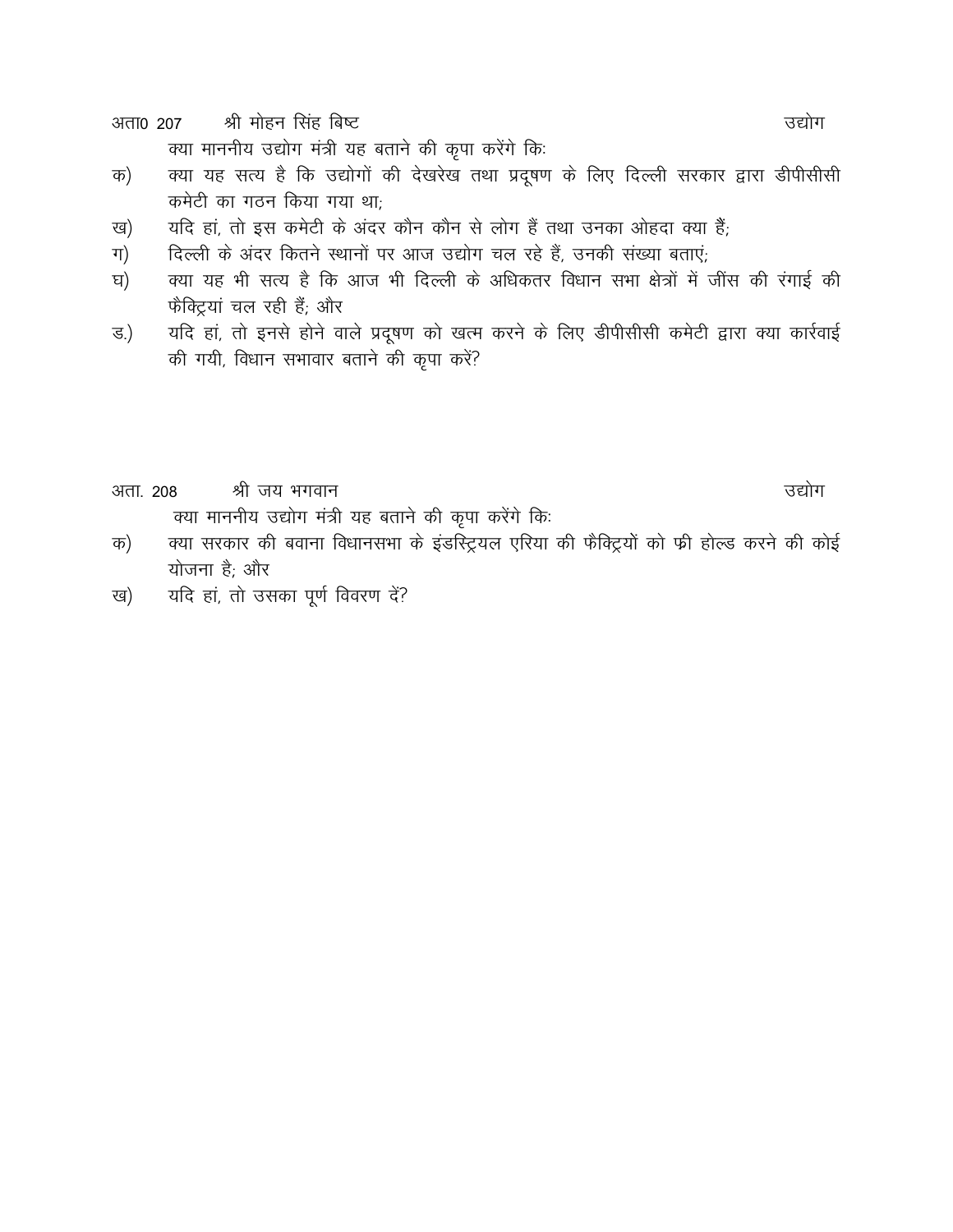- श्रीमती राजकुमारी ढिल्लों महिला एवं बाल विकास अता0 209 क्या माननीय महिला एवं बाल विकास मंत्री यह बताने की कृपा करेंगे कि:
- दिल्ली में प्राकृतिक या दुर्घटना में मौत के उपरान्त अनाथ हुये बच्चों के लिए सरकार की क्या-क्या क) योजनायें हैं
- क्या नॉन कोविड केस में अनाथ हुये बच्चों के लिए किसी प्रकार की आर्थिक मदद (पेंशन) की ख) सुविधा है;
- यदि हाँ; तो इसका विवरण दें; और ग)
- यदि नहीं, तो क्या सरकार इस बारे में कोई योजना बना रही है ? घ)

श्री सुरेन्द्र कुमार अता0 210

महिला एवं बाल विकास

क्या माननीय महिला एवं बाल विकास मंत्री यह बताने की कृपा करेंगे कि:

- वर्तमान में गोकलपुर विधानसभा क्षेत्र में कितने लोगों को विधवा पेंशन दी जा रही है; पूर्ण विवरण क) दें:
- फरवरी, 2020 से फरवरी, 2022 के बीच में क्षेत्र में कितने लोगों की विधवा व तलाकशुदा पैंशन ख) शुरू की गई; पूर्ण विवरण दें; और
- फरवरी, 2020 से अभी तक कितने बाल मजदूरों को मुक्त कराया गया तथा उनमें से कितनों को ग) पुर्नवास किया गया; नाम, फोन नम्बर पते सहित ब्यौरा दें ?

श्री सोमनाथ भारती अता0 211

महिला एवं बाल विकास

क्या माननीय महिला एवं बाल विकास मंत्री यह बताने की कृपा करेंगे कि:

- एसी-43 में लाडली योजना में आवेदकों की सूची, प्रदान करें; क)
- एसी-43 में लाडली योजना के लाभार्थियों की सूची, प्रदान करें ; ख)
- एसी-43 में संकटग्रस्त महिलाओं की ओर से पुत्री के विवाह हेतु वित्तीय सहायता प्राप्त करने के ग) लिए प्राप्त आवेदनों की सूची प्रदान करें;
- एसी–43 में संकटग्रस्त महिलाओं के लिए योजना के अंतर्गत विधवा पेंशन की लाभार्थी महिलाओं घ) की सूची प्रदान करें; और
- पति की मृत्यु के बाद वित्तीय सहायता प्राप्त करने के लिए मृत्यु के एक वर्ष की अवधि के अंदर ङ) आवेदन करना होता है, जो महिलाएँ किसी कारणवश एक वर्ष की अवधि में आवेदन नहीं कर सकीं, उनके आवेदन स्वीकार करने के लिए कया कोई प्रस्ताव है?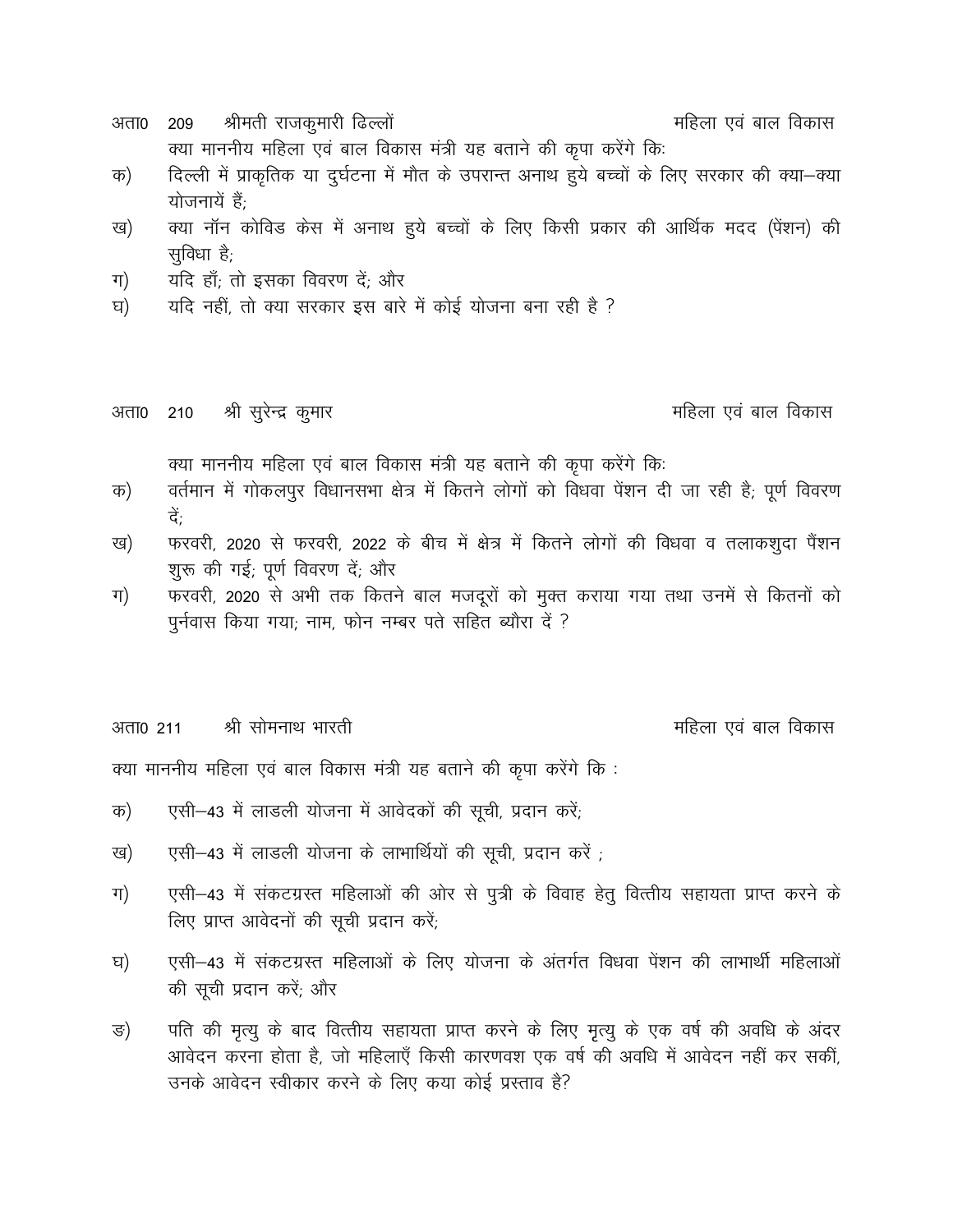अता0 212 श्री जितेन्द्र महाजन

क्या माननीय महिला एवं बाल विकास मंत्री यह बताने की कृपा करेंगे कि:

- पिछले 6 महीनों में दिल्ली सरकार द्वारा कितने आंगनवाड़ी वर्कर को सैलरी प्रदान की गई और क) उनके आंदोलन को देखते हुए सरकार ने उनका मानदेय बढ़ाने हेतू क्या कदम उठाए;
- आंगनवाडी वर्करों की पेंशन तथा ईपीएफ इत्यादि समेत किन किन मांगों पर सरकार विचार कर ख) रही है:
- आगंनवाडी वर्करों की भर्ती की प्रकिया क्या है; ग)
- रोहतास नगर विधानसभा में चलने वाली आंगनवाड़ी केंद्रों की सूची प्रदन करें तथा यह किन नियमों घ) के तहत खोली गई है; और
- नया आंगनवाड़ी केंद्र खोलने की क्या प्रकिया है? ड)

अता0 213 श्री अभय वर्मा महिला एवं बाल विकास क्या माननीय महिला एवं बाल विकास मंत्री यह बताने की कृपा करेंगे कि:

- लक्ष्मी नगर विधान सभा क्षेत्र में कुल कितने आंगनवाड़ी संस्थायें चल रही है, सभी का पता व क) प्रभारी के नाम व मोबाईल नम्बर उपलब्ध करायें;
- लक्ष्मी नगर विधान सभा क्षेत्र में कुल कितनी ऑगनवाड़ी सेविकायें कार्य कर रही है, उन सभी ख) का नाम व मोबाइल नम्बर उपलब्ध करवायें;
- लक्षमी नगर विधान सभा क्षेत्र में महिला एवं बाल कल्याण विभाग द्वारा 1 अप्रैल, 2020 से ग) 15 मार्च 2022 तक कुल कितनी महिलाओं को विधवा पेंशन दी गयी है, नाम, घर के पते और मोबाइल नम्बर के साथ सूची उपलब्ध करायें;
- महिला एवं बाल कल्याण विभाग द्वारा महिलाओं के कल्याण के लिए कौन—कौन सी घ) कल्याणकारी योजनायें चलायी जा रही है, उन योजनाओं में 1 अप्रैल, 2020 से 15 मार्च, 2022 तक लक्ष्मी नगर विधान सभा क्षेत्र के लाभार्थी के नाम, घर के पते और मोबाइल नम्बर के साथ सूची उपलब्ध करायें, और
- लक्ष्मी नगर विधान सभा क्षेत्र में कुल कितनी महिलाओं को विधवा पेंशन दी जा रही है और ड) उनके सत्यापन की क्या पकिया है?

#### श्रीमती प्रमिला धीरज टोकस महिला एवं बाल विकास अता0 214 क्या माननीय महिला एवं बाल विकास मंत्री यह बताने की कृपा करेंगे कि:

- ई–डिस्ट्रिक्ट व 1076 के माध्यम से प्राप्त हुए विधवा पेंशन से संबधित आवेदनों का विधानसभावार क) विवरण दें:
- उपरोक्त आवेदनों में कितने आवेदन लंबित हैं 1076 एवं ई–डिस्ट्रिक्ट के तहत लम्बित आवेदनों का ख) अलग-अलग विधानसभावार विवरण दें:
- आवेदन लंबित होने के क्या कारण हैं; और ग)
- उन पर कब तक कार्यवाही कर ली जाएगी, पूर्ण विवरण दें? घ)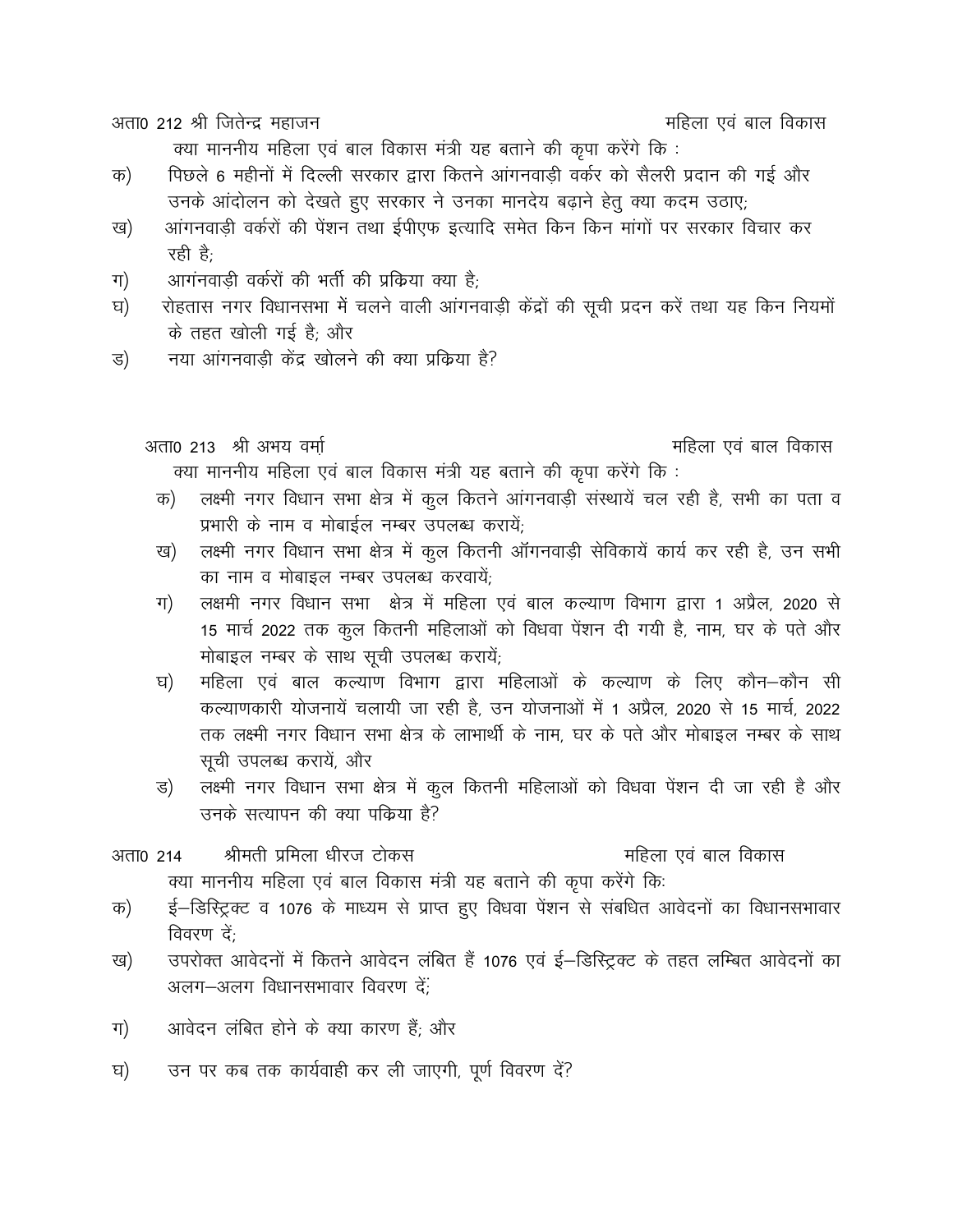क्या माननीय समाज कल्याण मंत्री यह बताने की कृपा करेंगे कि:

- अल्पसंख्यक विभाग को अल्पसंख्यक समुदाय द्वारा वर्ष 2018–19, 2019–20 व 2020–21 में ट्यूशन क) फीस वापसी के लिए कुल कितने आवेदन प्राप्त हुए, वर्षवार विस्तृत विवरण दिया जाए;
- विभाग द्वारा इनमें से कितने आवेदकों को ट्यूशन फीस वापसी दी गई; ख)
- बचे हुए आवेदकों को ट्यूशन फीस वापिस ना मिलने के क्या-क्या कारण है उनका विवरण दिया ग) जाए:
- नियमानुसार आवेदन की सभी शर्तें पूरी करने के कितने समय के अंदर विभाग द्वारा फीस वापस घ) मिल जानी चाहिए:
- फीस वापस ना मिलने के मुख्य कारण क्या है, पूर्ण विवरण दिया जाए; ड़)
- इस विलम्ब के लिए जिम्मेवार अधिकारियों का उन पर की जाने वाली कार्रवाई सहित विवरण दिया च) जाए: और
- क्या जिन आवेदकों को फीस वापस की गई है उनको बताए गए निर्धारित समय के अंदर फीस ত) वापसी योजना का लाभ मिला है?

#### श्री रामवीर सिंह बिधूड़ी अनु0जा0 / ज0जा0 / ओबीसी एंव अल्पसंख्यक अता0 216

क्या माननीय समाज कल्याण मंत्री यह बताने की कृपा करेंगे कि :

- अनुसूचित जाति, अनुसूचित जन जाति, अन्य पिछड़ा वर्ग, आर्थिक रूप से पिछड़ा वर्ग एवं क) अल्पसंख्यक वर्ग के छात्र–छात्राओं को स्कॉलरशिप एवं निःशुल्क कोचिंग देने आदि के कल्याण कार्यों हेतू समाज कल्याण विभाग की विभिन्न योजनाओं के लिए वित्तीय वर्ष 2020–21 एवं 2021–22 के बजट में श्रेणीवार कितनी–कितनी धन राशि का प्रावधान किया गया था:
- इन धनराशियों में से वित्तीय वर्ष 2020–21 एवं 2021–22 में अलग–अलग वर्गों में कितनी–कितनी ख) धनराशि खर्च की गई और कितने-कितने छात्र-छात्राओं को इन योजनाओं का लाभ पहुंचाया गया; और
- उसका पूरा ब्यौरा क्या है? ग)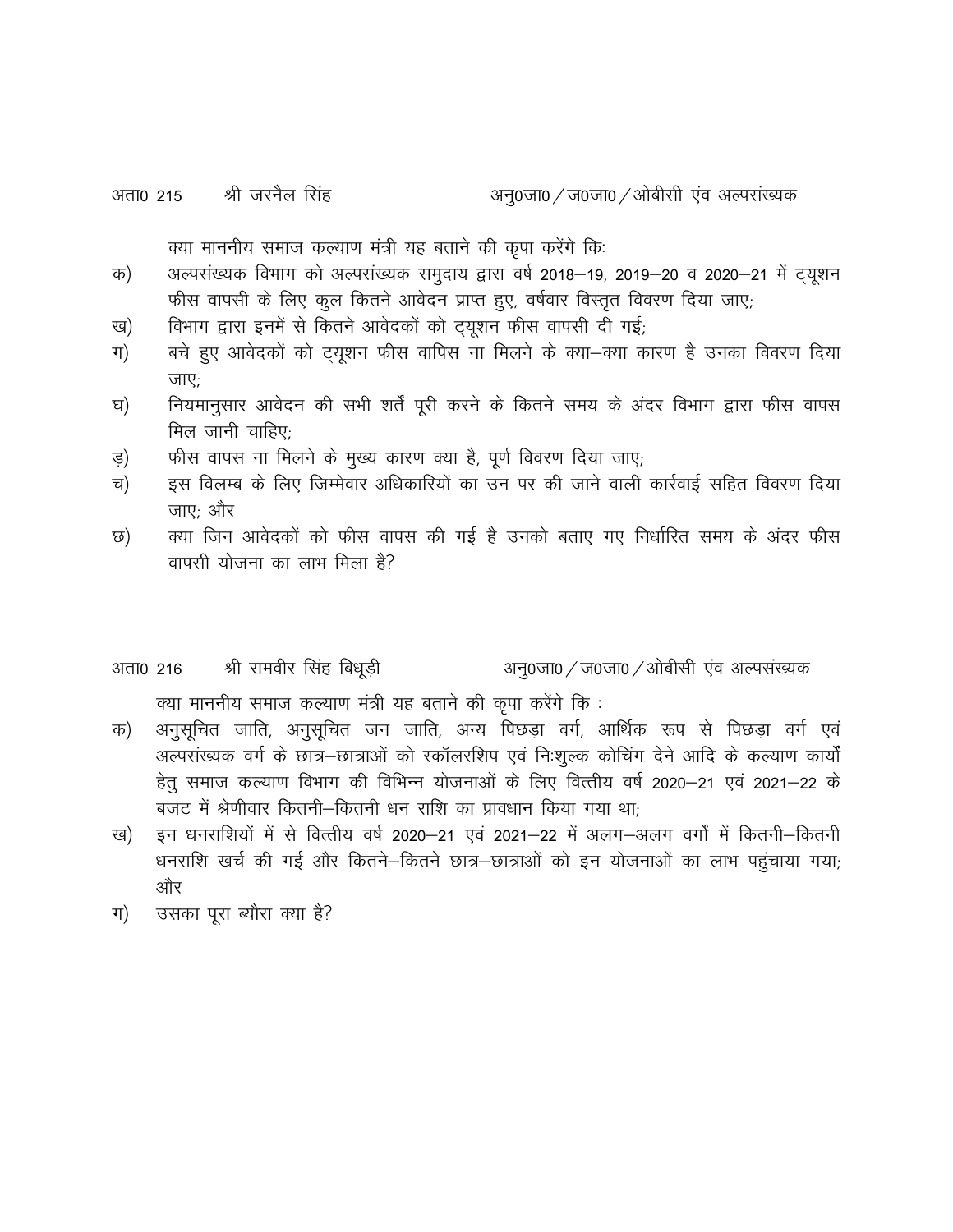अता0 217. श्री जितेन्द्र महाजन

क्या माननीय समाज कल्याण मंत्री यह बताने की कृपा करेंगे कि:

- एससी, एसटी, ओबीसी, माइनॉरिटीज के लिए कौन-कौन सी सुविधा दिल्ली सरकार तथा भारत क) सरकार द्वारा चलाई जा रही है; और
- अब तक इन योजनाओं के अंतर्गत कितने लोगों ने आवेदन किया तथा कितने लोगों को इसका ख) लाभ दिया जा रहा है, पूर्ण जानकारी उपलब्ध करायें?
- श्री अजय महावर अनु0जा0 / ज0जा0 / ओबीसी एंव अल्पसंख्यक अता0 218 क्या माननीय समाज कल्याण मंत्री यह बताने की कृपा करेंगे कि:
- दिल्ली में अल्पसंख्यक कल्याण बोर्ड के अंतर्गत कौन-कौन से धर्म एवं जाति के लोग आते हैं; क)
- अल्पसंख्यकों के कल्याण के लिए क्या-क्या योजनायें चलाई जा रही हैं और इन योजनाओं पर ख) कितना बजट रखा गया है; पूर्ण विवरण दें; और
- अब तक इस बजट की कितनी धनराशि खर्च की गई और कितनी शेष बची है; पूर्ण विवरण दें ? ग)
- अनु0जा0 / ज0जा0 / ओबीसी एंव अल्पसंख्यक अता0 219 श्री मोहन सिंह बिष्ट क्या माननीय समाज कल्याण मंत्री यह बताने की कृपा करेंगे कि:
- क्या यह सत्य है कि दिल्ली के अंतर्गत अधिकतर गांवों में हरिजन बस्तियां हैं: क)
- यदि हां, तो किन किन गांवों में हैं, इनका विवरण दें; ख)
- क्या यह भी सत्य है कि गांवों को छोड़कर अनेक कालोनियों में अनुसूचित जाति और अनूसूचित ग) जनजाति के लोग रहते हैं:
- यदि हां, तो क्या सरकार द्वारा इन लोगों के विकास कार्य करने के लिए सेन्सस द्वारा ई.बी.रेखांकित घ) किए गए हैं; और
- यदि हां तो करावल नगर विधानसभा के किन किन क्षेत्रों के अंतर्गत अनुसूचित जाति के लोग हैं ड) और उनका ई.बी. नंबर क्या है, कालोनीवार बताने की कृपा करें?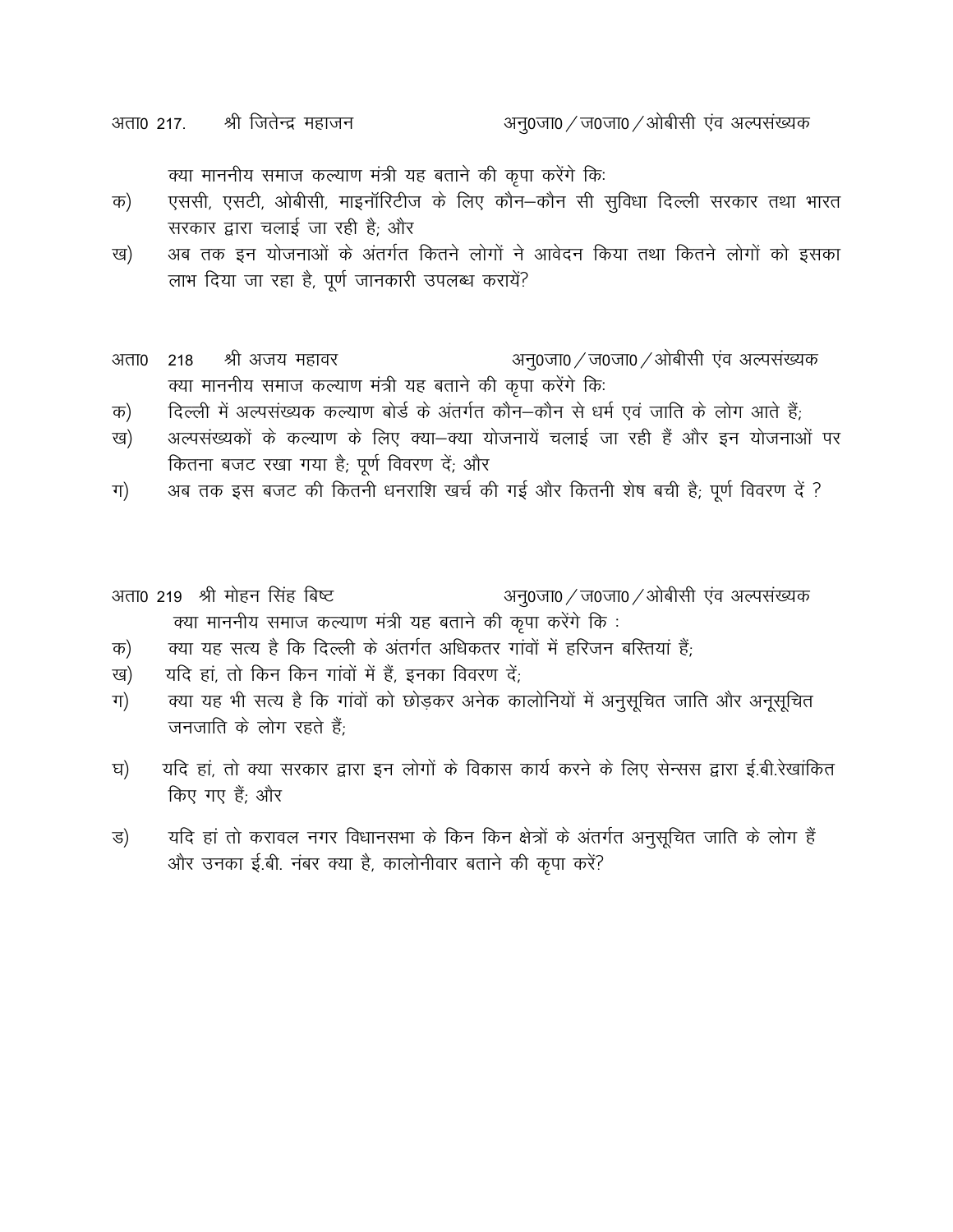- अता0 220 श्री अजय महावर केंद्रीय कारागार क्या माननीय गृहमंत्री यह बताने की कृपा करेंगे कि:
- दिल्ली में कुल कितनी जेल आती है और वे कहां-कहां पर स्थित है; क)
- इन जेलों में कुल कैदियों की कितनी संख्या है; ख)
- एक जेल में कितने कैदी रखने की क्षमता है, अलग-अलग जेलवार विवरण उपलब्ध कराया जाए; ग) और
- वर्तमान में एक जेल में कितने कैदी है, अलग-अलग जेलवार विवरण उपलब्ध कराया जाए? घ)

श्री भूपिंदर सिंह जून अता0 221

गृह

क्या माननीय गृह मंत्री यह बताने की कृपा करेंगे कि :

- क्या अग्नि सुरक्षा उपायों की दृष्टि से सरकारी भवनों, अस्पतालों व अन्य वाणिज्यिक परिसरों का क) तृतीय पार्टी ऑडिट शुरू करने का कोई प्रस्ताव है;
- क्या अग्नि संबंधी दुर्घटनाओं से बचाव हेतू मुंबई, महाराष्ट्र और गुजरात की भाँति शहर के भीड़भाड़ ख) वाले बाज़ारों, बैंक्वेट हॉल आदि में फायर टेंडर्स लगाने का कोई प्रस्ताव है;
- क्या दिल्ली में सभी रेस्तराओं, होटलों और अन्य व्यावसायिक भवनों के लिए अग्नि निकासी ग) प्रमाणपत्र प्राप्त करना अनिवार्य है; और
- क्या सेक्टर 8, द्वारका, नई दिल्ली में दिनांक 15.08.2021 को हुई अग्नि-दुर्घटना के लिए, जिसमें घ) दो व्यक्तियों की मृत्यू हो गई थी और अनेक व्यक्ति घायल हो गए थे, किसी विभाग, अधिकारी अथवा कर्मचारी को उत्तरदायी ठहराया गया था?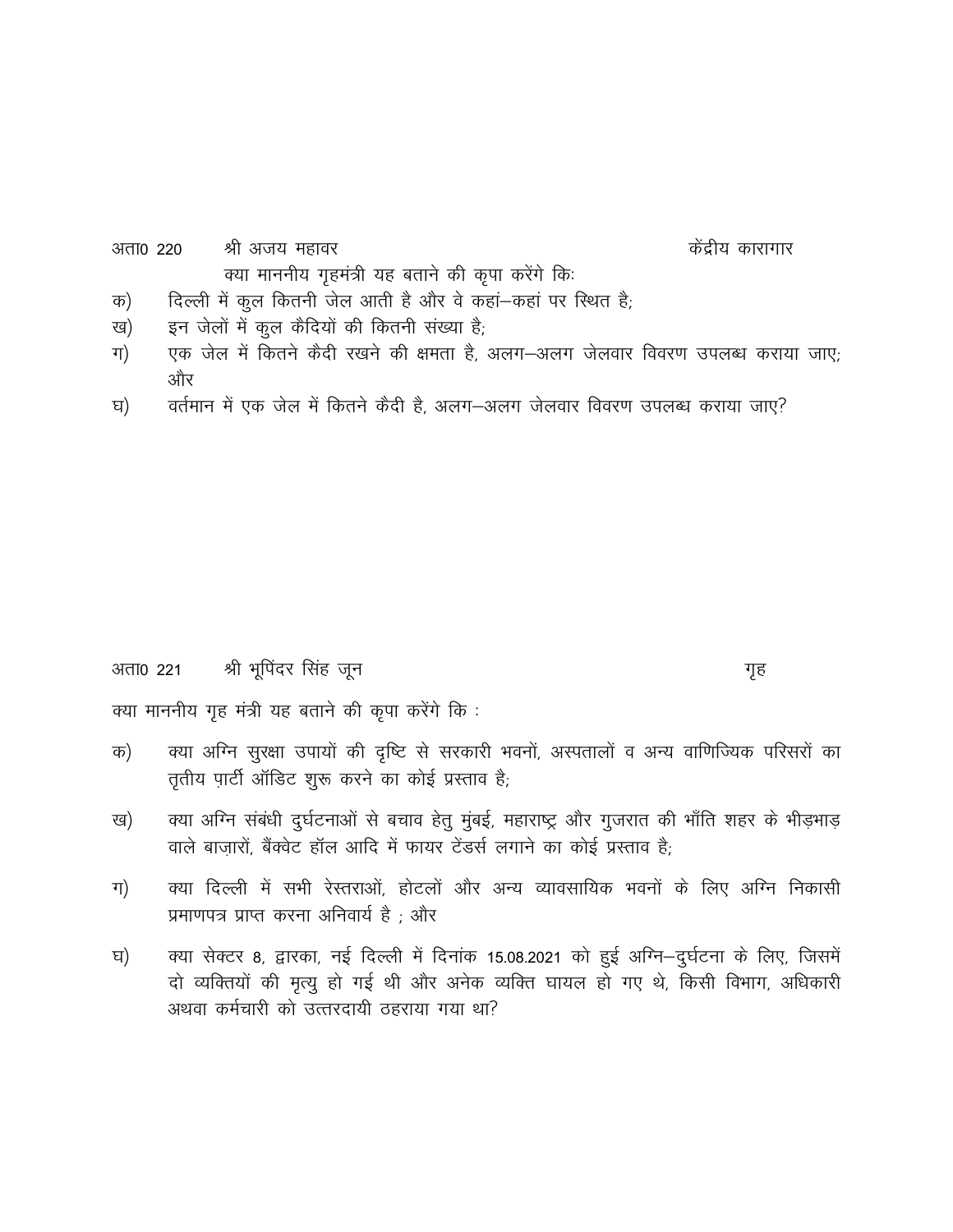श्री जय भगवान अता0 222

फूड सेफ्टी

- बवाना विधानसभा में बिना लाइसेंस वाली दुकानों व कारोबारियों के खिलाफ फूड सेफ्टी विभाग क) द्वारा क्या कदम उठाए गए हैं;
- बवाना विधानसभा में कितने दुकानदारों के पास फूड सेफ्टी लाइसेंस है; और ख)

क्या माननीय स्वास्थ्य मंत्री यह बताने की कृपा करेंगे कि:

फूड सेफ़टी डिपार्टमेंट में क्या-क्या चीजें आती है? ग)

श्री मुकेश अहलावत सामान्य प्रशासन विभाग अता0 223 क्या माननीय सामान्य प्रशासन मंत्री यह बताने की कृपा करेंगे कि:

- क्या यह सत्य है कि माननीय मुख्यमंत्री द्वारा 26 जनवरी, 2022 को की गई घोषणा के अनुसार क) दिल्ली में स्थित डीडीए, एमसीडी, दिल्ली पुलिस सहित सभी सरकारी कार्यालयों में डॉ बी.आर. अम्बेडकर और शहीद भगत सिंह के चित्र लगाये जाने थे; और
- ख) यदि हां, तो किन-किन सरकारी कार्यालयों ने इस आदेश का पालन किया है नाम, पते सहित पूर्ण विवरण दें?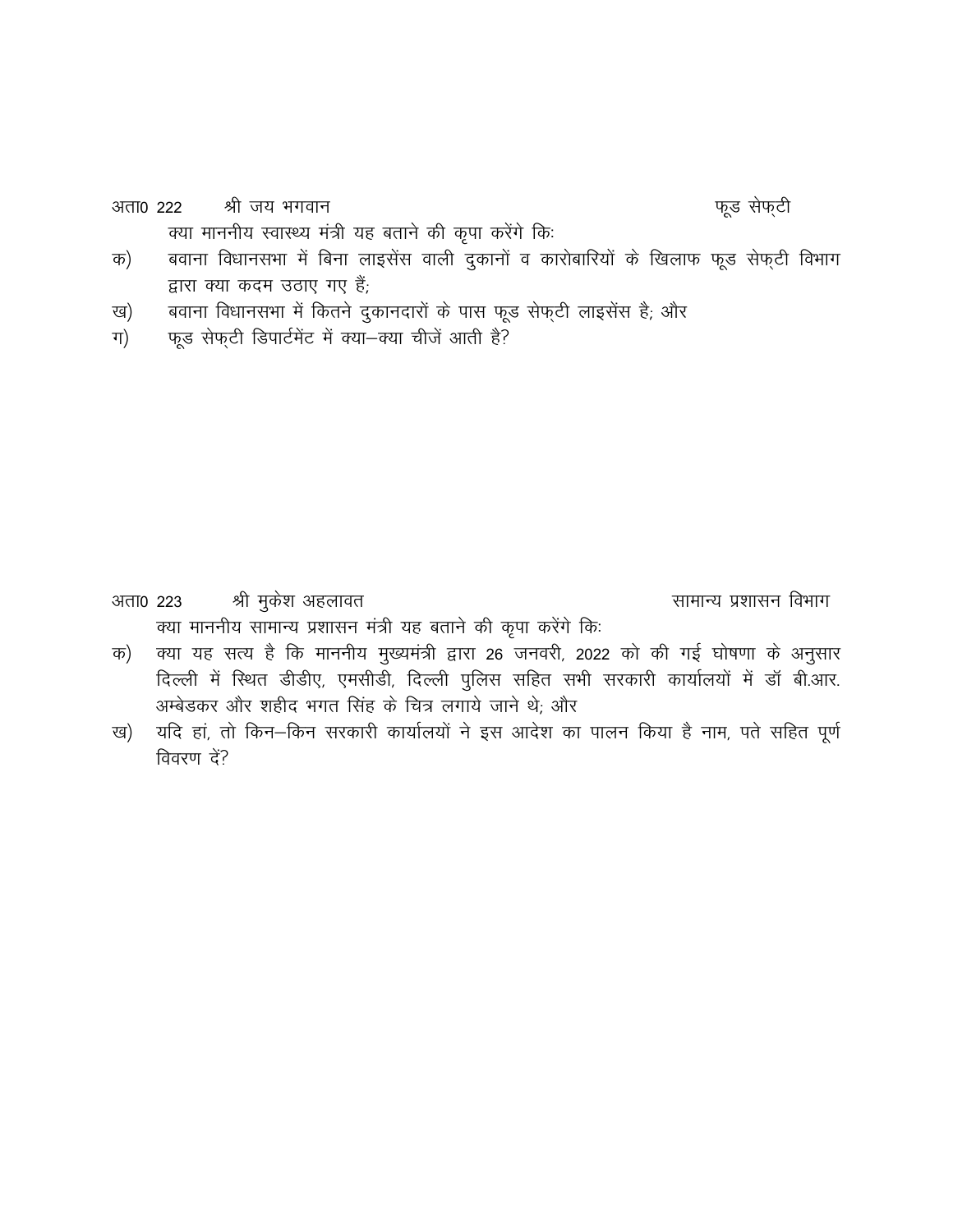श्रीमती प्रमिला धीरज टोकस अता0 224.

क्या माननीय उप-मुख्यमंत्री यह बताने की कृपा करेंगे कि:

दिल्ली सरकार के विभिन्न विभागों में कब से और कितने स्वीकृत पद रिक्त है; क)

- इन स्वीकृत पदों के रिक्त रहने के क्या कारण हैं; और ख)
- ये रिक्त पद कब तक भर दिए जाएंगे? ग)

- श्री विजेन्द्र गुप्ता अता0 225 क्या माननीय उप-मुख्यमंत्री यह बताने की कृपा करेंगे कि:
- इस समय दिल्ली सरकार के विभिन्न विभागों में प्रधान निजी सचिव तथा निजी सचिव के कुल क) कितने पद रिक्त हैं;
- यदि रिक्त पड़े प्रधान निजी सचिव के पदों को निजी सचिव को पदोन्नत करके भर दिये जायें, तो ख) दिल्ली सरकार के अंतर्गत निजी सचिव के कूल कितने पद रिक्त हो जायेंगे;
- निजी सचिव को पदोन्नत करके प्रधान निजी सचिव के रिक्त पदों को भरने की प्रक्रिया किस चरण ग) में हैं:
- बड़ी संख्या में निजी सचिव के पद रिक्त होने के बावजूद निजी सहायक को पदोन्नत करने की घ) प्रकिया शुरु न किये जाने के क्या कारण हैं; और
- निजी सहायक को पदोन्नत करने की प्रकिया कब तक शुरु की जायेगी? ड.)

राज कुमार सचिव

सेवाएं

सेवाएं